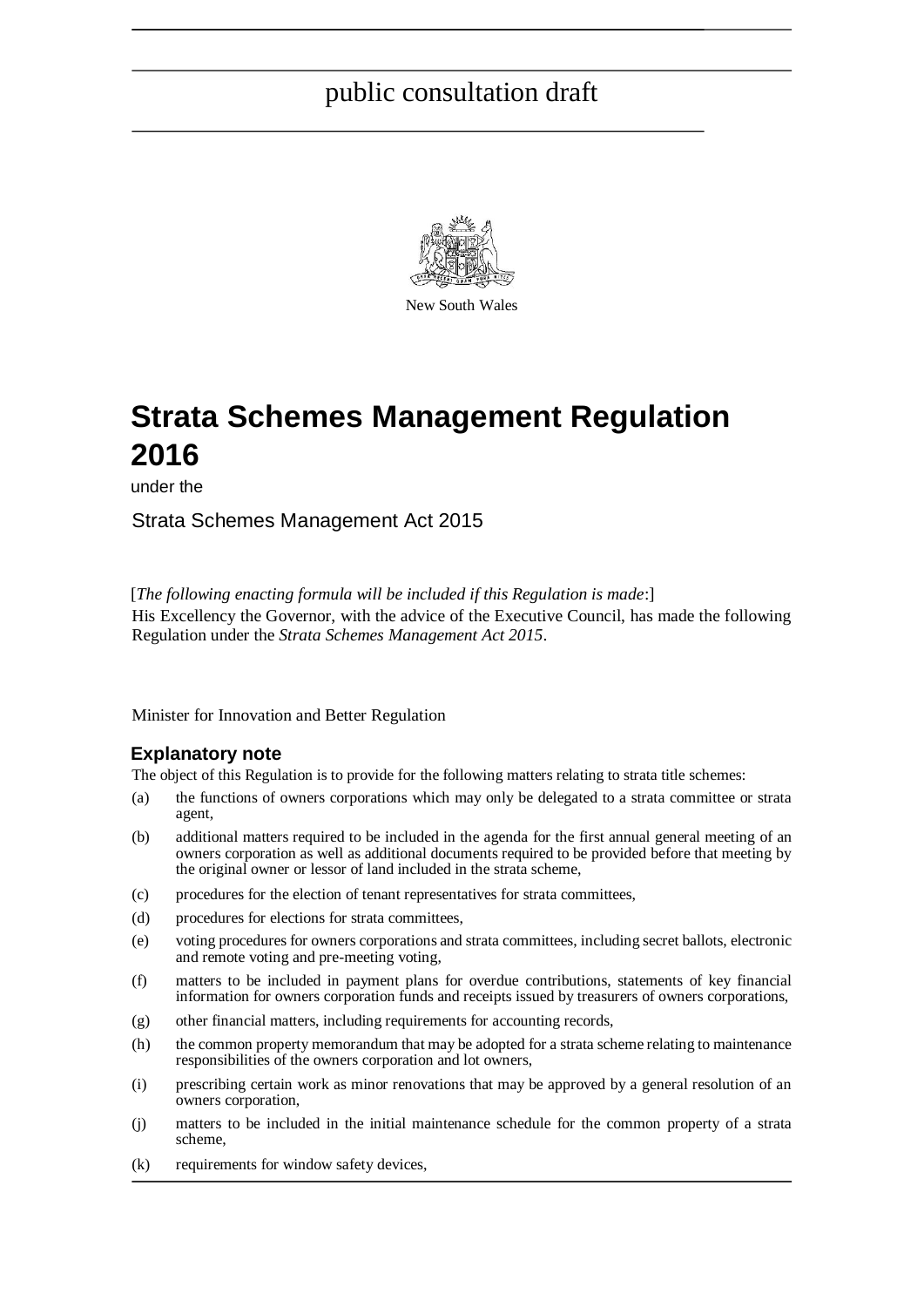- (l) procedures for the disposal by an owners corporation of goods abandoned on common property and for the removal of motor vehicles from common property,
- (m) by-laws for strata schemes in existence before 1996 and model by-laws for use for other residential strata schemes,

s2015-491.d07 7 April 2016

# public consultation draft

Strata Schemes Management Regulation 2016 Explanatory note

- (n) the operation of and limitations on by-laws that impose occupancy limits,
- (o) insurance requirements for an owners corporation, including approved insurers, determination of the minimum amount for which a building is to be insured (through a valuation of the building) and the limits on an insurer's liability under a damage policy,
- (p) requiring records of electronic voting for owners corporation resolutions to be retained and requiring voting records generally to be retained for only 13 months (unless they relate to strata renewal questions),
- (q) the form of the strata information certificate,
- (r) persons who may be appointed as building inspectors for the purposes of reporting on building defects in new strata schemes,
- (s) the content of, and notices relating to, interim and final reports by building inspectors,
- (t) building bonds for building work in new strata schemes, including the basis for determining the amount of a bond (that is, the calculation of the relevant contract price for building work), enabling insurance bonds to be used as building bonds, documents to be lodged with a building bond and procedures for payment of a building bond,
- (u) the decisions relating to building bonds and reports on defective building work that may be reviewed by the Secretary of the Department of Finance, Services and Innovation (the *Secretary*) and the procedures for making an application for a review,
- (v) procedures relating to mediations arranged by the Secretary to resolve disputes and complaints before a matter is heard by the Civil and Administrative Tribunal,
- (w) offences for which penalty notices may be issued,
- (x) fees,
- (y) other miscellaneous matters, including transitional provisions consequent on the enactment of the *Strata Schemes Management Act 2015*.

This Regulation is made under the *Strata Schemes Management Act 2015*, including sections 4 (1), 13 (1) (h), 15 (p), 16 (1) (f), 33, 57 (3) (d), 85 (6), 86 (5) (c), 94, 95 (4), 96 (4), 97 (2), 102 (1), 107 (1), 110, 115, 118, 125, 134 (3), 137, 138, 161, 180, 184 (6),189, 193 (2), 195 (2), 199 (2), 201 (2), 202 (3), 208, 209 (2), 210, 213, 214, 218 (2), 250 and 271 (the general regulation-making power), clauses 24 (2) (b), 26, 28 (2) and 29 (2) of Schedule 1, clause 10 (2) of Schedule 2 and clause 1 of Schedule 3. **Contents** 

## **Contents**

#### **Part 1 Preliminary**

- 1 Name of Regulation 5
- 2 Commencement 5
- 3 Definitions5

Page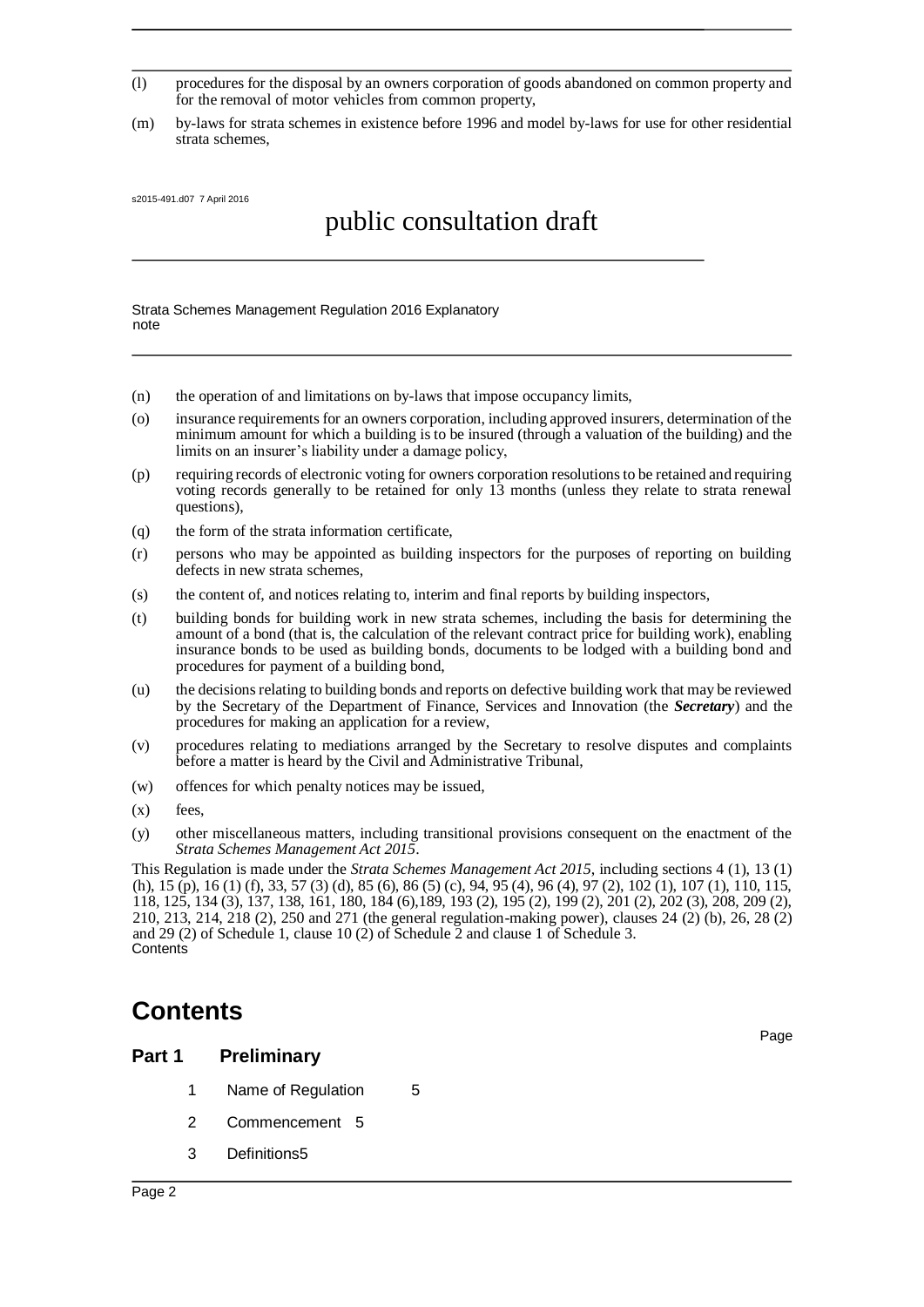## Strata Schemes Management Regulation 2016

| Part 2 | <b>Owners corporations and strata committees</b>                               |   |
|--------|--------------------------------------------------------------------------------|---|
| 4      | Functions that may only be delegated to strata committee member or             |   |
|        | strata managing agent                                                          | 6 |
| 5      | Agenda for first AGM<br>6                                                      |   |
| 6      | Documents and records to be provided to owners corporation before              |   |
|        | first AGM                                                                      | 6 |
| 7      | Tenant representatives: section 33 of the Act<br>6                             |   |
| 8      | Vacation of office by tenant representative 7                                  |   |
| 9      | Election of strata committee<br>7                                              |   |
| 10     | Ballot for strata committee 8                                                  |   |
| 11     | Nominations for officers of strata committee<br>8                              |   |
| 12     | Priority votes<br>9                                                            |   |
| 13     | Proxy votes<br>9                                                               |   |
| 14     | Other means of voting—owners corporation and strata committee 9                |   |
| 15     | Pre-meeting electronic voting by means of email or accessing a voting          |   |
|        | website                                                                        | 9 |
| 16     | Postal voting-owners corporation 10                                            |   |
| 17     | Informal votes<br>11                                                           |   |
| 18     | Ascertaining result of pre-meeting electronic voting or postal ballot 11       |   |
| Part 3 | <b>Financial management</b>                                                    |   |
| 19     | Payment plans for unpaid contributions: section 85 (6) of the Act<br>13        |   |
| 20     | Notice of recovery action for unpaid contributions, interest or expenses<br>13 |   |
| 21     | Statement of key financial information<br>13                                   |   |
| 22     | Calculation of annual budget<br>13                                             |   |
| 23     | 13<br>Accounting records                                                       |   |
| 24     | Levy register<br>14                                                            |   |
| 25     | Receipts 14                                                                    |   |
| 26     | Limits on spending by large strata schemes<br>14                               |   |
| Part 4 | <b>Property management</b>                                                     |   |
| 27     | Common property memorandum<br>15                                               |   |
| 28     | Minor renovations by owners<br>15                                              |   |
| 29     | Initial maintenance schedule: section 115 of the Act<br>15                     |   |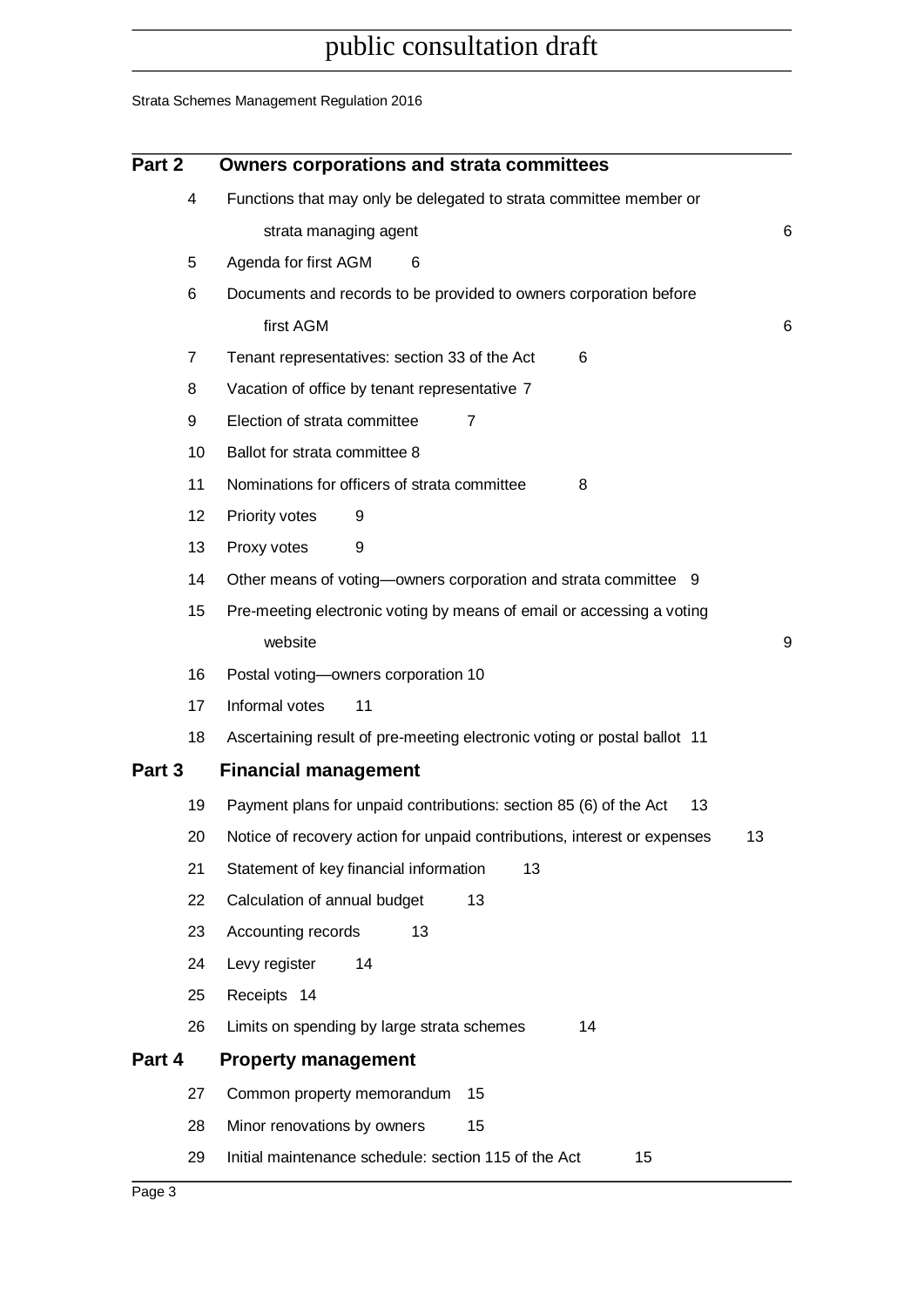- 30 Window safety devices 16
- 31 Notification by owners of window safety devices 16
- 32 Disposal of abandoned goods: section 125 of the Act 17
- 33 Tribunal may order payment of proceeds of disposal to owner 17
- 34 Removal of motor vehicles: section 125 of the Act 18

### **Part 5 By-laws**

35 By-laws for schemes before 1996 19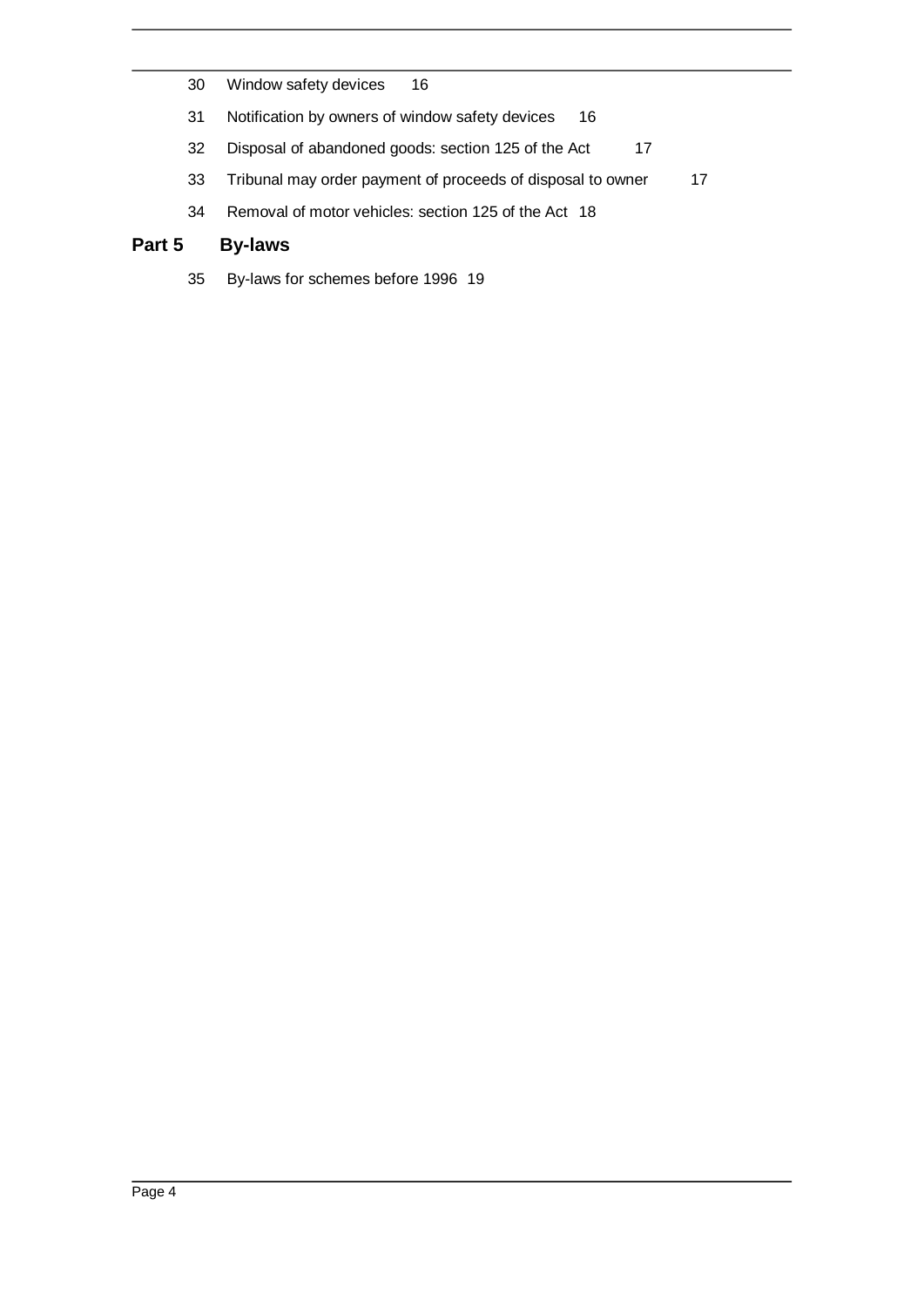#### **Contents**

|                                                                 | Page |
|-----------------------------------------------------------------|------|
| 36 Occupancy limits-exception                                   | 21   |
| 37 Occupancy limits-residents                                   | 21   |
| 38 Model by-laws                                                | 22   |
| <b>Part 6 Insurance</b>                                         | 22   |
| 39 Approved insurers                                            | 22   |
| 40 Manner of calculation of insurance limit under damage policy | 22   |
| Part 7 Records and information about strata schemes             | 23   |
| 41 Electronic voting records                                    | 23   |
| 42 Inspection of records                                        | 23   |
| 43 Strata information certificate                               | 23   |
| <b>Part 8 Building defects</b>                                  | 24   |
| 44 Interpretation                                               | 24   |
| 45 Building inspectors                                          | 24   |
| 46 Disclosure of previous employment by developer               | 24   |
| 47 Interim reports: section 199 (2) of Act                      | 24   |
| 48 Final report: section 201 (2) of Act                         | 24   |
| 49 Notice to owners of reports: section 202 (3) of Act          | 24   |
| 50 Building bonds                                               | 24   |
| 51 Maturity dates for building bonds                            | 25   |
| 52 Additional documents to be lodged with building bond         | 25   |
| 53 Application to pay building bond to owners corporation       | 25   |
| 54 Use of building bond to meet costs of inspections or report  | 25   |
| 55 Payment of building bond                                     | 25   |
| 56 Review of decisions                                          | 25   |
| Part 9 Alternative dispute resolution57 Application of Part     | 27   |
| 58 Directions of Secretary                                      | 27   |
| 59 Attendance and representation                                | 27   |
|                                                                 |      |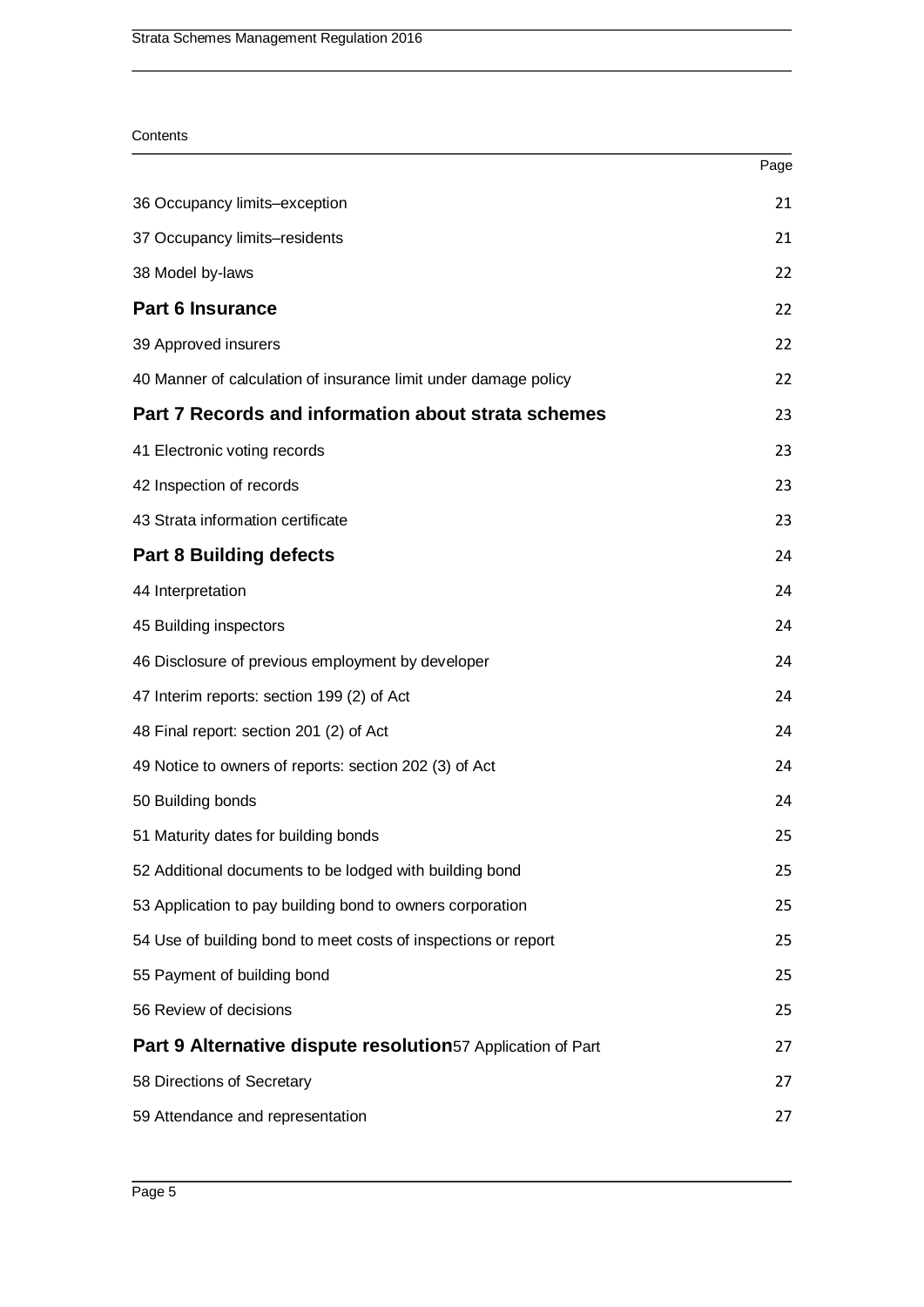#### Strata Schemes Management Regulation 2016

Part 2 Owners corporations and strata committees

| 60 Costs                                                                  | 27 |
|---------------------------------------------------------------------------|----|
| 61 Termination                                                            | 27 |
| <b>Part 10 Miscellaneous</b> 62 Limit for gifts to strata managing agents | 28 |
| 63 Fees                                                                   | 28 |
| 64 Penalty notice offences and penalties                                  | 28 |
| 65 Seals of owners corporations—savings provision                         | 28 |
| 66 Amendment of the Act: clause 1 (5) of Schedule 3 to the Act            | 28 |
| <b>Schedule 1 Forms</b>                                                   | 28 |
| Schedule 2 By-laws for pre-1996 strata schemes                            | 39 |
| Schedule 3 Model by-laws for residential strata schemes                   | 44 |
| <b>Schedule 4 Fees</b>                                                    | 50 |
| <b>Schedule 5 Penalty notice offences</b>                                 | 50 |
|                                                                           |    |

Part 1 Preliminary

## **Strata Schemes Management Regulation 2016**

under the

Strata Schemes Management Act 2015

## **Part 1 Preliminary**

### **1 Name of Regulation**

This Regulation is the *Strata Schemes Management Regulation 2016*.

### **2 Commencement**

This Regulation commences on [specify date] and is required to be published on the day on which it is published on the NSW legislation website.

### **3 Definitions**

(1) In this Regulation: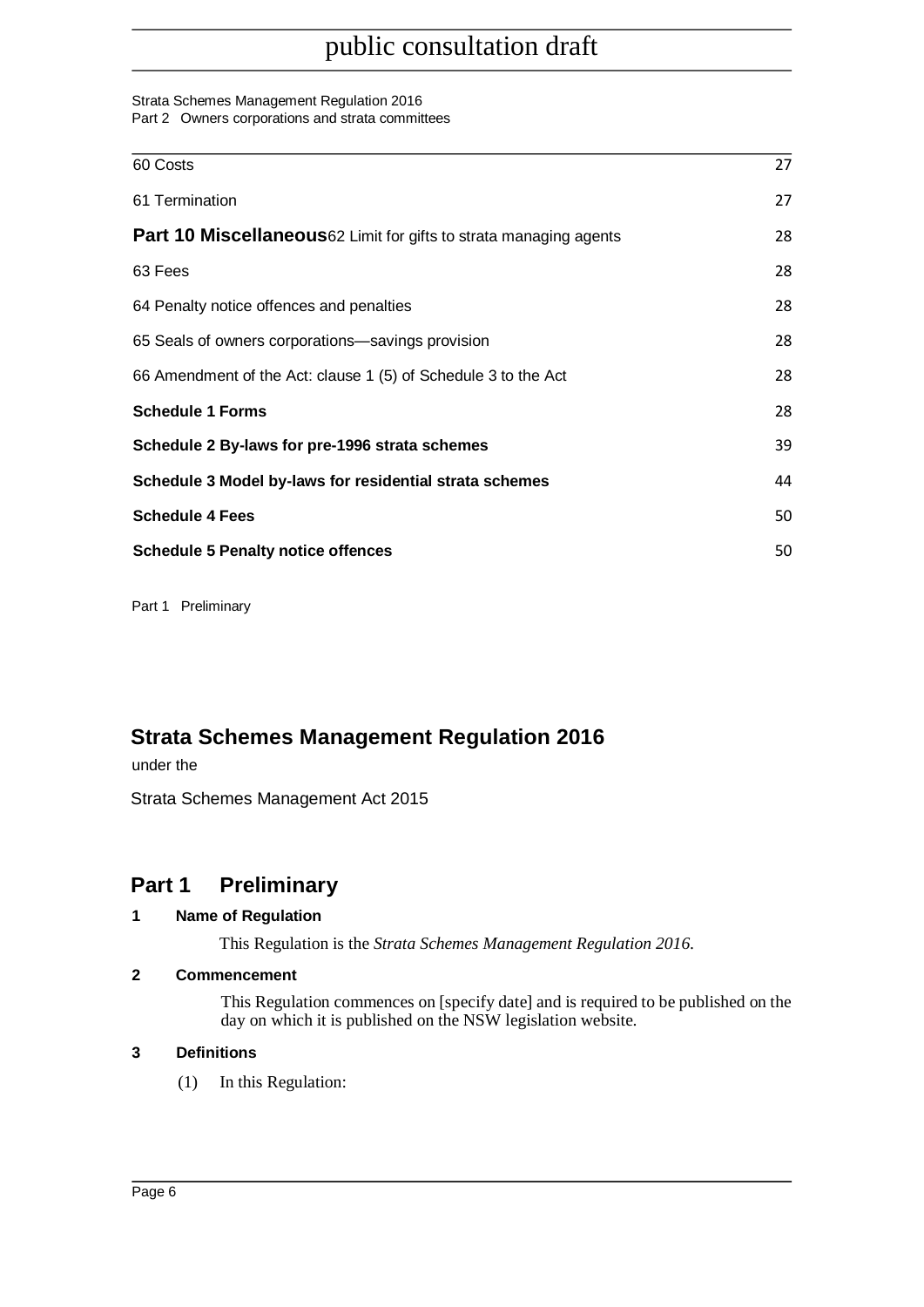Strata Schemes Management Regulation 2016

*close of the ballot*—see clause 15 (8). *pre-meeting electronic voting*—see clause 14 (1). *the Act* means the *Strata Schemes Management Act 2015*.

(2) Notes included in this Regulation (other than in a form set out in Schedule 1) do not form part of this Regulation.

## **Part 2 Owners corporations and strata committees**

#### **4 Functions that may only be delegated to strata committee member or strata**

#### **managing agent**

For the purposes of section 13 (1) (h) of the Act, the following functions of an owners corporation are prescribed as functions that may be delegated to or conferred only on a member of the strata committee or a strata managing agent:

- (a) arranging for inspections for the purposes of fire safety in accordance with section 123 of the Act,
- (b) ensuring that the owners corporation complies with any relevant requirements under the *Work Health and Safety Act 2011*,
- (c) entering into contracts relating to the maintenance of common property or the provision of services to the common property (other than contracts relating to a parcel),
- (d) arranging for inspections of records and other documents under section 183 of the Act,
- (e) giving certificates under section 184 of the Act.

#### **5 Agenda for first AGM**

- (1) For the purposes of section 15 (p) of the Act, the agenda for the first annual general meeting of an owners corporation is to include the following item, if a tenant representative has been nominated for the strata committee in accordance with section 33 of the Act: to recognise the nomination of a tenant representative for the strata committee
- (2) The agenda for the first annual general meeting of an owners corporation is also to include the following item, if the initial period of the strata scheme ends not later than 12 months after completion of building work for which a building inspector is required to be appointed under Part 11 of the Act: to appoint a building inspector for the purposes of Part 11 of the Act

#### **6 Documents and records to be provided to owners corporation before first AGM**

For the purposes of section 16 (1) (f) of the Act, the following documents obtained or received by the original owner or lessor and relating to the parcel concerned, or any building, plant or equipment on the parcel, are prescribed:

- (a) if a building is required to be insured under Division 1 of Part 9 of the Act, any valuation of the building,
- (b) maintenance and service manuals.

#### **7 Tenant representatives: section 33 of the Act**

(1) The person who convenes an annual general meeting of an owners corporation that has tenants for at least half of the number of lots in the scheme must convene a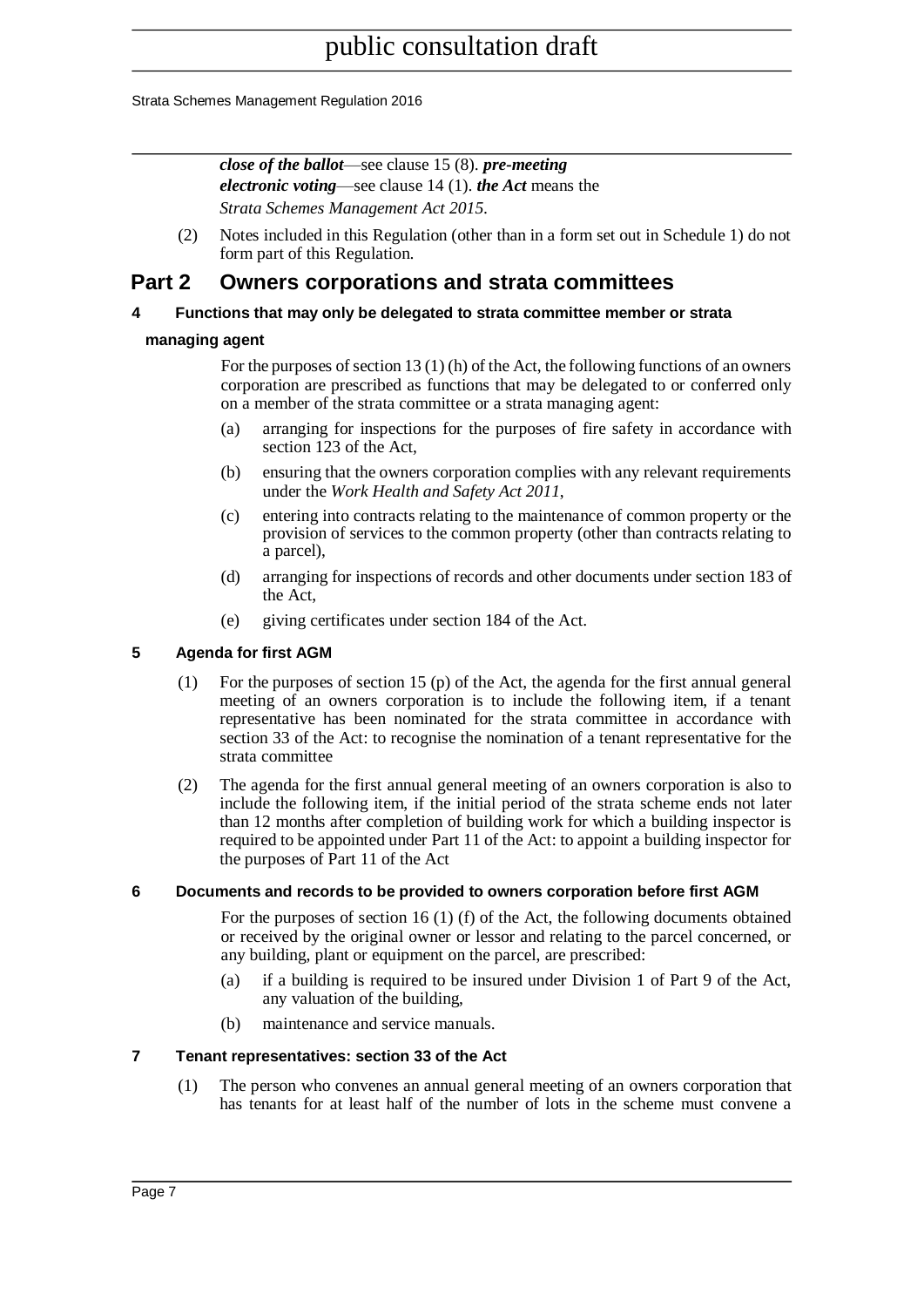#### Strata Schemes Management Regulation 2016

Part 2 Owners corporations and strata committees

meeting of eligible tenants for the purpose of the nomination of a person for the position of tenant representative on the strata committee.

- (2) The person must give written notice of the meeting to each eligible tenant at least 21 days before the general meeting and the tenants meeting must be held not later than 7 days before the annual general meeting.
- (3) The convenor of the meeting is to chair the tenants meeting.
- (4) An eligible tenant may nominate for, or nominate another eligible tenant for, nomination as the tenant representative at the meeting.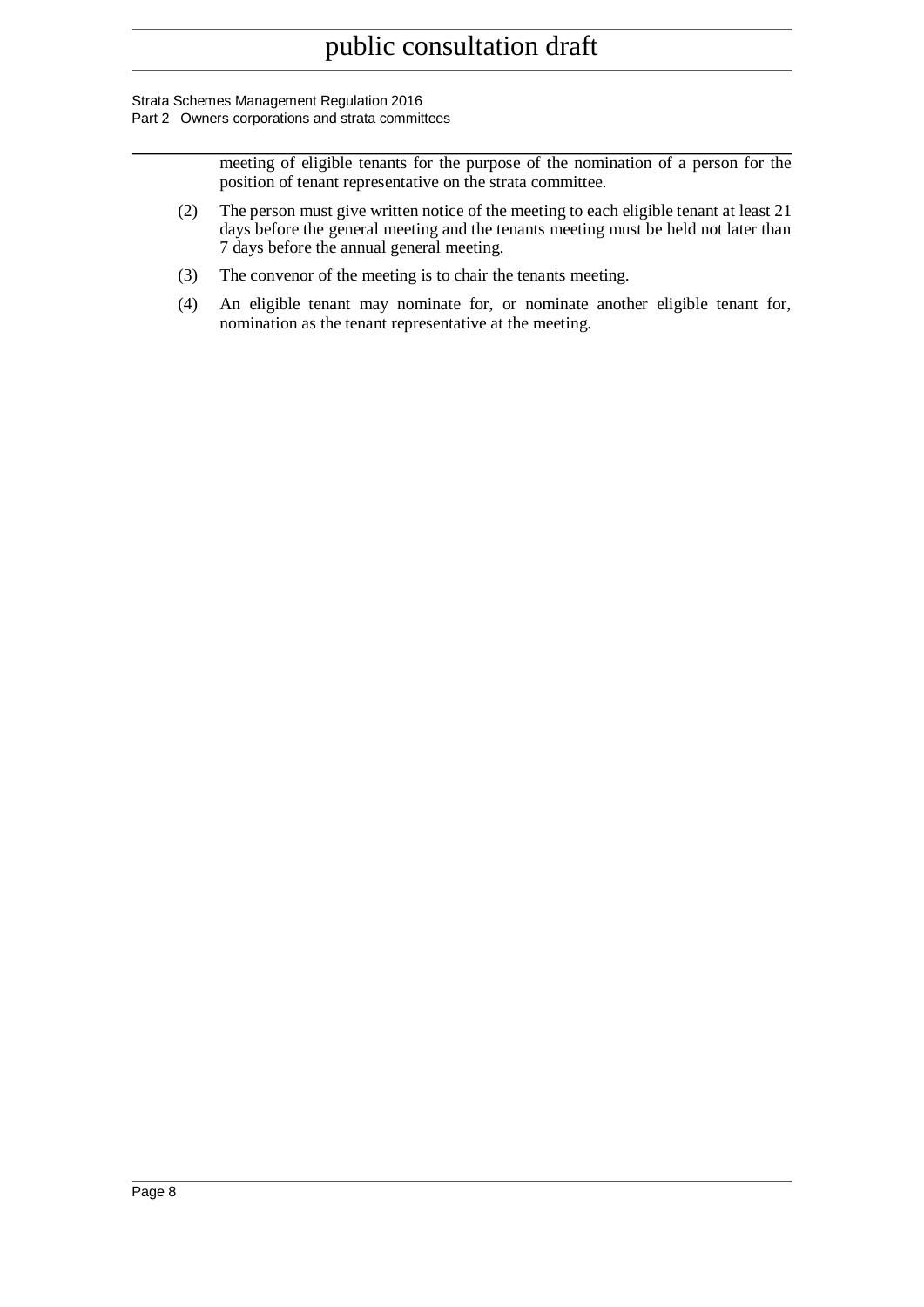#### Strata Schemes Management Regulation 2016

Part 2 Owners corporations and strata committees

- (5) The tenant representative to be nominated by the eligible tenants for a strata scheme is to be determined by majority vote of tenants present at the meeting.
- (6) The term of a tenant representative commences at the end of the annual general meeting at which the nomination is recognised.
- (7) A person is an *eligible tenant* for the purposes of this Part if the tenant is a tenant notified in a tenancy notice given in accordance with the Act.

#### **8 Vacation of office by tenant representative**

- (1) A tenant representative ceases to be a tenant representative:
	- (a) if the person was an eligible tenant at the time of the election and the person ceases to be a tenant of a lot in the strata scheme, or
	- (b) on receipt by the secretary of the owners corporation from the person of written notice of the person's resignation as a member, or
	- (c) at the end of the next meeting at which a new strata committee is elected by the owner's corporation, or (d) if the person dies.
- (2) If a tenant representative ceases to be a tenant representative before the next meeting at which a new strata committee is elected, the secretary of the owners corporation is to convene a meeting of eligible tenants for the purpose of the nomination of a person for the position of tenant representative on the strata committee.
- (3) The secretary must give at least 7 days written notice of the meeting to each eligible tenant.
- (4) The secretary is to chair the tenants meeting.
- (5) Clause 7 (4) and (5) apply to the nomination of a replacement tenant representative.
- (6) The term of a replacement tenant representative is for the remainder of the term of the representative that the person replaces.

#### **9 Election of strata committee**

- (1) At a meeting of an owners corporation at which the strata committee is to be elected, the chairperson must:
	- (a) announce the names of the candidates already nominated in writing for election to the strata committee, and
	- (b) call for any oral nominations of candidates eligible for election to the strata committee.
- (2) A written or oral nomination made for the purposes of the election is ineffective if it is made by a person other than the nominee unless it is supported by the consent of the nominee given:
	- (a) in writing, if the nominee is not present at the meeting, or (b) orally, if the nominee is present at the meeting.
- (3) After the chairperson declares that nominations have closed, the owners corporation is to decide, in accordance with the Act, the number of members of the strata committee.
- (4) If the number of candidates: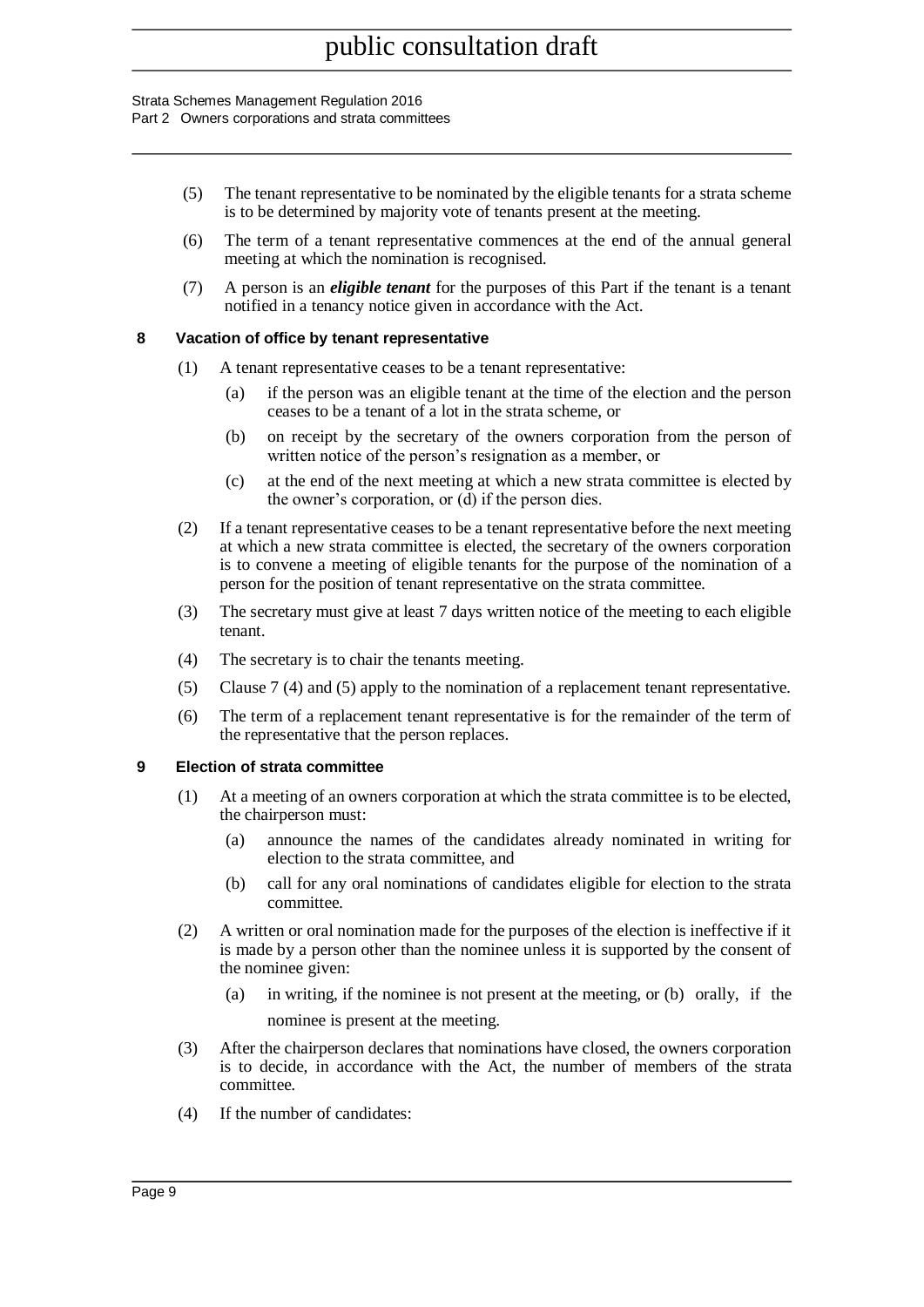#### Strata Schemes Management Regulation 2016

Part 2 Owners corporations and strata committees

- (a) is the same as, or fewer than, the number of members of the strata committee decided on—those candidates are to be declared by the chairperson to be, and are taken to have been, elected as the strata committee, or
- (b) is greater than the number so decided on—a ballot is to be held.

#### **10 Ballot for strata committee**

- (1) This clause applies to the election of a strata committee for a strata scheme comprising more than 2 lots.
- (2) If a ballot for membership of the strata committee of an owners corporation is required, the person presiding at the meeting of the owners corporation must:
	- (a) announce to the meeting the name of each candidate, and
	- (b) provide each person present and entitled to vote at the meeting with a blank ballot paper for each vote the person is entitled to cast.
- (3) For a vote to be valid, a ballot paper must be signed by the voter and completed by the voter's writing on it:
	- (a) the names of the candidates (without repeating a name) for whom the voter desires to vote, the number of names written being no more than the number determined by the owners corporation as the number of members of the strata committee, and
	- (b) the capacity in which the voter is exercising a right to vote, whether:
		- (i) as owner, first mortgagee or covenant chargee of a lot (identifying the lot), or
		- (ii) as a company nominee, or
		- (iii) by proxy, and
	- (c) if the vote is being cast by proxy—the name and capacity of the person who gave the proxy.
- (4) The completed ballot paper must be returned to the chairperson.
- (5) Until all places for membership of the strata committee have been filled, the chairperson is to declare elected successively each candidate who has a greater number of votes than all other candidates who have not been elected.
- (6) If only one place remains to be filled but there are 2 or more eligible candidates with an equal number of votes, the candidate to fill the place is to be decided by a show of hands of those present and entitled to vote.
- (7) Subclause (6) is subject to a resolution referred to in clause 14.

#### **11 Nominations for officers of strata committee**

- (1) The written notice of the first meeting of a strata committee after the appointment of the committee is to include a call for nominations for chairperson, secretary and treasurer of the committee.
- (2) Any person who is a member of the strata committee may nominate another member for election as any or all of chairperson, secretary or treasurer of the committee.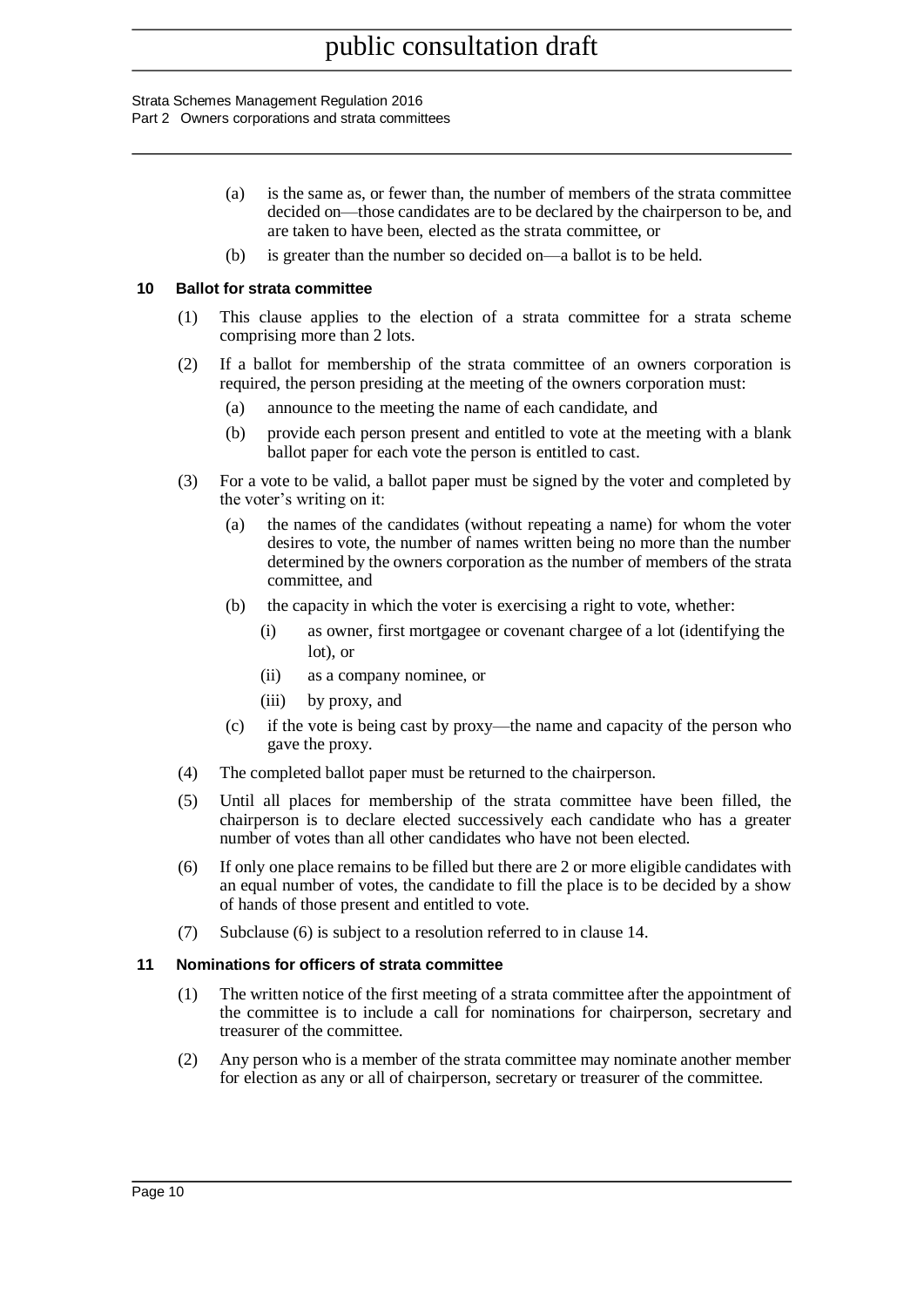#### Strata Schemes Management Regulation 2016

Part 2 Owners corporations and strata committees

- (3) The nomination is to be made by written notice given to the person convening the meeting that states the name of:
	- (a) the person nominated, and
	- (b) the person making the nomination and that the person nominated consents to the nomination.
- (4) The person convening the meeting must include any prior nominations in the notice of the meeting at which the election is to take place. Notice of any subsequent nomination is to be given by the convenor at the meeting.
- (5) A nomination may be made at any time before the election is held and may be made at the meeting.
- (6) If a ballot for the election of a person as chairperson, secretary or treasurer of the committee is required, the election is to be conducted by a show of hands of persons at the meeting.
- (7) Subclause (6) is subject to a resolution referred to in clause 14.

#### **12 Priority votes**

For the purposes of clause 24 of Schedule 1 to the Act, a priority vote may be cast on a motion if the motion would require expenditure that exceeds an amount calculated by multiplying \$1,000 by the number of lots in the strata scheme.

#### **13 Proxy votes**

For the purposes of clause 26 (2) of Schedule 1 to the Act, an instrument appointing a proxy is to be in or to the effect of Form 1 in Schedule 1.

#### **14 Other means of voting—owners corporation and strata committee**

- (1) An owners corporation or strata committee may, by resolution, adopt any of the following means of voting on a matter to be determined by the corporation or committee:
	- (a) voting by means of telephone, video-conferencing, email or other electronic means while participating in a meeting from a remote location,
	- (b) voting by means of email or other electronic means before the meeting at which the matter (not being an election) is to be determined by the corporation or committee (*pre-meeting electronic voting*).
- (2) Without limiting subclause (1) (b), the other electronic means of voting may include requiring voters to access a voting website and to vote in accordance with directions contained on that website.
- (3) An owners corporation may, by resolution, adopt postal voting as a means of voting on matters (other than elections) to be determined by the corporation.

#### **15 Pre-meeting electronic voting by means of email or accessing a voting website**

- (1) This clause applies to a ballot for determination of a matter by an owners corporation or strata committee that is to be conducted by pre-meeting electronic voting by email or accessing a voting website.
- (2) The secretary of the owners corporation must ensure that the form for the electronic ballot paper contains: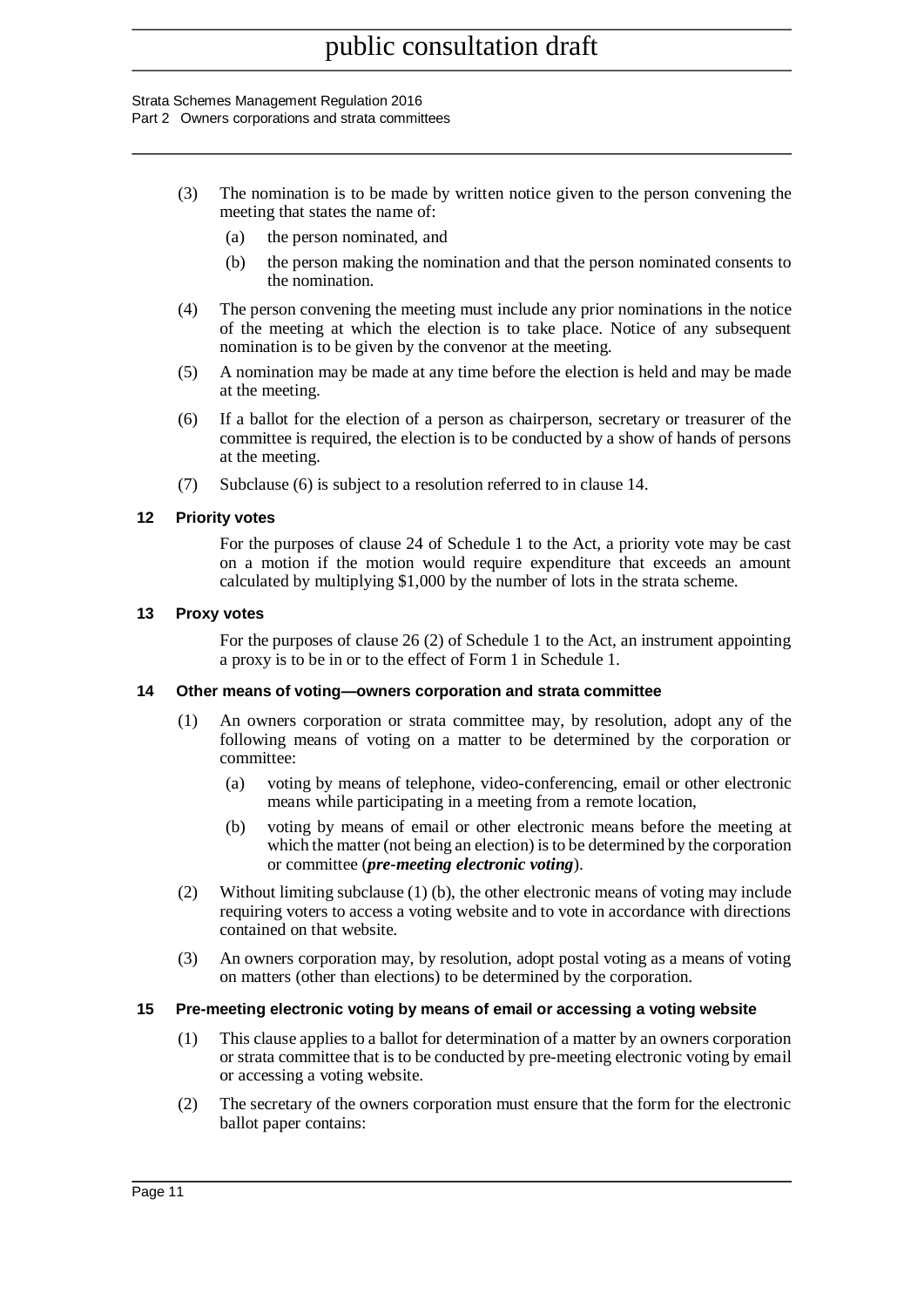#### Strata Schemes Management Regulation 2016

Part 2 Owners corporations and strata committees

- (a) instructions for completing the voting paper, and
- (b) the question to be determined, and
- (c) the means of indicating the voter's choice on the question to be determined.
- (3) The secretary of the owners corporation must, at least 14 days before the meeting at which the matter is to be determined, give each person entitled to vote:
	- (a) access to an electronic ballot paper, or to a voting website containing an electronic ballot paper, that complies with this clause, and
	- (b) access to information about:
		- (i) how the ballot paper must be completed, and
		- (ii) the closing date of the ballot, and
		- (iii) if voting is by email, the address where the ballot paper is to be returned, and
		- (iv) if voting is by accessing a voting website, the internet address of the website, any passwords required to access the website and how the completed electronic ballot paper is to be sent to the secretary using the website, and
	- (c) access to an electronic form of declaration requiring the voter to state:
		- (i) his or her name, and
		- (ii) the capacity in which the person is entitled to vote, and
		- (iii) in the case of a matter that requires a special resolution, the voter's unit entitlement, and
		- (iv) if the vote is a proxy vote, the name and capacity of the person who gave the proxy.
- (4) Each person entitled to vote must vote in accordance with the instructions contained in the information.
- (5) If the ballot is a secret ballot, the secretary must ensure that:
	- (a) the identity of the voter cannot be ascertained from the form of the electronic ballot paper, and
	- (b) the declaration by the voter is dealt with so that it is not capable of being used to identify the voter.
- (6) An electronic ballot paper and the form of declaration must be sent to the secretary of the owners corporation no later than the close of the ballot.
- (7) The secretary of the owners corporation must ensure that all electronic ballot papers are stored securely until the counting of the votes begins.
- (8) In this clause, the *close of the ballot* means:
	- (a) for a matter to be determined by the owners corporation, the time that is 24 hours before the commencement of the meeting at which the matter is to be determined, or
	- (b) for a matter to be determined by a strata committee, immediately before the commencement of the meeting at which the matter is to be determined.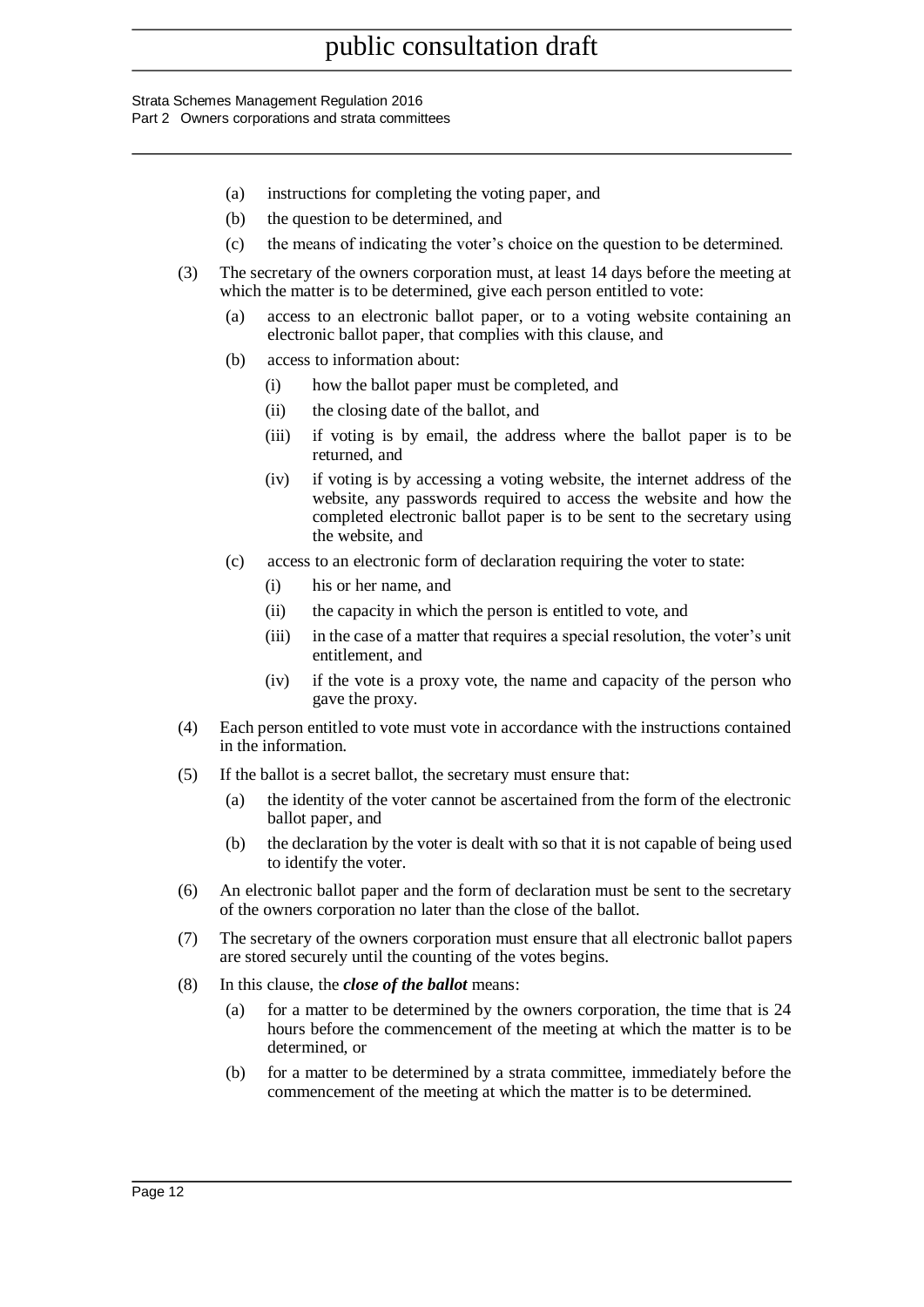#### Strata Schemes Management Regulation 2016

Part 2 Owners corporations and strata committees

#### **16 Postal voting—owners corporation**

- (1) This clause applies to a ballot for the determination of a matter (other than an election) by an owners corporation that is to be conducted by means of postal voting.
- (2) The secretary of the owners corporation must prepare ballot papers that contain:
	- (a) instructions for completing the voting paper, and
		- (b) the question to be determined, and
		- (c) a box opposite and to the left of each question.
- (3) The secretary of the owners corporation must, at least 14 days before the meeting at which the matter is to be determined, give each person entitled to vote:
	- (a) a ballot paper prepared in accordance with this clause, and
	- (b) a notice describing:
		- (i) how the ballot paper must be completed, and
		- (ii) the closing date of the ballot, and
		- (iii) the address where the ballot paper is to be returned, and
	- (c) a declaration form requiring the voter to state:
		- (i) his or her name, and
		- (ii) the capacity in which the voter is entitled to vote, and
		- (iii) in the case of a matter that requires a special resolution, the voter's unit entitlement, and
		- (iv) if the vote is a proxy vote, the name and capacity of the person who gave the proxy, and
	- (d) a returning envelope addressed to the secretary and, if the ballot is a secret ballot, an envelope marked "Voting Paper".
- (4) Each person entitled to vote must vote by marking the ballot paper in accordance with the instructions contained in the notice.
- (5) If the ballot is a secret ballot, a voter must, after completing the ballot paper:
	- (a) enclose and seal the ballot paper in the envelope marked "Voting Paper", and
	- (b) enclose and seal that envelope in the returning envelope addressed to the secretary, together with the declaration of entitlement to vote, and
	- (c) give the envelope to the secretary so that it is received no later than 24 hours before the meeting at which the matter is to be determined.
- (6) If the ballot is not a secret ballot, a voter must, after completing the ballot paper:
	- (a) enclose and seal the ballot paper in the returning envelope addressed to the secretary, together with the declaration of entitlement to vote, and
	- (b) give the envelope to the secretary of the owners corporation so that it is received no later than the close of the ballot.
- (7) On receipt of a returning envelope, the secretary must:
	- (a) compare the declaration of entitlement to vote received in each returning envelope with the information on the strata roll to confirm that the vote was cast by a person entitled to vote in the ballot, and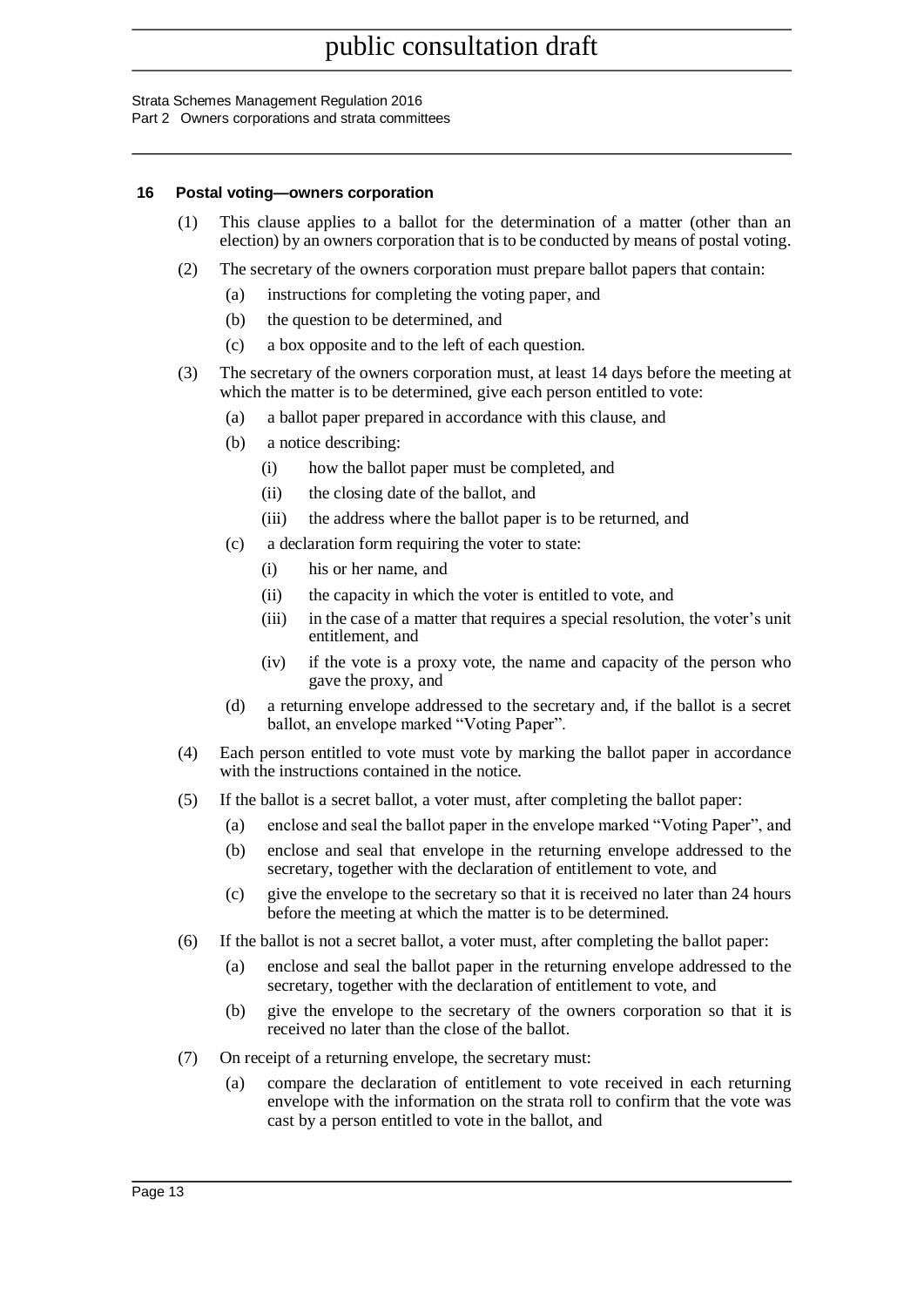#### Strata Schemes Management Regulation 2016

Part 2 Owners corporations and strata committees

(b) ensure that the ballot papers are securely stored until the counting of the votes begins.

#### **17 Informal votes**

- (1) A ballot paper of a voter who votes by means of pre-meeting electronic voting or postal voting is informal if the voter has failed to record a vote in accordance with the information provided by the secretary.
- (2) Despite subclause (1), if, in the opinion of the secretary, a voter's intention is clearly indicated on a ballot paper for a postal vote, the ballot paper is not informal merely because it contains an unnecessary mark.
- (3) If voting is carried out by pre-meeting electronic voting using a voting website, the website is to provide a warning message to a person casting an informal vote that the proposed vote is informal.

#### **18 Ascertaining result of pre-meeting electronic voting or postal ballot**

- (1) As soon as practicable after the close of the ballot for a postal vote, the secretary of the owners corporation must:
	- (a) in the case of a secret ballot, open the envelopes marked "Voting Paper" and remove the ballot papers, and
	- (b) in the case of any ballot, reject as informal any ballot papers that do not comply with the requirements of this Regulation, and
	- (c) ascertain the result of the ballot by counting the votes not rejected.
- (2) As soon as practicable after the close of a ballot conducted by pre-meeting electronic voting, the secretary of the owners corporation must:
	- (a) review all information and reports about the electronic ballot, and
	- (b) reject as informal any votes that do not comply with the requirements of this Regulation, and
	- (c) ascertain the results of the electronic ballot.
- (3) The secretary must, at the meeting to consider the matter for which the pre-meeting electronic voting or postal vote was held, inform the persons present of the result of the ballot.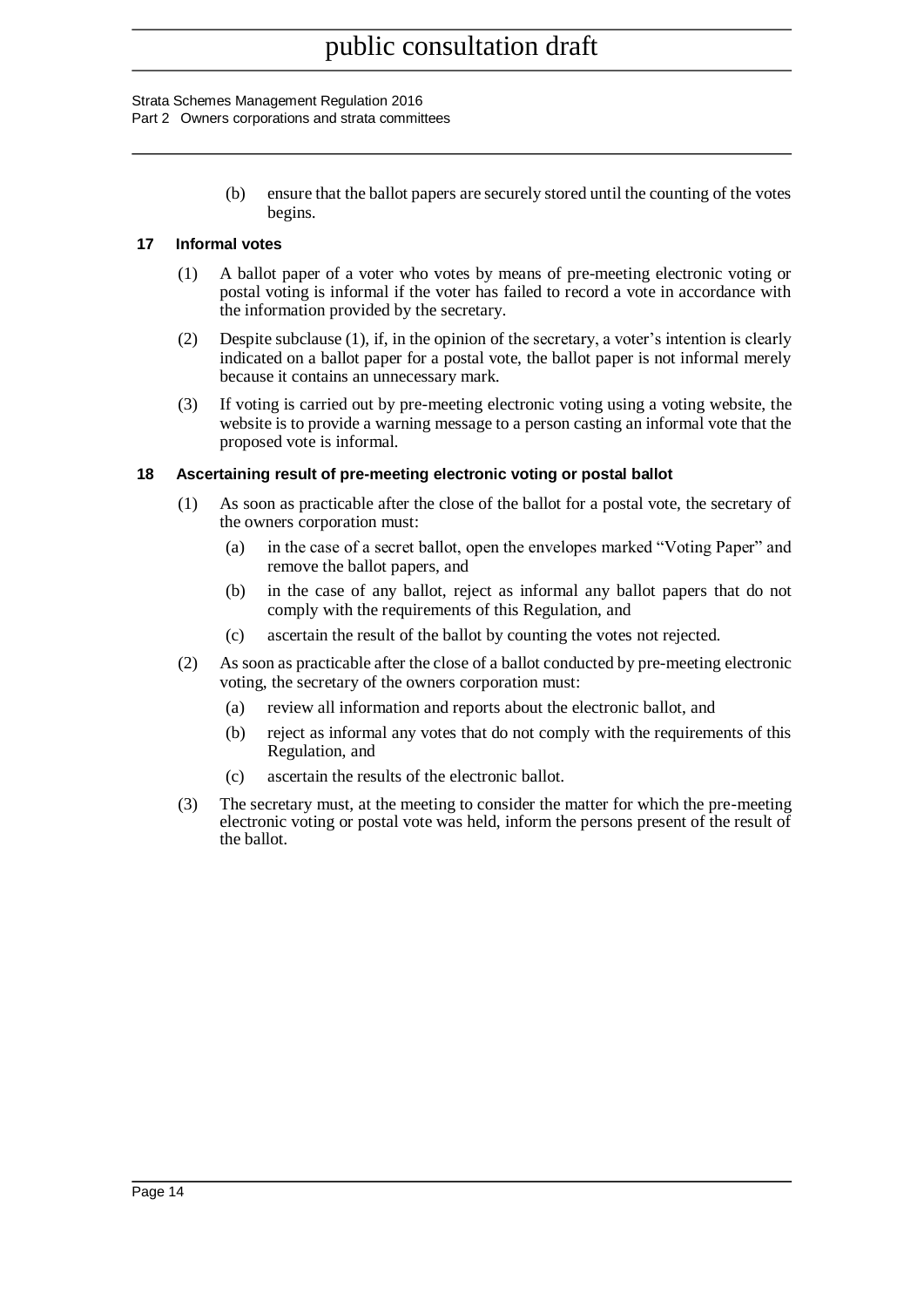Strata Schemes Management Regulation 2016

Part 3 Financial management

## **Part 3 Financial management**

#### **19 Payment plans for unpaid contributions: section 85 (6) of the Act**

- (1) A payment plan for the payment of overdue contributions is to be in writing and is to contain the following:
	- (a) the name of the lot owner and the title details of the lot,
	- (b) the address for service of the lot owner,
	- (c) the amount of the overdue contributions,
	- (d) the amount of any interest payable for the overdue contributions and the way in which it is calculated,
	- (e) the schedule of payments for the amounts owing and the period for which the plan applies,
	- (f) the manner in which the payments are to be made,
	- (g) contact details for a member of the strata committee who is to be responsible for any matters arising in relation to the payment plan,
	- (h) a statement that a further plan may be agreed to by the owners corporation by resolution,
	- (i) a statement that the existence of the payment plan does not limit any right of the owners corporation to take action to recover the amount of the unpaid contributions.
- (2) The strata committee must give a lot owner who has entered into a payment plan a written statement for each calendar month of the plan that sets out the payments made during that month and the amount of unpaid contributions and interest owing.

#### **20 Notice of recovery action for unpaid contributions, interest or expenses**

For the purposes of section 86 (5) (c) of the Act, a notice of proposed action to recover an amount of contributions, interest or expenses must include the following:

- (a) the date the amount was due to be paid,
- (b) the manner in which the amount may be paid,
- (c) whether a payment plan may be entered into,
- (d) any other action that may be taken to arrange for payment of the amount.

#### **21 Statement of key financial information**

- (1) For the purposes of section 94 (1) of the Act, the statement of key financial information for an administrative fund or capital works fund must be in or to the effect of Form 2 in Schedule 1.
- (2) For the purposes of section 94 (2) of the Act, the statement of key financial information for any other fund must be in or to the effect of Form 3 in Schedule 1.

#### **22 Calculation of annual budget**

For the purposes of section 95 (4) of the Act, the amount of the annual budget is to be the amount of contributions levied for the year concerned (whether or not they have been paid).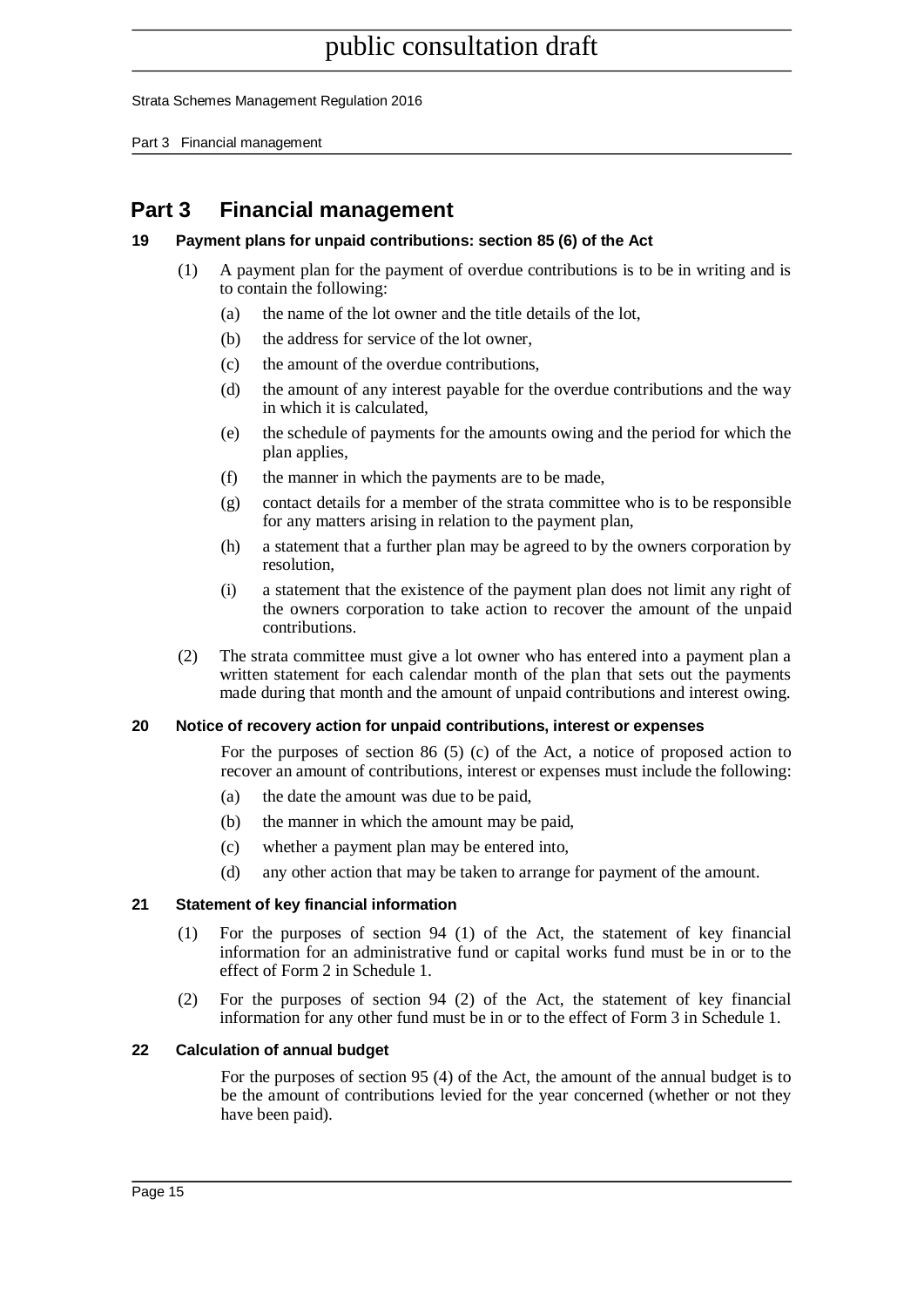#### Strata Schemes Management Regulation 2016

#### **23 Accounting records**

The accounting records required to be kept for the purposes of section 96 (4) of the Act are as follows:

- (a) receipts consecutively numbered,
- Part 3 Financial management
	- (b) a statement of deposits and withdrawals for the account of the owners corporation, (c) a cash record,
	- (d) a levy register.

#### **24 Levy register**

- (1) The levy register must include a separate section for each lot in the strata scheme that is not a utility lot.
- (2) Each of those sections must specify, by appropriate entries, the following matters in relation to each contribution levied by the owners corporation and must indicate whether those entries are debits or credits and the balances for those entries:
	- (a) the date on which the contribution is due and payable,
	- (b) the type of contribution and the period in respect of which it is to be made,
	- (c) the amount of the contribution levied shown as a debit,
	- (d) the amount of each payment shown as a credit,
	- (e) the date on which each payment relating to the contribution was made,
	- (f) whether a payment made was made in cash or by cheque or in some other specified manner,
	- (g) whether an amount paid comprised full payment or part payment,
	- (h) details of any discount given for early payment, (i) the balance of the account.

#### **25 Receipts**

For the purposes of section 97 (2) of the Act, each receipt issued by the treasurer of the owners corporation must include the following:

- (a) the date of issue of the receipt,
- (b) the amount of money received,
- (c) the form (cash, cheque, postal order or other) in which the money was received,
- (d) the name of the person on whose behalf the payment was made,
- (e) if the payment is for a contribution to the administrative or capital works fund:
	- (i) a statement that the payment was made in respect of that contribution, and
	- (ii) the lot number in respect of which the contribution was made, and
	- (iii) the period in respect of which the payment is made (if relevant), and
	- (iv) details of any discount given for early payment,
- (f) if the payment is not a payment referred to in paragraph (e)—particulars of the transaction in respect of which the payment is received,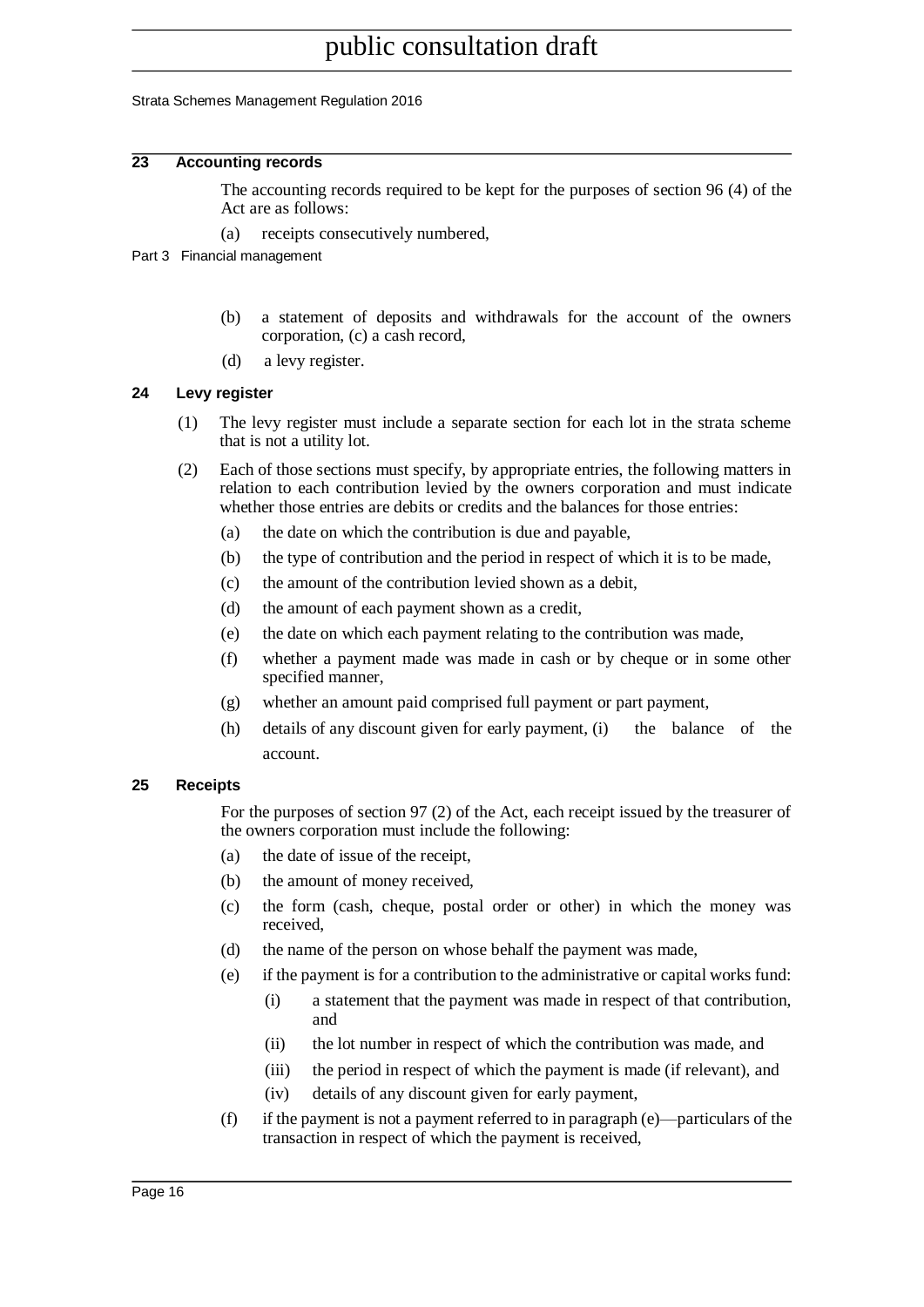#### Strata Schemes Management Regulation 2016 Part 4 Property management

(g) if the payment is received in respect of more than one transaction—the manner in which the payment is apportioned between transactions.

#### **26 Limits on spending by large strata schemes**

For the purposes of section 102 (1) of the Act, the prescribed amount for a proposed expenditure is \$30,000.

## **Part 4 Property management**

#### **27 Common property memorandum**

The Common Property Memorandum, published in the Gazette and on the website of the Department of Finance, Services and Innovation on [date] is prescribed for the purposes of section 107 (1) of the Act as the common property memorandum that may be adopted by the by-laws for a strata scheme.

#### **28 Minor renovations by owners**

Work for the following purposes is prescribed as minor renovations for the purposes of section 110 (3) of the Act:

- (a) removing carpet or other soft floor coverings to expose underlying wooden or other hard floors,
- (b) installing a rainwater tank,
- (c) installing a clothesline,
- (d) installing a reverse cycle split system air conditioner,
- (e) installing a solar photovoltaic system or solar hot water,
- (f) installing a heat pump,
- (g) installing ceiling insulation.

#### **29 Initial maintenance schedule: section 115 of the Act**

- (1) The initial maintenance schedule for the maintenance of the common property of a strata scheme must contain maintenance schedules for the following things on common property:
	- (a) exterior concrete walls,
	- (b) masonry, (c) sealants,
	- (d) flashing,
	- (e) windows,
	- (f) doors,
	- (g) gates,
	- (h) decking and handrails,
	- (i) gutters,
	- (j) paint and other exterior surfaces, including cladding and stucco,
	- (k) brickwork,
	- (l) driveways, parking spaces and paving,
	- (m) footpaths,
	- (n) patios,
	- (o) asphalt,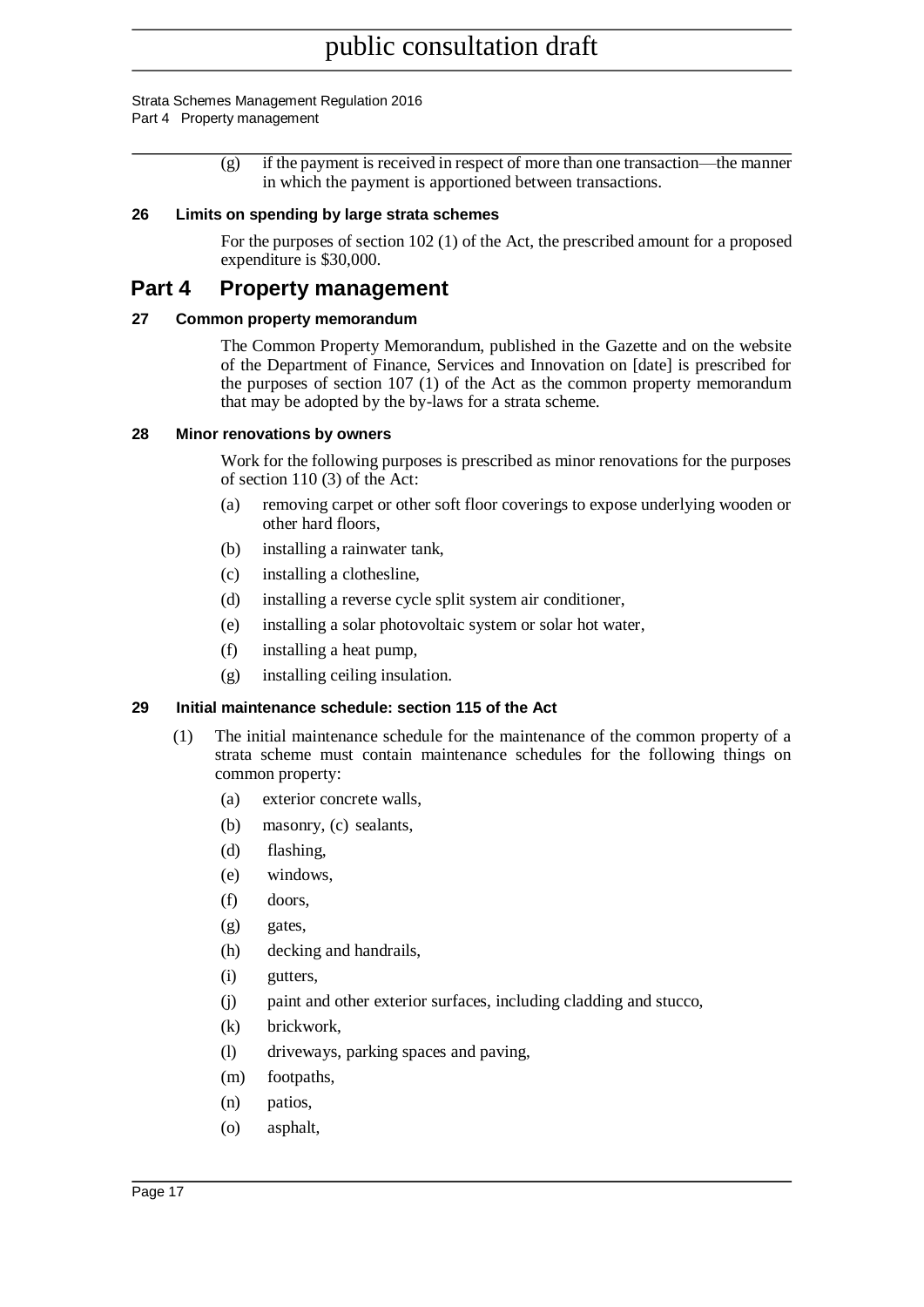#### Strata Schemes Management Regulation 2016

- (p) site drainage and grading,
- (q) drain tiles and sumps,
- (r) landscaping,
- (s) fencing,
- (t) pools and surrounds,
- (u) electrical and mechanical systems,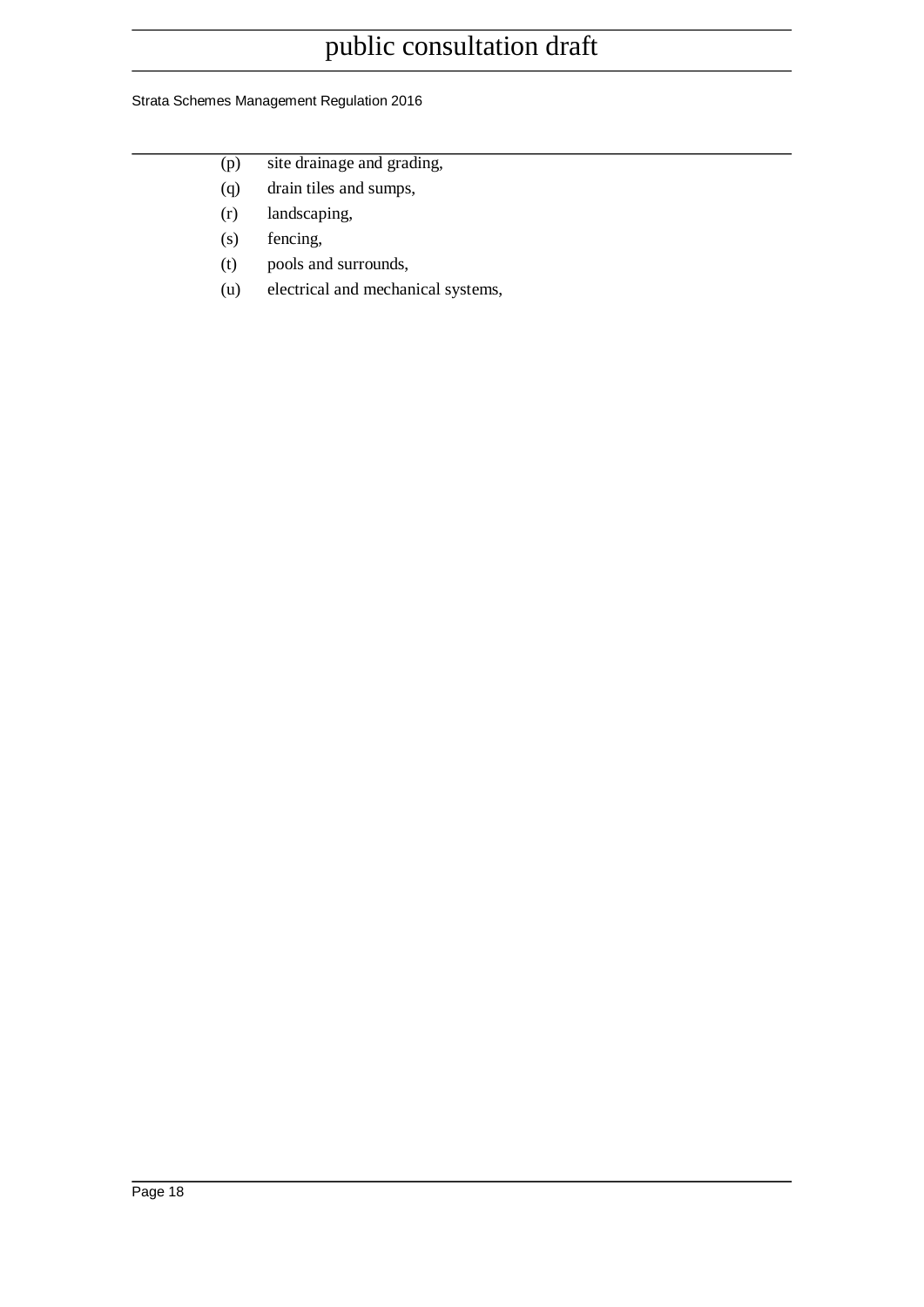#### Strata Schemes Management Regulation 2016 Part 4 Property management

- (v) lifts,
- (w) air conditioning systems,
- (x) fire protection equipment, including sprinkler systems, alarms and smoke detectors.
- (2) The following are to be included with or attached to the initial maintenance schedule:
	- (a) all warranties for systems, equipment or any other things referred to in the schedule,
	- (b) any manuals or maintenance requirements provided by manufacturers for any of those things,
	- (c) the name and contact details of the manufacturer and installer of any of those things.
- (3) The initial maintenance schedule must also provide a schedule of inspections of things included in the schedule.
- (4) The schedule may be in hard copy or in an electronic form that is accessible by the owners corporation.

#### **30 Window safety devices**

- (1) A building in a strata scheme is a building to which section 118 of the Act applies if the building contains lots used for residential purposes.
- (2) A window within any such building is a window to which section 118 of the Act applies if:
	- (a) it is a window within the meaning of the *Building Code of Australia*, and
	- (b) it can be opened, and
	- (c) the lowest level of the window opening is less than 1.7m above the surface of any internal floor that abuts the wall of which it forms part, and
	- (d) that internal floor is 2m or more above the ground surface, or any external surface, below the window that abuts the wall, and
	- (e) it is a window on common property to which access can be gained from a residence in a strata scheme or a window on any part of the building that is part of a residence.
- (3) A screen, lock or any other device is a complying window safety device for the purposes of section 118 of the Act if it:
	- (a) is capable of restricting the opening of a window so that a sphere having a diameter of 125mm or more cannot pass through the window opening, and
	- (b) is capable of resisting an outward horizontal action of 250 newtons, and
	- (c) has a child resistant release mechanism, in the case of a device that can be removed, overridden or unlocked.
- (4) In this clause:

*Building Code of Australia* has the same meaning as it has in the *Environmental Planning and Assessment Act 1979*.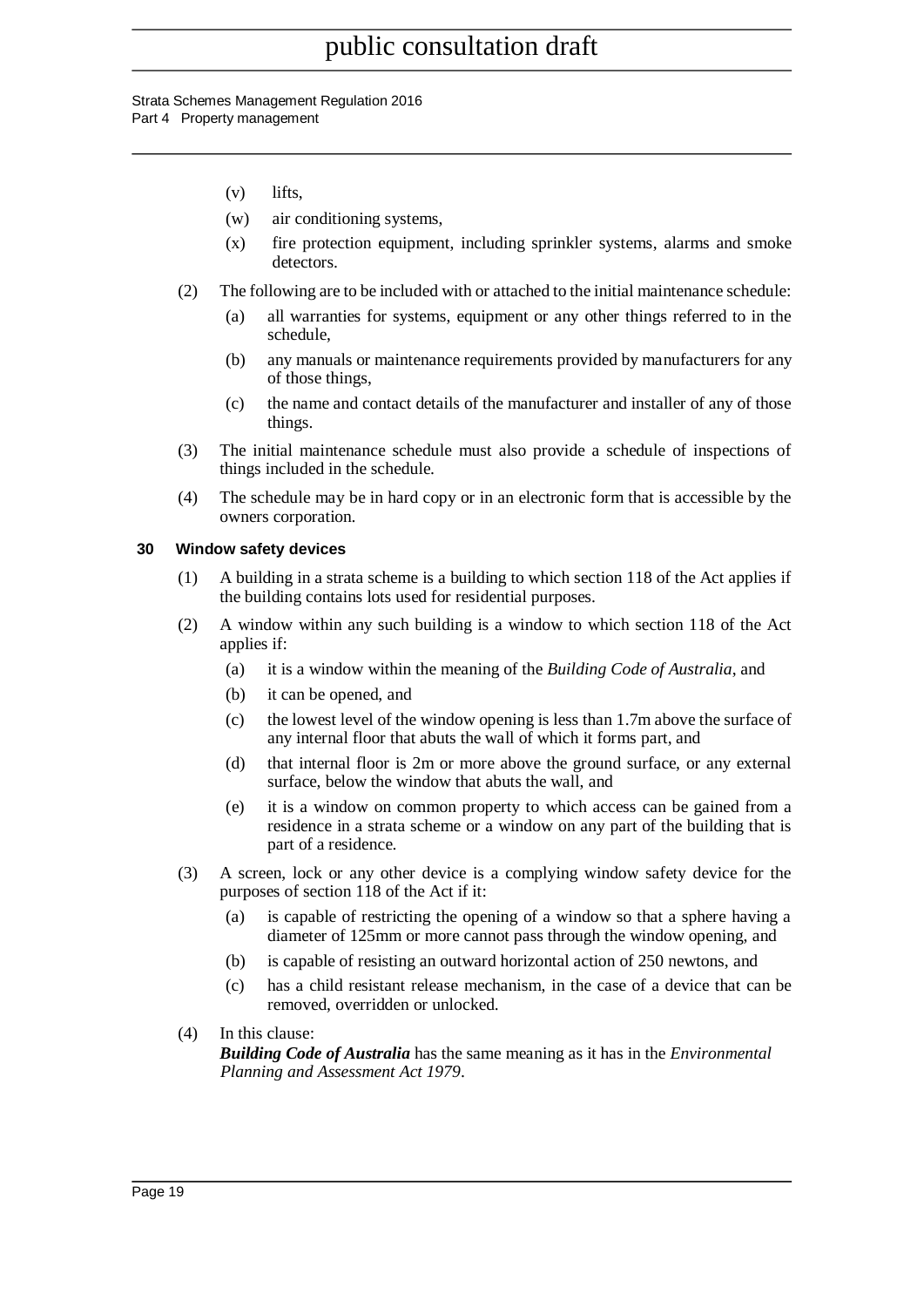#### Strata Schemes Management Regulation 2016 Part 4 Property management

#### **31 Notification by owners of window safety devices**

An owner of a lot in a strata scheme who installs a window safety device under section 118 of the Act must give written notice of the installation to the owners corporation within 7 days after completion of the installation. **Note.** Section 262 of the Act sets out the manner in which a document is to be served on an owners corporation.

#### **32 Disposal of abandoned goods: section 125 of the Act**

- (1) This clause applies to goods left on common property (other than motor vehicles and things permitted by the owners corporation to remain on common property).
- (2) The owners corporation may dispose of goods left on common property if:
	- (a) a disposal notice has been placed on or near the goods and the goods have not been removed from the common property within the period specified in the disposal notice, or (b) they are perishable goods, or (c) they consist only of rubbish.
- (3) A disposal notice must:
	- (a) not be less than the size of an A4 piece of paper, and
	- (b) be placed in a position or be in a material so that the contents of the notice are not likely to be detrimentally affected by weather, and
	- (c) describe the goods and state the date and time the notice was issued, and
	- (d) state that the goods will be disposed of if they are not removed from the common property before the date and time specified in the notice (being not earlier than 48 hours after the notice was placed on or near the goods), and
	- (e) specify contact details for a member of the strata committee in relation to the notice.
- (4) If the goods are so placed that they block an entrance or exit, the owners corporation may move the goods to another place on the common property before placing a disposal notice on or near the goods, and for that purpose the owners corporation is taken to be the owner of the goods.
- (5) The owners corporation may dispose of the goods by selling them or in any other lawful manner and for that purpose is taken to be the owner of the goods.
- (6) A purchaser of goods sold by an owners corporation in accordance with this clause acquires a good title to the goods freed and discharged of any interest of any person who would otherwise have an interest in the goods.
- (7) The proceeds of a sale of goods under this clause are to be paid to the administrative fund of the owners corporation.
- (8) The owners corporation must make a record of goods sold under this clause and keep the record for a period of not less than 12 months after the disposal.
- (9) The record must contain the following particulars:
	- (a) a description of the goods,
	- (b) the date of the sale,
	- (c) the name and address of the purchaser,
	- (d) if sold by auction, the address of the principal place of business of the auctioneer.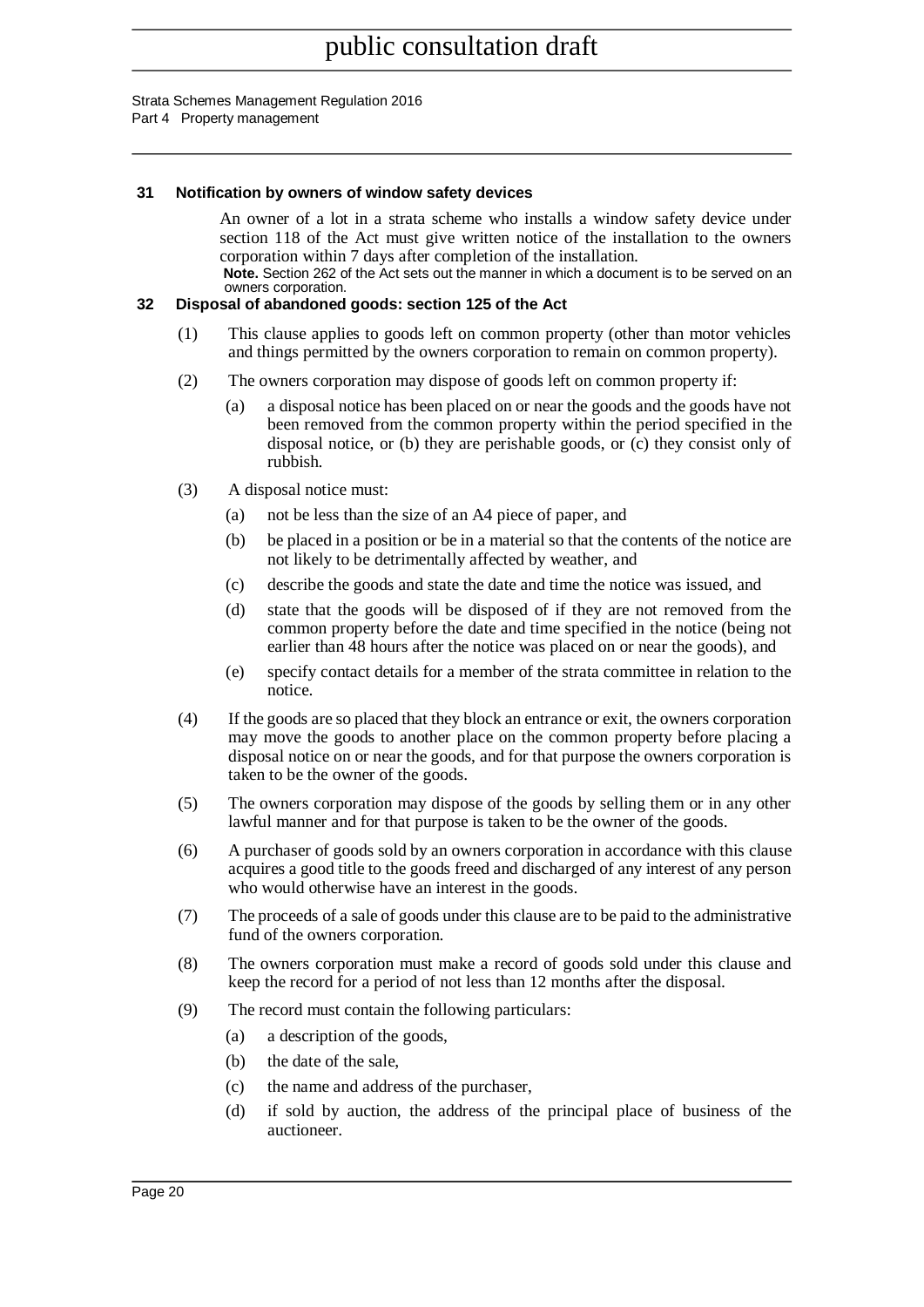#### Strata Schemes Management Regulation 2016 Part 4 Property management

(10) In this clause:

*motor vehicle* has the same meaning as in the *Impounding Act 1993*.

#### **33 Tribunal may order payment of proceeds of disposal to owner**

The Tribunal may, on application by the owner of goods sold by an owners corporation to another person under clause 32, order that the owners corporation pay to the owner of the goods the proceeds of the sale, less the reasonable costs incurred by the owners corporation in selling the goods.

#### **34 Removal of motor vehicles: section 125 of the Act**

- (1) This clause applies to a motor vehicle left on common property that is placed so that it blocks an exit or entrance or otherwise obstructs the use of common property.
- (2) The owners corporation may take action under this clause if the owners corporation has placed a removal notice on or near the motor vehicle and the requirements of the notice are not complied with within the period specified in the notice for compliance.
- (3) A removal notice must:
	- (a) not be less than the size of an A4 piece of paper, and
	- (b) be placed in a position or be in a material so that the contents of the notice are not likely to be detrimentally affected by weather, and
	- (c) describe the motor vehicle and state the date and time the notice was issued, and
	- (d) state that the motor vehicle will be removed if it is not moved from the common property or so that it no longer obstructs common property before the date and time specified in the notice (being not earlier than 48 hours after the notice was placed on or near the motor vehicle), and
	- (e) specify contact details for a member of the strata committee in relation to the notice.
- (4) The owners corporation may cause a motor vehicle to be moved to another place on common property or to the nearest place to which it may be lawfully moved, or moved so that it no longer blocks an exit or entrance or otherwise obstructs the use of common property, and for that purpose the owners corporation is taken to be the owner of the motor vehicle.
- (5) In this clause:

*motor vehicle* has the same meaning as in the *Impounding Act 1993*.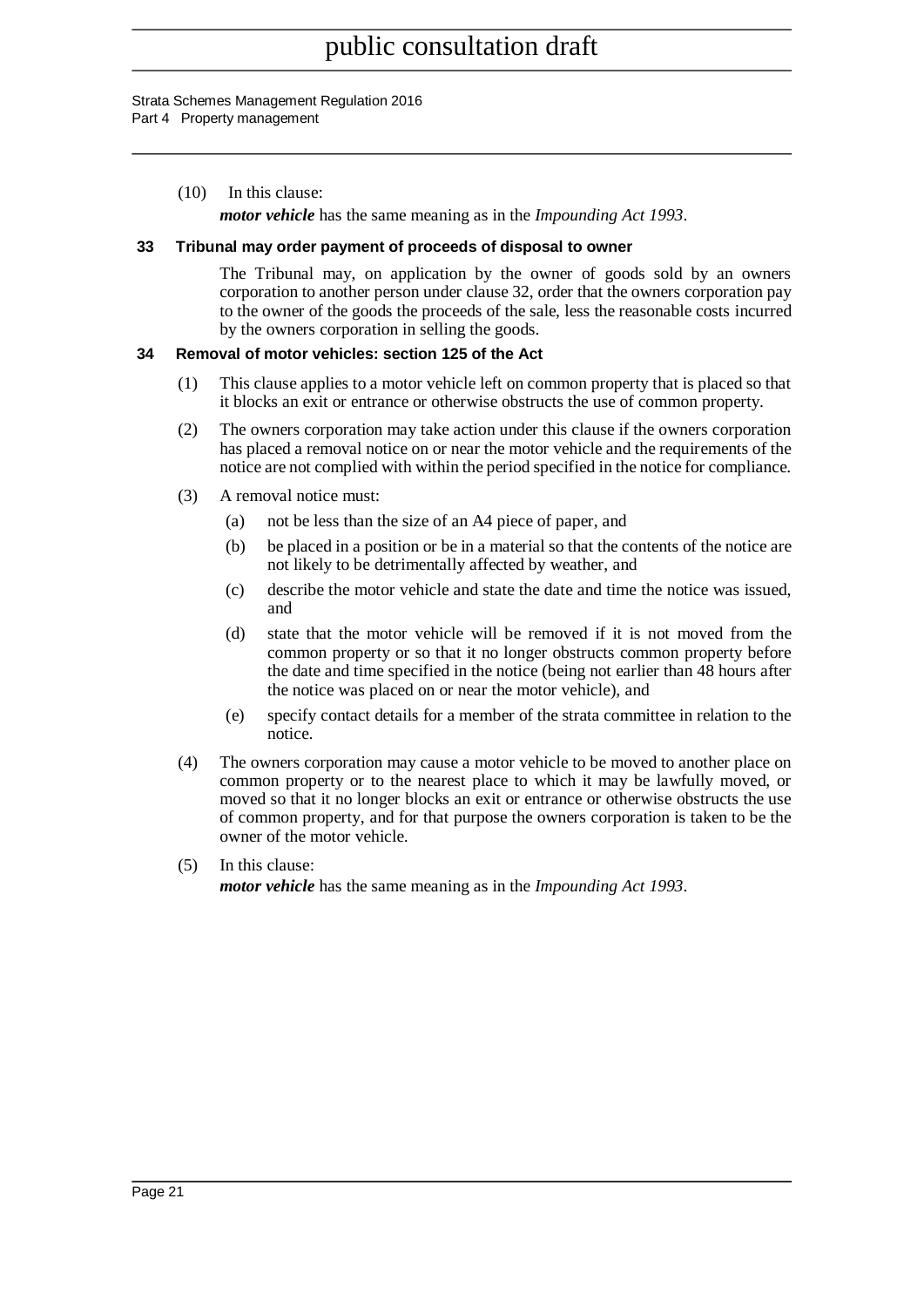Strata Schemes Management Regulation 2016

Part 5 By-laws

## **Part 5 By-laws**

#### **35 By-laws for schemes before 1996**

For the purposes of section 134 (3) of the Act, the by-laws for a strata scheme that was in existence before the commencement of the *Strata Schemes Management Act 1996* are the by-laws set out in Schedule 2, and any amendments or repeals to those by-laws registered for the strata scheme as in force immediately before the repeal of section 42 of the *Strata Schemes Management Act 1996*.

#### <span id="page-21-0"></span>**36 Occupancy limits–exception**

- (1) For the purposes of section 137 (3) (b) of the Act, a by-law that limits the number of adults who may reside in a lot has no effect if all of the adults who reside in the lot are related to each other.
- (2) For the purposes of this clause, a person is related to another person who resides in a lot if:
	- (a) the person is the parent, guardian, grandparent, son, daughter, grandchild, brother, sister, uncle, aunt or cousin of the other person, or
	- (b) the person is such a relative of the other person's spouse or de facto partner, or
	- (c) the person is the spouse or de facto partner of the other person, or (d) the person is the carer of, or is cared for by, the other person.
- (3) For the purposes of this clause, a person who is an Aboriginal person or a Torres Strait Islander is also related to another person if the person is, or has been, part of the extended family or kin of the person according to the indigenous kinship system of the person's culture.

#### <span id="page-21-1"></span>**37 Occupancy limits–residents**

For the purposes of section 137 (5) of the Act, a person is a resident of a lot for the purposes of a by-law that limits the number of adults who may reside in a lot if the lot has been, or is proposed to be, the person's principal place of residence for a continuous period of not less than 3 months.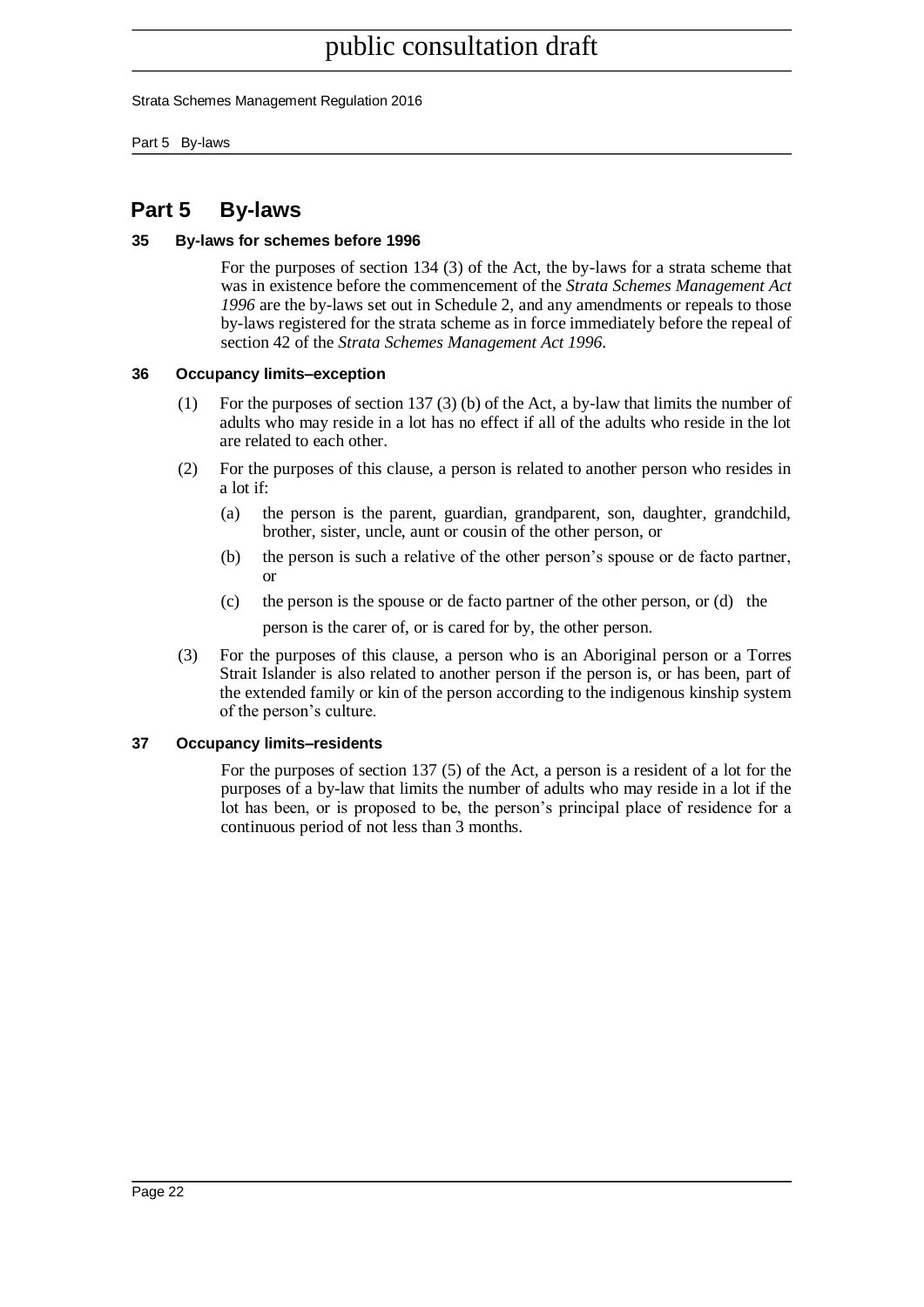Strata Schemes Management Regulation 2016

#### <span id="page-22-0"></span>**38 Model by-laws**

For the purposes of section 138 of the Act, the by-laws set out in Schedule 3 are model by-laws that may be adopted as the by-laws for a strata scheme.

<span id="page-22-1"></span>Part 6 Insurance

## **Part 6 Insurance**

#### <span id="page-22-2"></span>**39 Approved insurers**

- (1) A Lloyds underwriter authorised to carry on insurance business, or exempted from authorisation, under the *Insurance Act 1973* of the Commonwealth is an approved insurer for the purposes of paragraph (b) of the definition of *approved insurer* in section 4 (1) of the Act.
- (2) In this clause:

*Lloyds underwriter* has the same meaning as in the *Insurance Act 1973* of the Commonwealth.

#### <span id="page-22-3"></span>**40 Manner of calculation of insurance limit under damage policy**

- (1) For the purposes of section 161 (1) (a) of the Act, the minimum amount for which a building is to be insured is to be not less than the amount calculated in accordance with subclause  $(2)$ .
- (2) For the purposes of section 161 (2) of the Act, the amount to which the liability of an insurer may be limited under a damage policy is to be calculated by adding together the following amounts:
	- (a) the estimated cost, as at the date of commencement of the damage policy, of:
		- (i) carrying out the work that a damage policy is required to provide for under section 161 of the Act, and
		- (ii) making the payments that a damage policy is required to provide for under section 161 of the Act,
	- (b) the estimated amount by which expenditure referred to in the preceding paragraphs may increase during the period of 18 months following the date of commencement of the damage policy.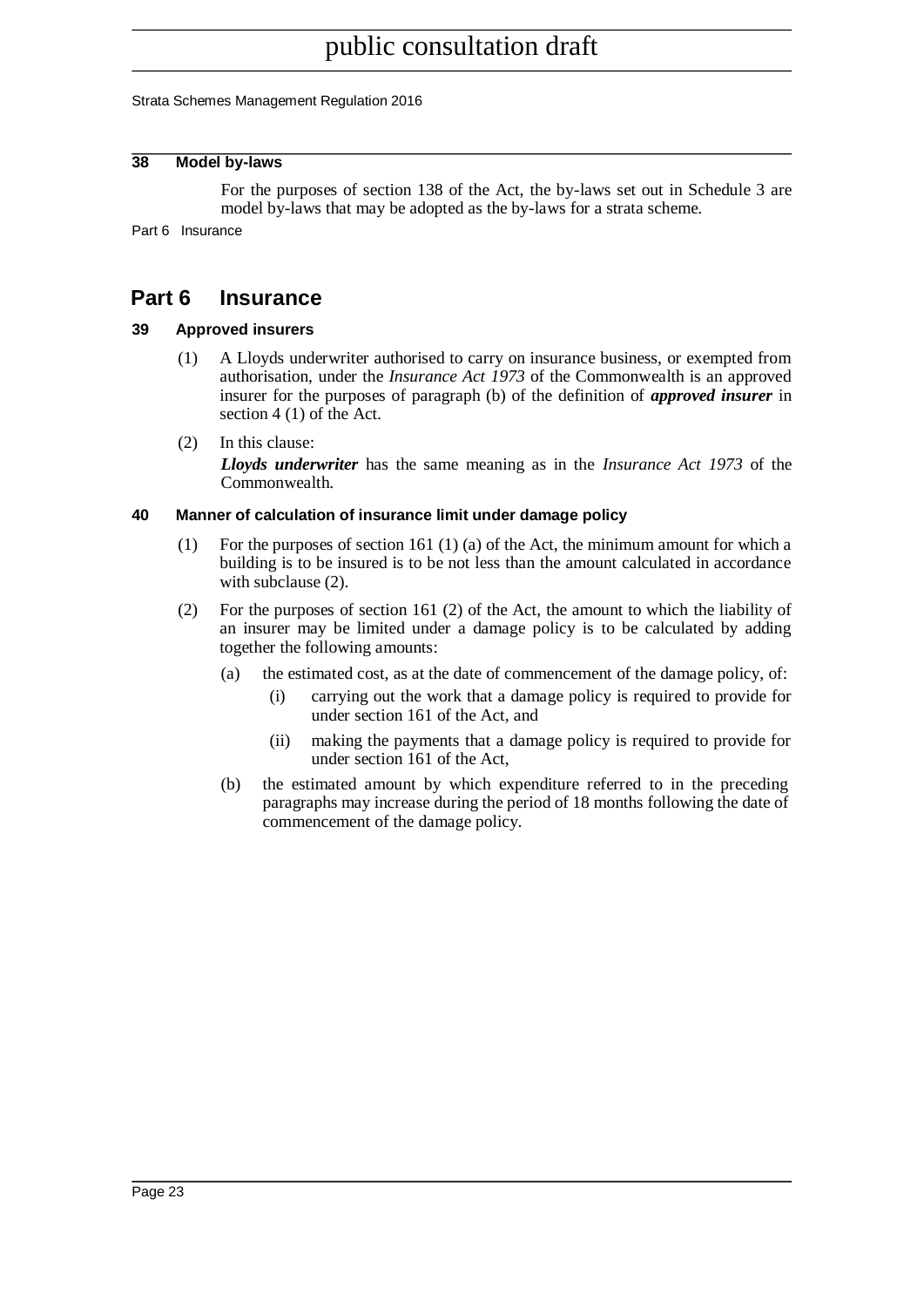#### Strata Schemes Management Regulation 2016

(3) The amounts referred to in subclause (2) (a) and (b) are to be calculated so as to include any applicable taxes, fees and charges (including taxes, fees and charges of the Commonwealth).

<span id="page-23-0"></span>Part 7 Records and information about strata schemes

## **Part 7 Records and information about strata schemes**

#### <span id="page-23-1"></span>**41 Electronic voting records**

- (1) For the purposes of section 180 (1) (j) of the Act, records relating to electronic voting for motions for resolutions by an owners corporation must be retained by an owners corporation.
- (2) For the purposes of section 180 (2) of the Act, the period for which an owners corporation is required to retain voting papers under section 180 (1) (g) of the Act or records referred to in subclause (1) is 13 months, unless the papers relate to decisions in connection with Part 10 of the *Strata Schemes Development Act 2015*.
- (3) The owners corporation must not provide, or disclose the contents of, any such voting papers unless required to do so by the Tribunal, a court or a mediator in a mediation that is arranged by the Secretary under the Act.

#### <span id="page-23-2"></span>**42 Inspection of records**

For the purposes of section 182  $(3)$  (k) of the Act, the owners corporation must make available for inspection the accounting records and other records relating to the strata scheme that are kept by the strata managing agent.

#### <span id="page-23-3"></span>**43 Strata information certificate**

For the purposes of section 184 (6) of the Act, the strata information certificate must be in or to the effect of Form 4 in Schedule 1.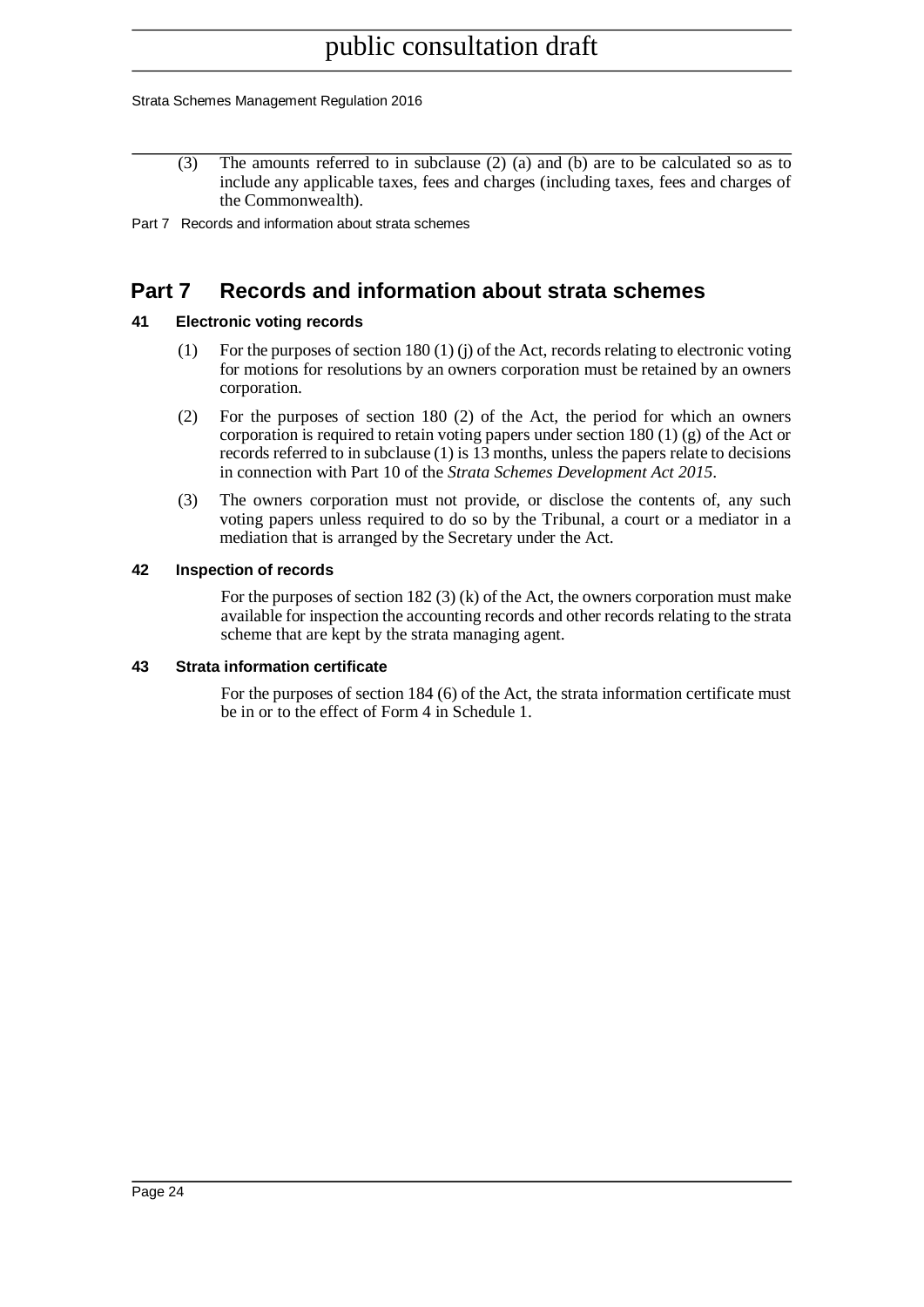Strata Schemes Management Regulation 2016 Part 8 Building defects

## <span id="page-24-0"></span>**Part 8 Building defects**

#### <span id="page-24-1"></span>**44 Interpretation**

Words and expressions used in this Part have the same meaning as they have in Part 11 of the Act.

#### <span id="page-24-2"></span>**45 Building inspectors**

For the purposes of section 193 (2) of the Act, a person who is a member of a strata inspector panel established by any of the following bodies is qualified to be appointed as a building inspector:

- (a) the Housing Industry Association,
- (b) the Master Builders Association of New South Wales,
- (c) the Australian Institute of Building,
- (d) the Australian Institute of Building Surveyors,
- (e) the Australian Institute of Building Consultants,
- (f) Engineers Australia,
- (g) the Australian Institute of Architects,
- (h) the Association of Accredited Certifiers.

#### <span id="page-24-3"></span>**46 Disclosure of previous employment by developer**

For the purposes of section 195 (2) of the Act, a building inspector must disclose previous employment with, or contractor work for, the developer that occurred at any time within the period of 2 years before appointment as a building inspector.

#### <span id="page-24-4"></span>**47 Interim reports: section 199 (2) of Act**

An interim report by a building inspector must be in the form approved by the Secretary and contain the matters specified in the form. **Note.** Section 199 (2) of the Act sets out matters that must be included in an interim report.

#### <span id="page-24-5"></span>**48 Final report: section 201 (2) of Act**

A final report by a building inspector must be in the form approved by the Secretary and contain the following matters:

(a) an assessment of the likely cost of rectifying defective work not rectified since the interim report or that arises from rectification of any such work, (b) any other matters specified in the form.

#### <span id="page-24-6"></span>**49 Notice to owners of reports: section 202 (3) of Act**

A notice to owners of the receipt of an interim or final report by a building inspector must contain the following particulars:

(a) whether the report is an interim or final report, (b)

how to obtain an electronic copy of the report.

#### <span id="page-24-7"></span>**50 Building bonds**

(1) For the purposes of the definition of *contract price* in section 189 of the Act, the contract price for building work is the price paid under the contract for that work, or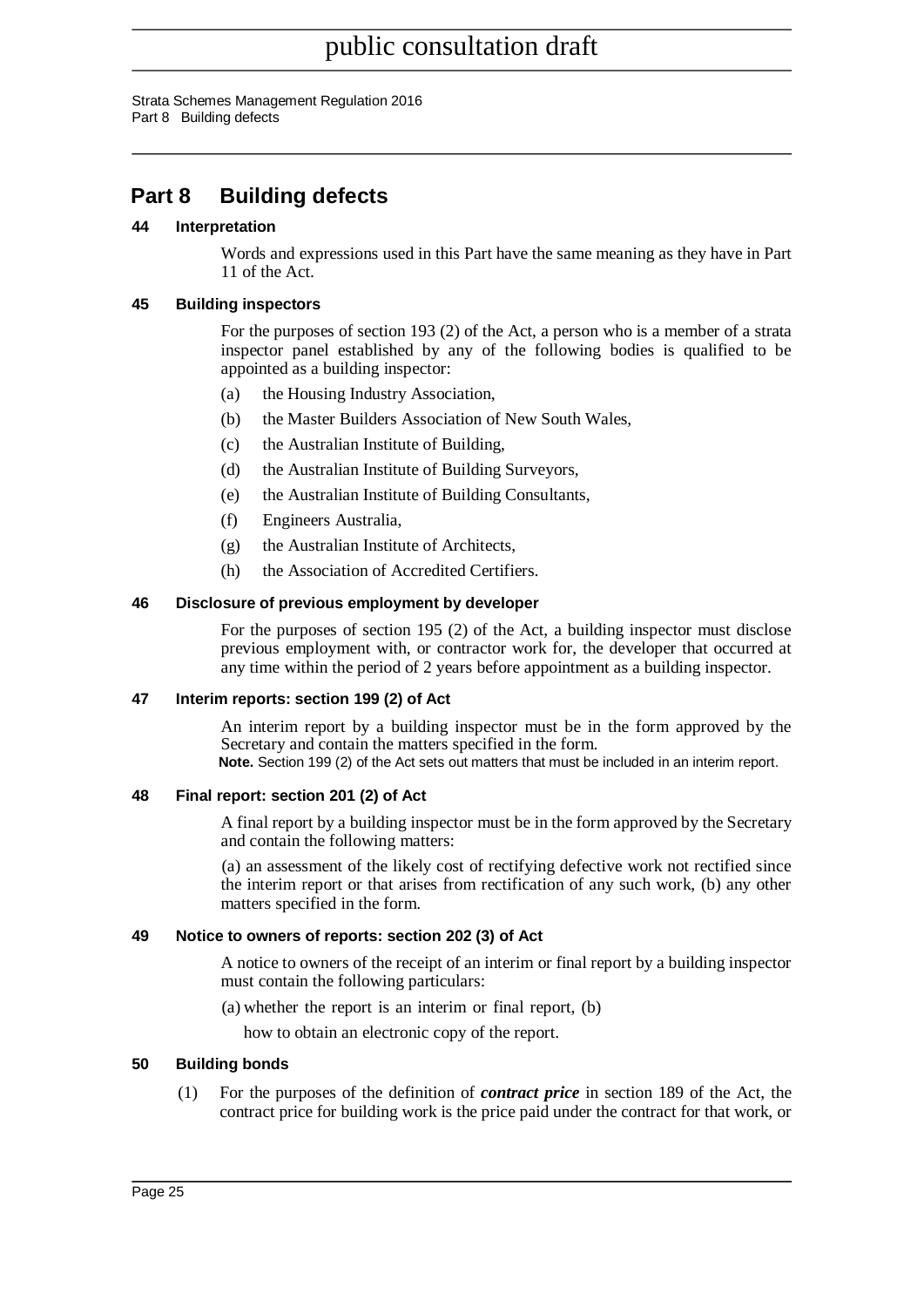#### Strata Schemes Management Regulation 2016 Part 8 Building defects

if the work has not been completed, the reasonable estimate of the price payable under the contract for that work.

**Note.** Under section 211 (3) of the Act, the Tribunal may make an order determining the contract price of building work for the purposes of determining the amount of a building bond.

(2) For the purposes of section 208 of the Act, a building bond may be in the form of an insurance bond.

#### <span id="page-25-0"></span>**51 Maturity dates for building bonds**

The maturity date for a building bond must not be more than 3 years after it is given to the Secretary.

#### <span id="page-25-1"></span>**52 Additional documents to be lodged with building bond**

A developer must, when giving a building bond to the Secretary, also give the Secretary a notice (in the form determined by the Secretary) containing the following information:

- (a) the strata plan number of the strata scheme concerned,
- (b) the street address of any building to which the bond relates,
- (c) the name and address of the principal certifying authority for any building work to which the bond relates,
- (d) an address for service for the developer,
- (e) an address for service for the owners corporation for the strata scheme,
- (f) a copy of any page of the relevant building contract that contains the estimated final contract price for the building work to which the bond relates.

#### <span id="page-25-2"></span>**53 Application to pay building bond to owners corporation**

For the purposes of section 209 (2) of the Act, an application to pay a building bond to the owners corporation must be made not later than 14 days before the last day on which the building bond must be claimed or realised under that section.

#### <span id="page-25-3"></span>**54 Use of building bond to meet costs of inspections or report**

For the purposes of section 210 of the Act, an amount secured by a building bond may be used to meet the costs of an inspection or a report under Division 2 of Part 11 of the Act, including any fee for the appointment of a building inspector by the Secretary, if the developer of the strata scheme is bankrupt or insolvent and the costs or any fee have not been paid.

#### <span id="page-25-4"></span>**55 Payment of building bond**

- (1) The Secretary must not pay the whole or part of an amount secured by a building bond unless the Secretary has given at least 14 days written notice to the owners corporation and the developer of the strata scheme of the proposed payment.
- (2) If an application to review a decision to pay the whole or part of an amount secured by a building bond is made in accordance with clause 56, the amount is not to be paid until the application for the review is determined or withdrawn.

#### <span id="page-25-5"></span>**56 Review of decisions**

(1) For the purposes of section 213 of the Act, the following decisions of the Secretary are reviewable decisions: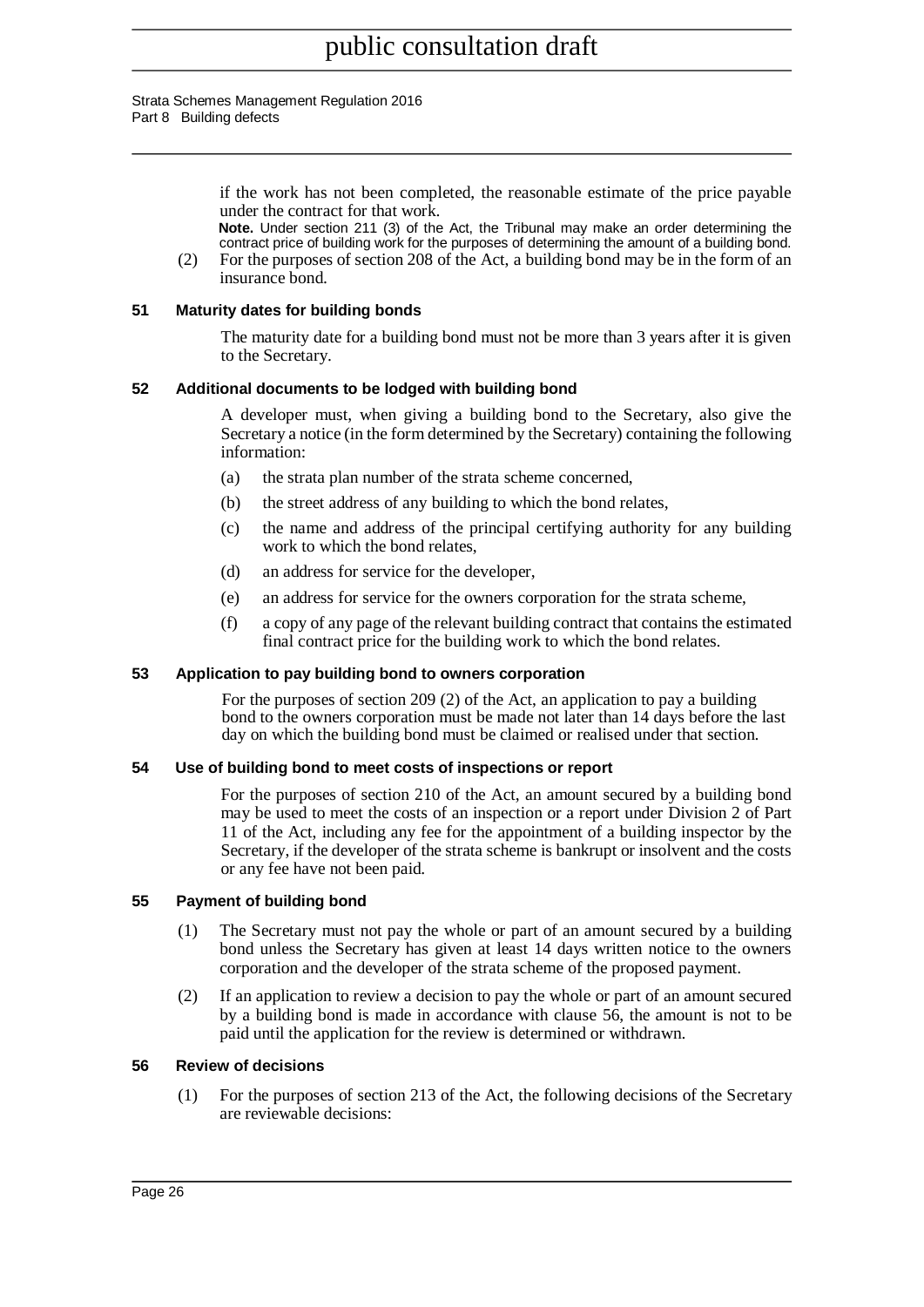#### Strata Schemes Management Regulation 2016 Part 8 Building defects

- (a) a decision to appoint a building inspector to carry out a final report under section 200 of the Act,
- (b) a determination under section 200 of the Act that a developer is not required to arrange for a final report,
- (c) a decision under section 212 of the Act to vary the period within which an interim report or final report is to be provided, or other action is to be done, under Part 11 of the Act,
- (d) a decision that the whole or part of a building bond may be claimed or realised for payment to an owners corporation, developer or other person.
- (2) Despite subclause (1), a decision by the Secretary to claim or realise a building bond for payment is not reviewable if the amount has been paid in accordance with the decision. **Note.** Under clause 55 (2), a building bond cannot be claimed or realised if an application for

review of the decision has been made.

- (3) An application for a review of a reviewable decision must be made not later than 14 days after notice of the decision is given by the Secretary to the interested person or, if the interested person is the owner of a lot, to the owners corporation and must: (a) be in writing and signed by the applicant, and
	- (b) specify the decision for which a review is sought and the grounds on which the review is sought, and
	- (c) specify any additional information that is provided by the applicant for the purposes of the review and indicate why the information was not previously provided, and
	- (d) provide an address for giving notice to the applicant of the decision by the Secretary on the review.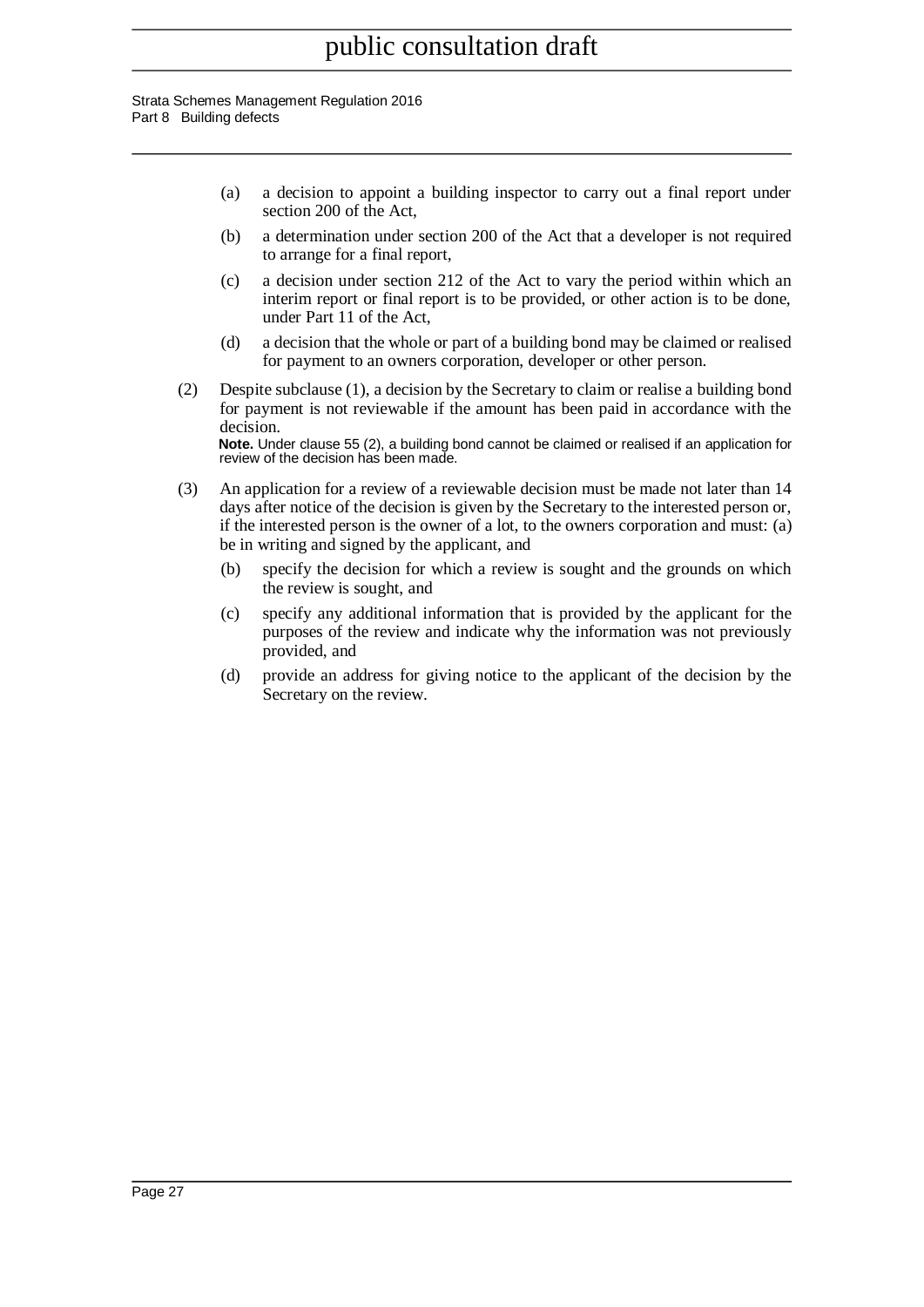Strata Schemes Management Regulation 2016

Part 9 Alternative dispute resolution

## <span id="page-27-0"></span>**Part 9 Alternative dispute resolution 57 Application of Part**

This Part applies to a mediation conducted under section 218 of the Act.

#### <span id="page-27-1"></span>**58 Directions of Secretary**

Subject to the Act and this Regulation, the Secretary may give written directions for regulating and prescribing the practice and procedure to be followed in connection with a mediation session, including the preparation and service of documents.

#### <span id="page-27-2"></span>**59 Attendance and representation**

- (1) A mediation session must be attended by each party or a representative of the party if all other parties consent to the representation.
- (2) Other persons may attend a mediation session with the leave of the mediator.

#### <span id="page-27-3"></span>**60 Costs**

The parties to a mediation are to pay their own costs associated with the mediation.

#### <span id="page-27-4"></span>**61 Termination**

- (1) A mediator may terminate a mediation at any time.
- (2) A party may terminate a mediation at any time by giving notice of the termination to the mediator and each other party.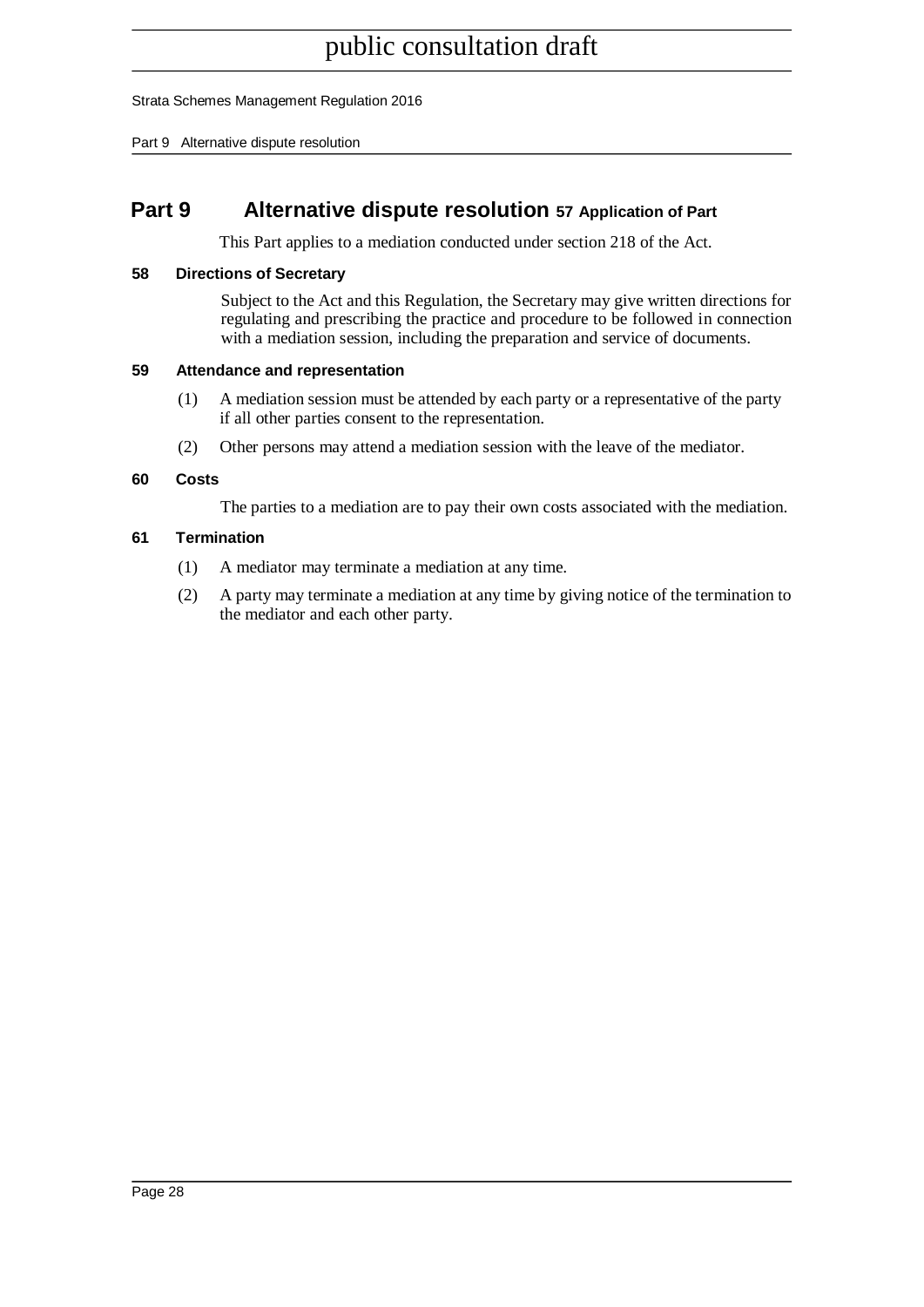Strata Schemes Management Regulation 2016 Schedule

1 Forms

Part 10 Miscellaneous

## <span id="page-28-0"></span>**Part 10 Miscellaneous 62 Limit for gifts to strata managing agents**

For the purposes of section 57 (3) (d) of the Act, the amount prescribed is \$60.

#### <span id="page-28-1"></span>**63 Fees**

- (1) The fees payable under the Act are set out in Schedule 4.
- (2) The Secretary may waive payment of the fee paid to the Secretary for an application for mediation, or may repay any such fee, if the Secretary considers it appropriate to do so in the circumstances.

#### <span id="page-28-2"></span>**64 Penalty notice offences and penalties**

- (1) For the purposes of section 250 of the Act:
	- (a) each offence created by a provision specified in Column 1 of Schedule 5 is an offence for which a penalty notice may be served, and
	- (b) the penalty prescribed for each such offence is the amount specified opposite the provision in Column 2 of the Schedule.
- (2) If the reference to a provision in Column 1 of Schedule 5 is qualified by words that restrict its operation to specified kinds of offences, an offence created by the provision is a prescribed offence only if it is an offence of a kind so specified or committed in the circumstances so specified.

#### <span id="page-28-3"></span>**65 Seals of owners corporations—savings provision**

The seal of an owners corporation in existence before the commencement of this clause may continue to be used as its seal for the purposes of the Act or for any other purpose, unless replaced by the owners corporation.

#### <span id="page-28-4"></span>**66 Amendment of the Act: clause 1 (5) of Schedule 3 to the Act**

#### **Schedule 3 Savings, transitional and other provisions** Omit clause 14

- (1). Insert instead:
	- (1) The term of appointment of a strata managing agent appointed or reappointed before the commencement of section 50 (1) of the Act, that is in force on that commencement, ends on the following day:
		- (a) if the agent was appointed or reappointed for a term (including any roll over or extension period) of 3 years or more, on the day that is 3 years after the term commenced or that is 6 months after the commencement of section 50 (1) of the Act, whichever is the later, or
		- (b) if the agent was appointed or reappointed for a term (including any roll over or extension period) of less than 3 years, on the day that the term ends or that is 6 months after the commencement of section 50 (1) of the Act, whichever is the later.

## <span id="page-28-5"></span>**Schedule 1 Forms**

(Clauses 13, 21, 43)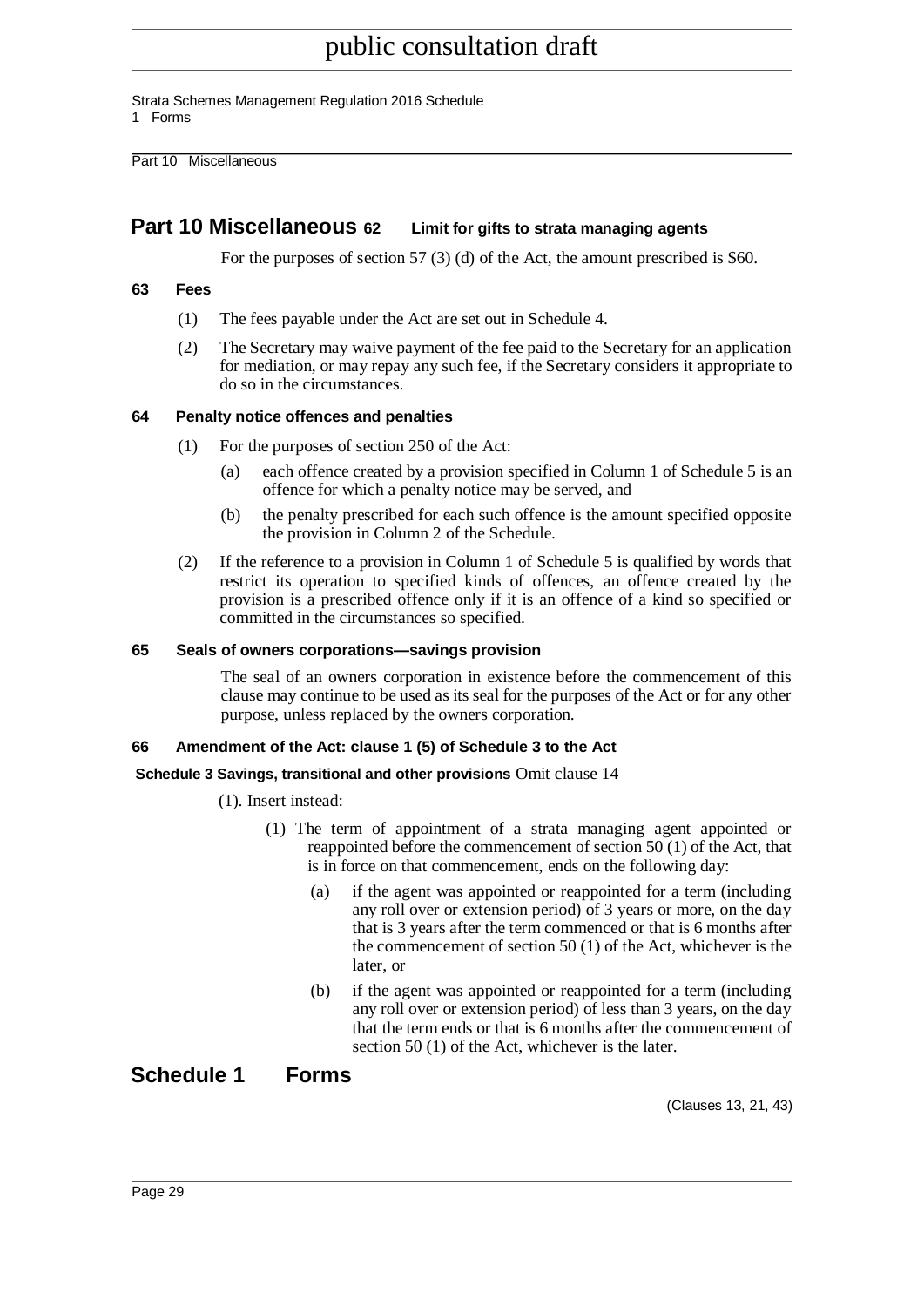Strata Schemes Management Regulation 2016

#### **Form 1 Proxy appointment Strata Schemes Management Act 2015**

Date

I/We

the owners of lot in Strata Plan No appoint of as my/our proxy for the purposes of meetings of the owners corporation (including adjournments of meetings).

Period or number of meetings for which appointment of proxy has effect for \*1 meeting/\* meetings/\*1 month/\* months/\*12 months or 2 consecutive annual general meetings *\*Tick or tick and complete whichever applies*

*(Note. The appointment cannot have effect for more than 12 months or 2 consecutive annual general meetings, whichever is the greater.)*

**\*1** This form authorises the proxy to vote on my/our behalf on all matters.

#### **OR**

**\*2** This form authorises the proxy to vote on my/our behalf on the following matters only: *[Specify the matters and any limitations on the manner in which you want the proxy to vote.] \*Delete paragraph 1 or 2, whichever does not apply.*

**\*3** If a vote is taken on whether (the strata managing agent) should be appointed or remain in office or whether another managing agent is to be appointed, I/we want the proxy to vote as follows:

*\*Delete paragraph 3 if proxy is not authorised to vote on this matter. For examples, read note 1 below.* Signature of owner/s

#### **Notes on appointment of proxies**

- 1 This form is ineffective unless it contains the date on which it was made and it is given to the secretary of the owners corporation at least 24 hours before the first meeting in relation to which it is to operate (in the case of a large strata scheme) or at or before the first meeting in relation to which it is to operate (in any other case).
- 2 This form will be revoked by a later proxy appointment form delivered to the secretary of the owners corporation in the manner described in the preceding paragraph.
- 3 This form is current from the day on which it is signed until the end of the period (if any) specified on the form or the first anniversary of that day or at the end of the second annual general meeting held after that day (whichever occurs first).
- 4 The total number of proxies that may be held by a person (other than proxies held by the person as the co-owner of a lot) voting on a resolution are as follows:
	- (a) if the strata scheme has 20 lots or less, one, or
	- (b) if the strata scheme has more than 20 lots, a number that is equal to not more than 5% of the total number of lots.
- 5 A provision of a contract for the sale of a lot in a strata scheme, or of any ancillary or related contract or arrangement, is void and unenforceable to the extent that it:
	- (a) requires the purchaser of a lot, or any other person, to cast a vote at a meeting of the owners corporation at the direction of another person, or
	- (b) requires the purchaser to give a proxy at the direction of another person for the purpose of voting at a meeting of the owners corporation (that is a person cannot rely on any such proxy to cast a vote as a proxy).

#### **Notes on rights of proxies to vote**

- A duly appointed proxy may:
	- (a) vote on a show of hands (or by any other means approved by a general resolution at a meeting of the owners corporation), subject to any limitation in this form, or may demand a poll, and
	- (b) vote in the person's own right if entitled to vote otherwise than as a proxy, and
	- (c) if appointed as a proxy for more than one person, may vote separately as a proxy in each case.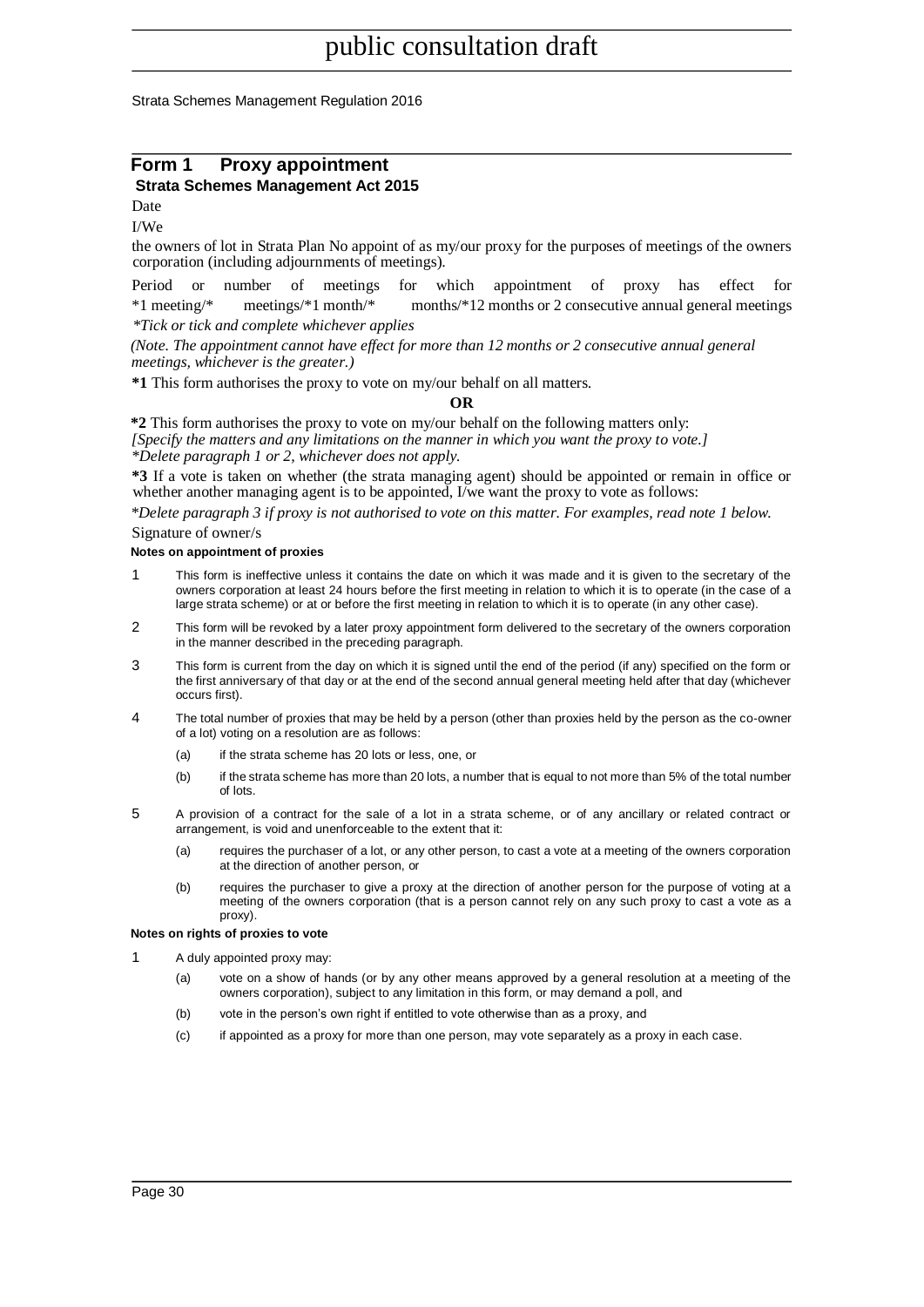#### Strata Schemes Management Regulation 2016 Schedule

1 Forms

- 2 A proxy is not authorised to vote on a matter:
	- (a) if the person who appointed the proxy is present at the relevant meeting and personally votes on the matter, or
	- (b) so as to confer a pecuniary or other material benefit on the proxy, if the proxy is a strata managing agent, building manager or on-site residential property manager, or (c) if the right to vote on any such matter is limited by this form.

## **Form 2 Statement of key financial information—capital works fund and administrative fund**

Name of fund:

Reporting period:

Balance carried forward from previous reporting period:

Total income received during reporting period:

Total interest earned by fund during reporting period:

Total contributions paid during reporting period:

Total unpaid contributions payable for reporting period:

Total expenditure for maintenance during reporting period:

Balance of fund at end of reporting period:

List of principal items of expenditure proposed for next reporting period:

## **Form 3 Statement of key financial information—other funds**

Name of fund:

Reporting period:

Balance carried forward from previous reporting period:

Total income received during reporting period:

Total interest earned by fund during reporting period: Balance

of fund at end of reporting period:

### **Form 4 Certificate under section 184 of the Strata Schemes Management Act 2015**

| Date of certificate                                  |                |   |
|------------------------------------------------------|----------------|---|
| Strata scheme in respect of which certificate issued | Strata Plan No |   |
| Lot in respect of which certificate issued           | Lot No         | . |
|                                                      | Strata Plan No |   |
| Person requesting certificate                        |                |   |
| (owner/mortgagee/covenant chargee/authorised person) |                |   |
| If authorised person, authorised by:                 |                |   |
|                                                      |                |   |
| (owner/mortgagee/covenant chargee)                   |                |   |
|                                                      |                |   |

**The owners corporation certifies the following with respect to the lot the subject of this certificate:**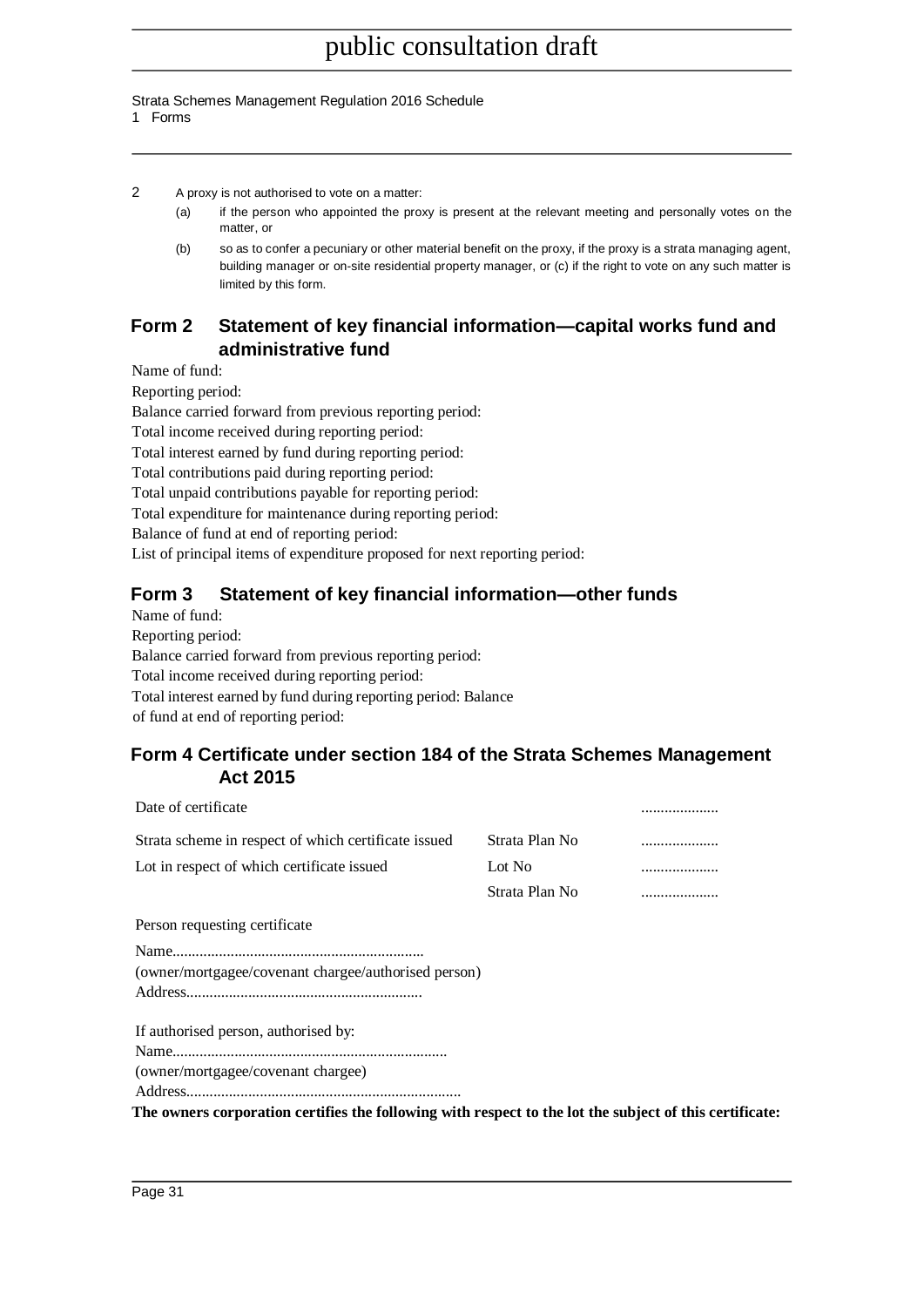#### Strata Schemes Management Regulation 2016 Schedule

#### 1 Forms

| 2 Administrative fund-contributions payable by regular periodic instalments or lump<br>sum (section 73 (1) of the Act)                      |               |        |          |
|---------------------------------------------------------------------------------------------------------------------------------------------|---------------|--------|----------|
| Total amount last determined                                                                                                                | Amount Period |        |          |
| Number of instalments payable (if<br>contribution payable by instalments)                                                                   |               |        |          |
| Amount of each instalment, period to which<br>instalment relates and date due                                                               |               |        |          |
|                                                                                                                                             | Amount        | Period | Date due |
|                                                                                                                                             |               |        |          |
|                                                                                                                                             | .             | to     | .        |
|                                                                                                                                             | .             | to     | .        |
|                                                                                                                                             | .             |        |          |
| Amount (if any) outstanding                                                                                                                 |               |        |          |
| Amount (if any) in credit                                                                                                                   |               |        |          |
| Discount (if any) applicable for early payment                                                                                              |               |        |          |
|                                                                                                                                             |               |        |          |
| Brief statement as to the reason for any amount outstanding or in credit                                                                    |               |        |          |
|                                                                                                                                             |               |        |          |
| Capital works fund—contributions payable by periodic instalments or lump sum<br>(section 74 (1) of the Act)<br>Total amount last determined | Amount        | Period |          |
| Number of instalments payable (if contribution<br>payable by instalments)                                                                   |               |        |          |
| Amount of each instalment, period to which each instalment<br>relates and date due                                                          |               |        |          |
|                                                                                                                                             | Amount        | Period | Date due |
|                                                                                                                                             |               |        |          |
|                                                                                                                                             |               |        |          |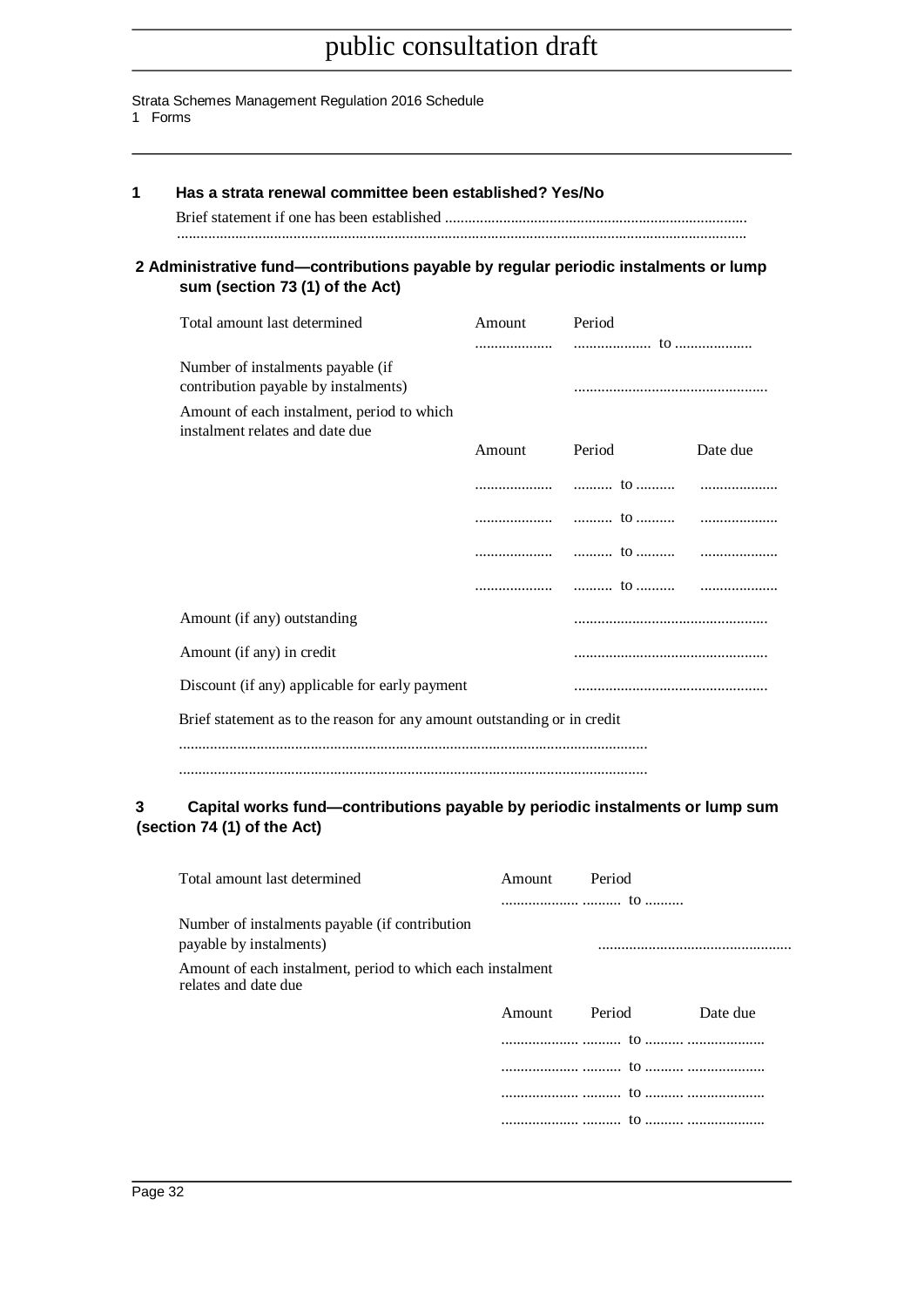Strata Schemes Management Regulation 2016 Schedule

1 Forms

| Amount (if any) in credit<br>Discount (if any) applicable for early payment                                                                                                                                                         |        |          |
|-------------------------------------------------------------------------------------------------------------------------------------------------------------------------------------------------------------------------------------|--------|----------|
| Brief statement as to the reason for any amount outstanding or in credit                                                                                                                                                            |        |          |
|                                                                                                                                                                                                                                     |        |          |
| Amounts payable for additional amenities or service (section 117 of the Act)                                                                                                                                                        |        |          |
| Section 117 of the Act provides that an owners corporation may<br>enter into an agreement to provide amenities or services to<br>particular lots. These lots are responsible for payment for<br>amenities and services so provided. |        |          |
| Total amount last determined owed by these lots                                                                                                                                                                                     |        |          |
| Amount                                                                                                                                                                                                                              | Period |          |
|                                                                                                                                                                                                                                     |        |          |
| If this certificate is requested by the owner of any of those lots,<br>the following applies to the lot's owned:                                                                                                                    |        |          |
| Number of instalments payable (if payable by instalments)                                                                                                                                                                           |        |          |
| Amount of each instalment, period to which instalment relates<br>and date due                                                                                                                                                       |        |          |
| Amount                                                                                                                                                                                                                              | Period | Date due |
|                                                                                                                                                                                                                                     | to     | .        |
|                                                                                                                                                                                                                                     | .      | .        |
|                                                                                                                                                                                                                                     |        | .        |
|                                                                                                                                                                                                                                     | .      |          |
| Amount (if any) outstanding                                                                                                                                                                                                         |        |          |
| Amount (if any) in credit                                                                                                                                                                                                           |        |          |
| Discount (if any) for early payment                                                                                                                                                                                                 |        |          |
| Brief statement as to the reason for any amount outstanding or in credit                                                                                                                                                            |        |          |
|                                                                                                                                                                                                                                     |        |          |

Amount of any levy payable under section 81 (4) of ........................................ the Act Date on which determination made under ........................................ section 81 (4) of the Act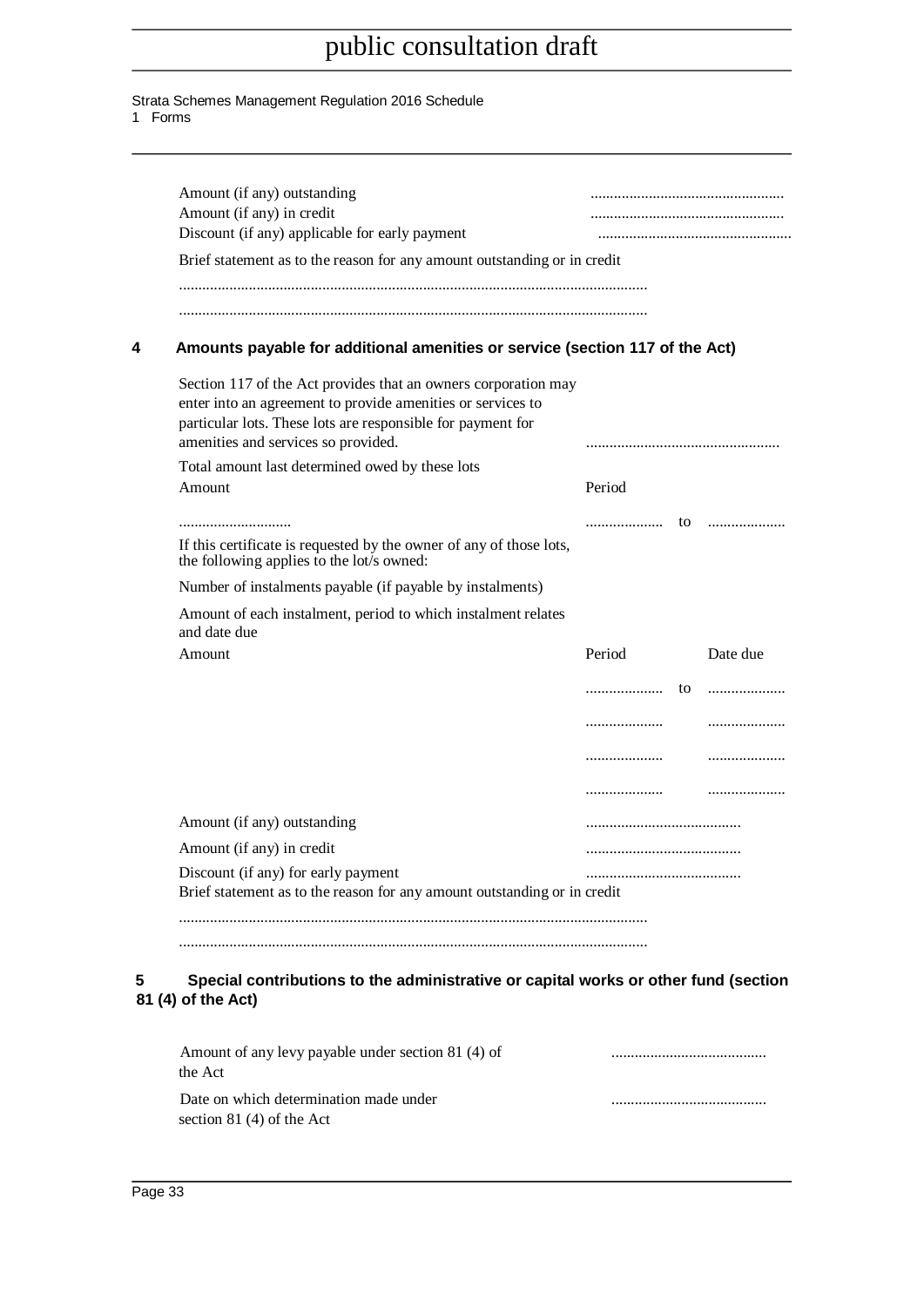#### Strata Schemes Management Regulation 2016 Schedule

1 Forms

| instalments)                                                                                                                                                                                                                          |        | payable<br>by |
|---------------------------------------------------------------------------------------------------------------------------------------------------------------------------------------------------------------------------------------|--------|---------------|
| Amount of each instalment and date due                                                                                                                                                                                                |        |               |
|                                                                                                                                                                                                                                       | Amount | Date due      |
|                                                                                                                                                                                                                                       | .      |               |
|                                                                                                                                                                                                                                       | .      | .             |
|                                                                                                                                                                                                                                       | .      | .             |
| Amount (if any) outstanding                                                                                                                                                                                                           |        |               |
| Brief statement as to the reason for any amount outstanding or in credit                                                                                                                                                              |        |               |
| Brief statement as to the purpose for which the contribution was required                                                                                                                                                             |        |               |
|                                                                                                                                                                                                                                       |        |               |
| Money unpaid under by-law conferring a right or a privilege (Division 3 of Part 7 of<br>the Act)                                                                                                                                      |        |               |
|                                                                                                                                                                                                                                       |        |               |
|                                                                                                                                                                                                                                       |        |               |
|                                                                                                                                                                                                                                       |        |               |
|                                                                                                                                                                                                                                       |        |               |
| Amount payable under a common property rights by-law<br>Date when amount due<br>Period to which amount relates<br>Proposals for funding matters set out in the 10 year capital works plan                                             |        |               |
|                                                                                                                                                                                                                                       |        |               |
|                                                                                                                                                                                                                                       |        |               |
| Contributions towards costs of legal proceedings                                                                                                                                                                                      |        |               |
|                                                                                                                                                                                                                                       |        |               |
|                                                                                                                                                                                                                                       |        |               |
|                                                                                                                                                                                                                                       |        |               |
|                                                                                                                                                                                                                                       | Amount | Date due      |
| Amount of any levy payable under section 90 of the Act<br>Date on which order made under section 90 of the Act<br>Number of instalments payable (if contribution payable by<br>instalments)<br>Amount of each instalment and date due | .      | .             |
|                                                                                                                                                                                                                                       | .      | .             |
|                                                                                                                                                                                                                                       | .      | .             |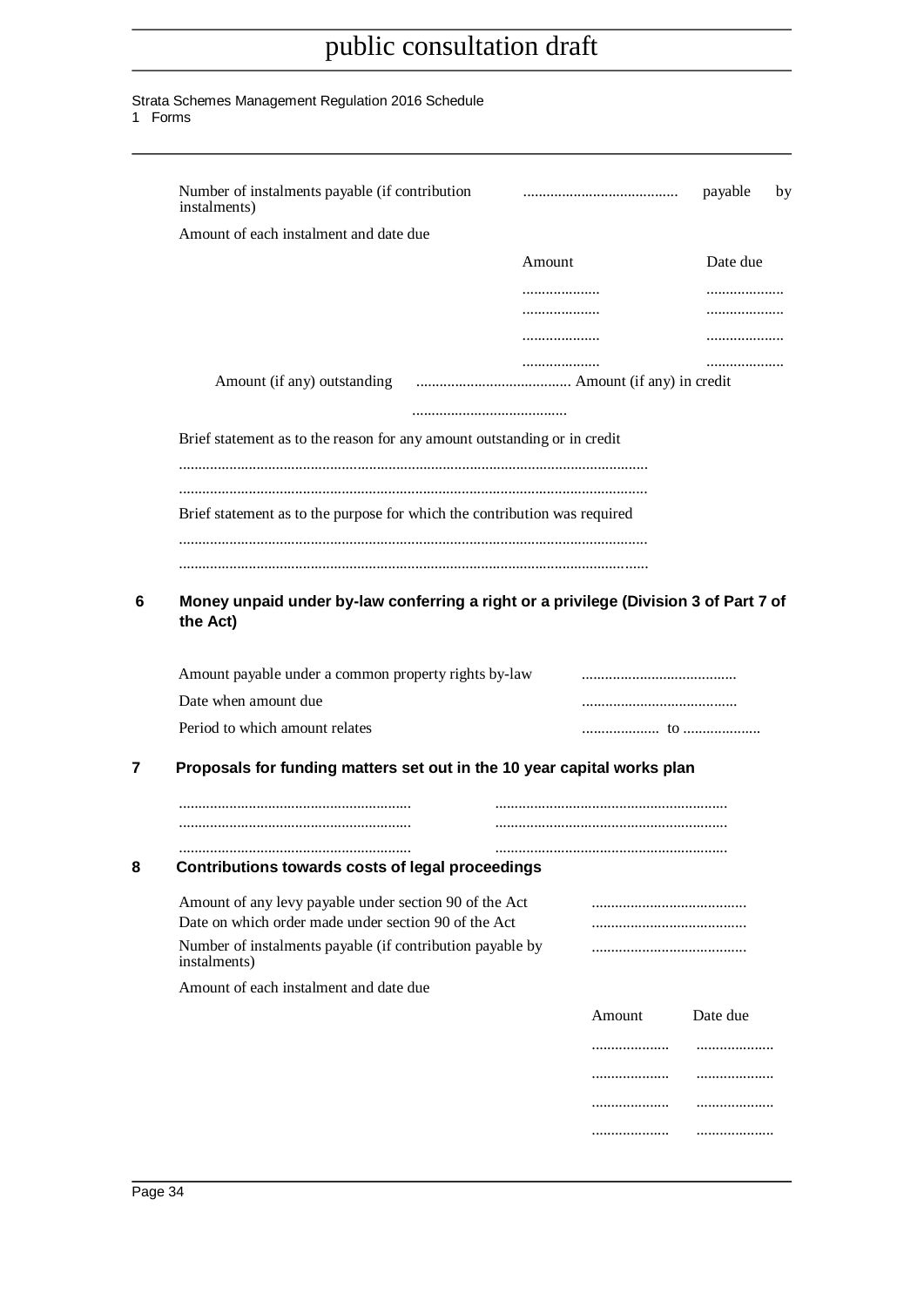#### Strata Schemes Management Regulation 2016 Schedule

1 Forms

|    | Amount (if any) outstanding                                                                                                                                                                            |                |                |
|----|--------------------------------------------------------------------------------------------------------------------------------------------------------------------------------------------------------|----------------|----------------|
|    | Amount (if any) in credit<br>Brief statement as to the reason for any amount outstanding or in credit                                                                                                  |                |                |
|    |                                                                                                                                                                                                        |                |                |
|    | Brief statement as to the purpose for which the contribution was required                                                                                                                              |                |                |
|    |                                                                                                                                                                                                        |                |                |
| 9  | Amount recoverable in relation to work carried out by owners corporation                                                                                                                               |                |                |
|    | Amount (if any) recoverable under section 120 of the Act                                                                                                                                               |                |                |
| 10 | Rate of interest payable on contributions                                                                                                                                                              |                |                |
| 11 | Rate of interest payable under section 85 of the Act on contributions<br>Amount of interest payable in relation to outstanding contributions<br>Amount of unpaid contributions and pecuniary penalties |                |                |
|    | Amount of any unpaid monetary penalty that is payable under section 147 of the Act or any other                                                                                                        |                |                |
|    | Amount of any contribution recoverable as a debt under<br>section 86 of the Act                                                                                                                        |                |                |
| 12 | Particulars on strata roll for lot to which certificate relates                                                                                                                                        |                |                |
|    | Name of owner                                                                                                                                                                                          | Name           |                |
|    | Address for service of notices on owner                                                                                                                                                                | Address        |                |
|    | Name and address for service of notices on each<br>mortgagee, covenant chargee or other person who has given                                                                                           | Name           |                |
|    | Address<br>notice to the owners corporation under                                                                                                                                                      |                |                |
|    | section 22 of the Act                                                                                                                                                                                  | Capacity       |                |
| 13 | Strata managing agent and building manager                                                                                                                                                             |                |                |
|    | Name of strata managing agent (if any) appointed<br>under section 49 of the Act                                                                                                                        | Name           |                |
|    | Name of building manager (if any) appointed under Name<br>section 67 of the Act                                                                                                                        | <b>Address</b> |                |
| 14 | <b>Members of strata committee</b>                                                                                                                                                                     | <b>Address</b> |                |
|    |                                                                                                                                                                                                        |                |                |
|    | Name and address of each member of the executive committee:<br><b>Name</b>                                                                                                                             |                | <b>Address</b> |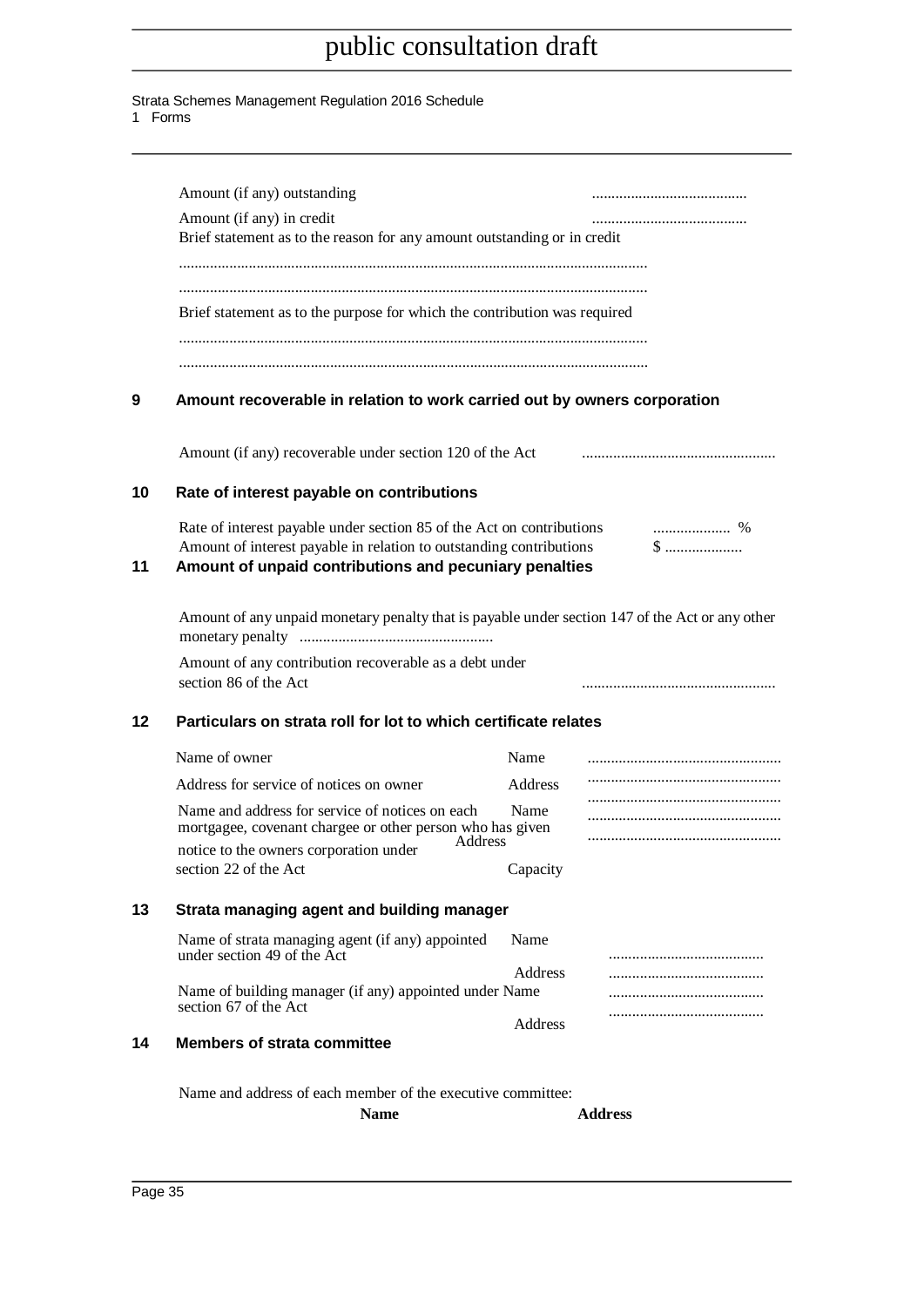#### Strata Schemes Management Regulation 2016 Schedule

1 Forms

| Member 1        |  |
|-----------------|--|
| Member 2        |  |
| Member 3        |  |
| Member 4        |  |
| Member 5        |  |
| Member 6        |  |
| Member 7        |  |
| Member 8        |  |
| Member 9        |  |
|                 |  |
| Office bearers: |  |
| Chairperson     |  |
| Secretary       |  |
| Treasurer       |  |

#### **15 By-laws**

Particulars of any by-laws made by the owners corporation within the 2-year period before the date of this certificate that have not been lodged at the office of the Registrar-General as at that date

.........................................................................................................................

#### **16 Insurance policies**

Particulars of all insurance policies that have the owners corporation as the insured or as a beneficiary:

| Type of<br>policy | Name of<br>insurer | <b>Policy</b><br>number | <b>Sum</b><br>insured |         | Date due Date when Amount of<br>last<br>premium<br>paid | last<br>premium |
|-------------------|--------------------|-------------------------|-----------------------|---------|---------------------------------------------------------|-----------------|
| relevant):        |                    |                         |                       | Address |                                                         |                 |

#### **Items 17 and 18 must be completed if the strata scheme is also part of a community scheme**

| Name of community association (if any): |  |
|-----------------------------------------|--|
| scheme                                  |  |
| <b>Address for service of notices:</b>  |  |
|                                         |  |
| Name of precinct association (if any):  |  |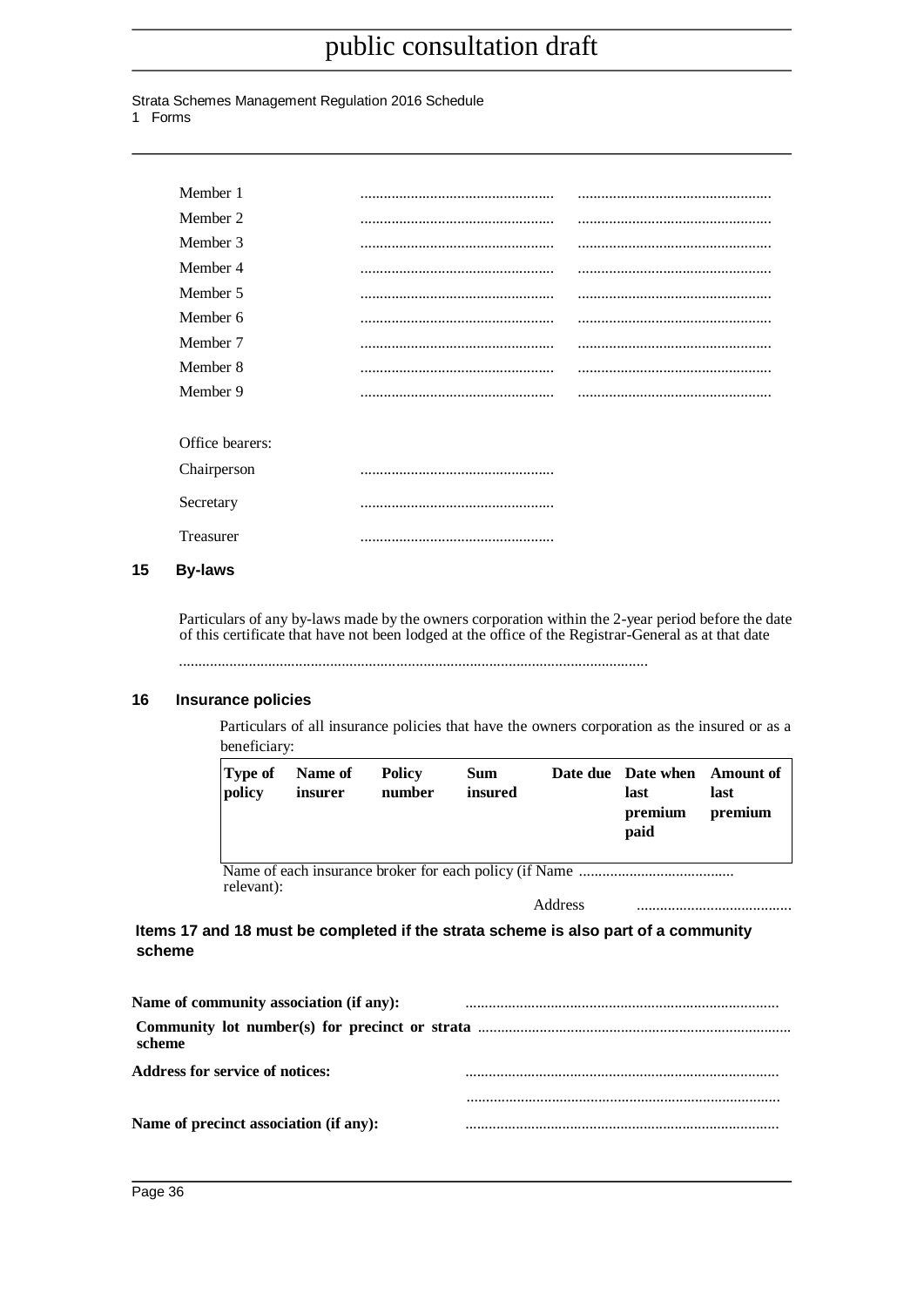Strata Schemes Management Regulation 2016 Schedule

1 Forms

|    | Precinct lot number(s) for strata scheme                            |                                                                                   |
|----|---------------------------------------------------------------------|-----------------------------------------------------------------------------------|
|    | <b>Address for service of notices:</b>                              |                                                                                   |
|    |                                                                     |                                                                                   |
| 17 | association                                                         | Contributions payable to administrative fund of community association or precinct |
|    | $\text{Total number of local distributions of width of the table.}$ |                                                                                   |

| Total amount last determined with respect to the                              | Amount | Period |          |
|-------------------------------------------------------------------------------|--------|--------|----------|
| lots comprising the strata scheme                                             |        |        |          |
| Number of instalments payable (if contribution<br>payable by instalments)     |        |        |          |
| Amount of each instalment, period to which<br>instalment relates and date due |        |        |          |
|                                                                               | Amount | Period | Date due |
|                                                                               |        |        |          |
|                                                                               |        |        |          |
|                                                                               |        |        |          |
|                                                                               |        |        |          |
| Amount (if any) outstanding                                                   |        |        |          |
| Amount (if any) in credit                                                     |        |        |          |
| Discount (if any) applicable for early payment                                |        |        |          |
| Brief statement as to the reason for any amount outstanding or in credit      |        |        |          |
|                                                                               |        |        |          |
|                                                                               |        |        |          |

#### **18 Contributions payable to sinking fund of community association or precinct association**

| Total amount last determined with respect to                                  | Amount | Period |          |
|-------------------------------------------------------------------------------|--------|--------|----------|
| the lots comprising the strata scheme                                         |        |        |          |
| Number of instalments payable (if contribution<br>payable by instalments)     |        |        |          |
| Amount of each instalment, period to which instalment<br>relates and date due |        |        |          |
|                                                                               | Amount | Period | Date due |
|                                                                               |        |        |          |
|                                                                               |        |        |          |
|                                                                               |        |        |          |
|                                                                               |        |        |          |
| Amount (if any) outstanding                                                   |        |        |          |
| Amount (if any) in credit                                                     |        |        |          |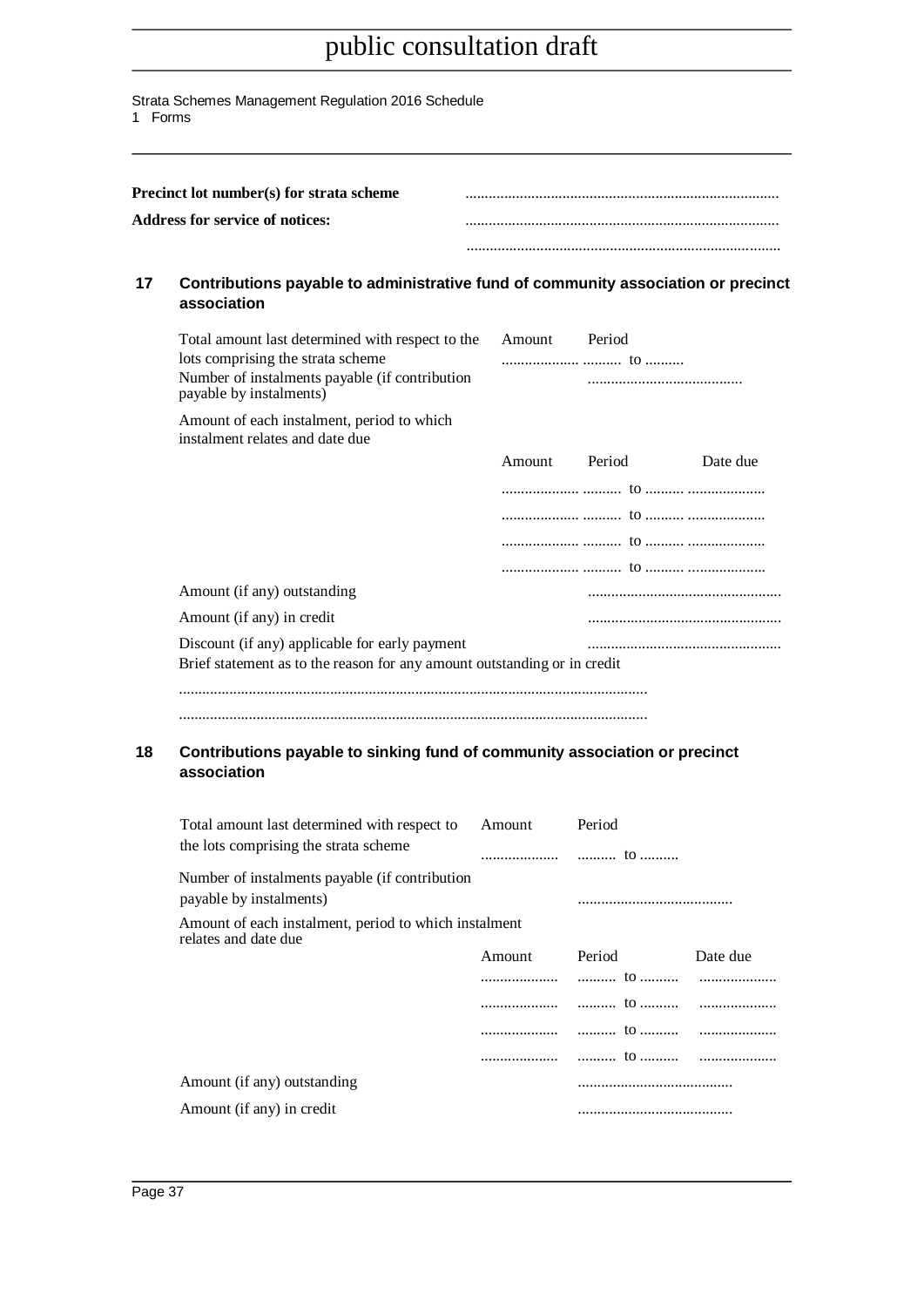Strata Schemes Management Regulation 2016 Schedule 1 Forms

> Discount (if any) applicable for early payment ........................................ Brief statement as to the reason for any amount outstanding or in credit ......................................................................................................................... .........................................................................................................................

**Item 19 must be completed if the strata scheme is a member of a building management committee**

| Name of building management committee: |  |
|----------------------------------------|--|
| <b>Address for service of notices:</b> |  |
|                                        |  |

#### **19 Contributions payable to the building management committee**

| Total amount last determined with respect to the Amount                       |        | Period |          |  |
|-------------------------------------------------------------------------------|--------|--------|----------|--|
| lots comprising the strata scheme                                             |        |        |          |  |
| Number of instalments payable (if contribution<br>payable by instalments)     |        |        |          |  |
| Amount of each instalment, period to which<br>instalment relates and date due |        |        |          |  |
|                                                                               | Amount | Period | Date due |  |
|                                                                               |        |        |          |  |
|                                                                               |        |        |          |  |
|                                                                               |        |        |          |  |
|                                                                               |        |        |          |  |
| Amount (if any) outstanding                                                   |        |        |          |  |
| Amount (if any) in credit                                                     |        |        |          |  |
| Discount (if any) applicable for early payment                                |        |        |          |  |
| Brief statement as to the reason for any amount outstanding or in credit      |        |        |          |  |
|                                                                               |        |        |          |  |

## **20 Amount payable to any other person or body**

| Name of person or body |  |
|------------------------|--|
|                        |  |

Brief statement as to the purpose of the payment: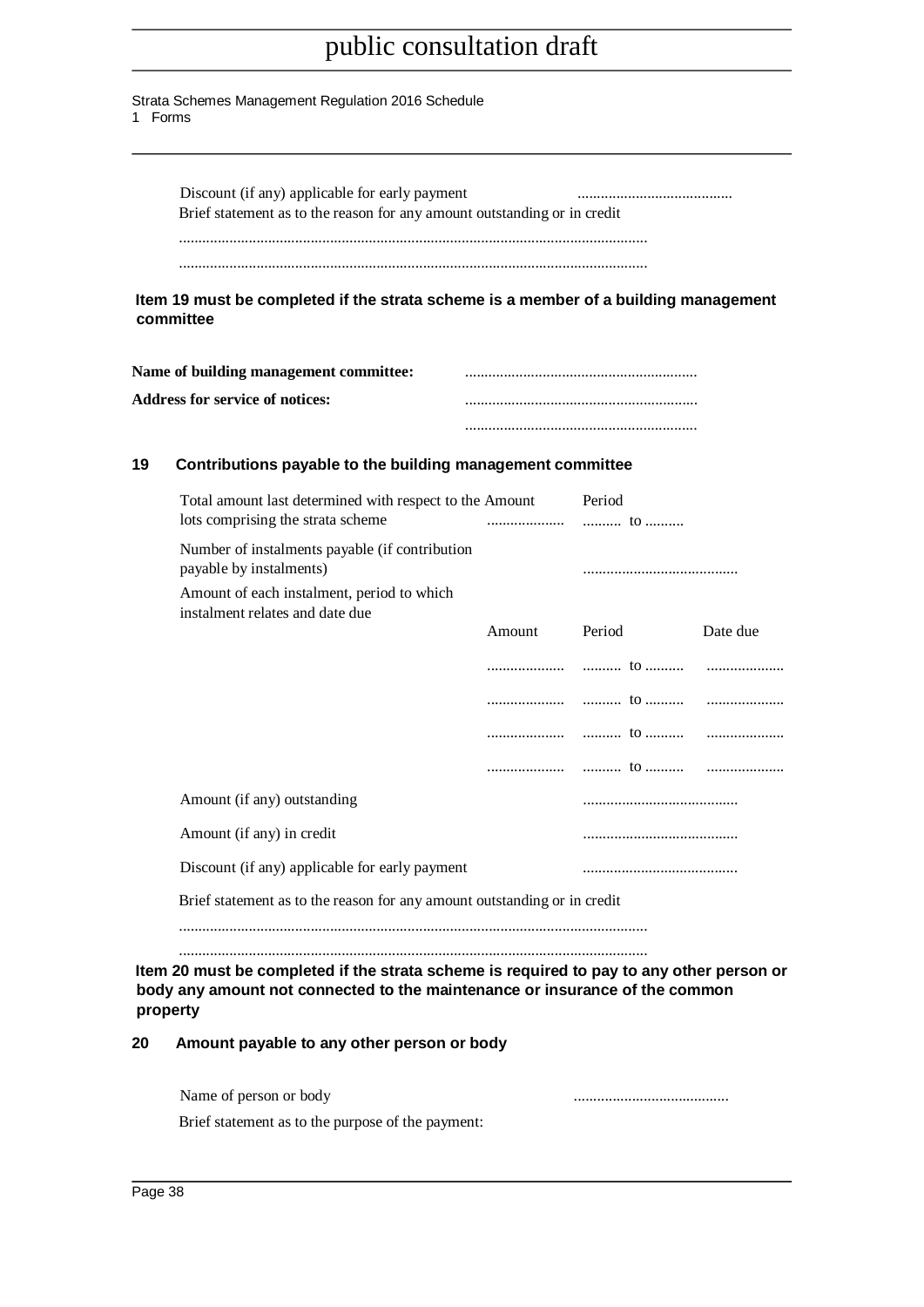| Strata Schemes Management Regulation 2016 Schedule |  |  |  |
|----------------------------------------------------|--|--|--|
|----------------------------------------------------|--|--|--|

1 Forms

| If next payment known:                                                                                                         | Amount |  | Date Due |   |
|--------------------------------------------------------------------------------------------------------------------------------|--------|--|----------|---|
|                                                                                                                                | .      |  |          | . |
| Amount (if any) outstanding                                                                                                    |        |  |          |   |
|                                                                                                                                |        |  |          |   |
| The common seal of the Owners—Strata Plan No                                                                                   |        |  |          |   |
|                                                                                                                                |        |  |          |   |
| being the person(s) authorised by section 273 of the Strata Schemes Management Act 2015 to attest the<br>affixing of the seal. |        |  |          |   |

**Note.** Section 185 of the Act provides:

#### 185 **Strata information certificate is evidence of matters stated in it**

A strata information certificate is conclusive evidence, as at the date of the certificate, of the matters stated in it in favour of a person (whether or not the applicant for the certificate or a person referred to in the certificate) taking for valuable consideration:

(a) an estate or interest in a lot in a freehold strata scheme to which the certificate relates, or (b) an estate

or interest in a lease of a lot in a leasehold strata scheme to which the certificate relates.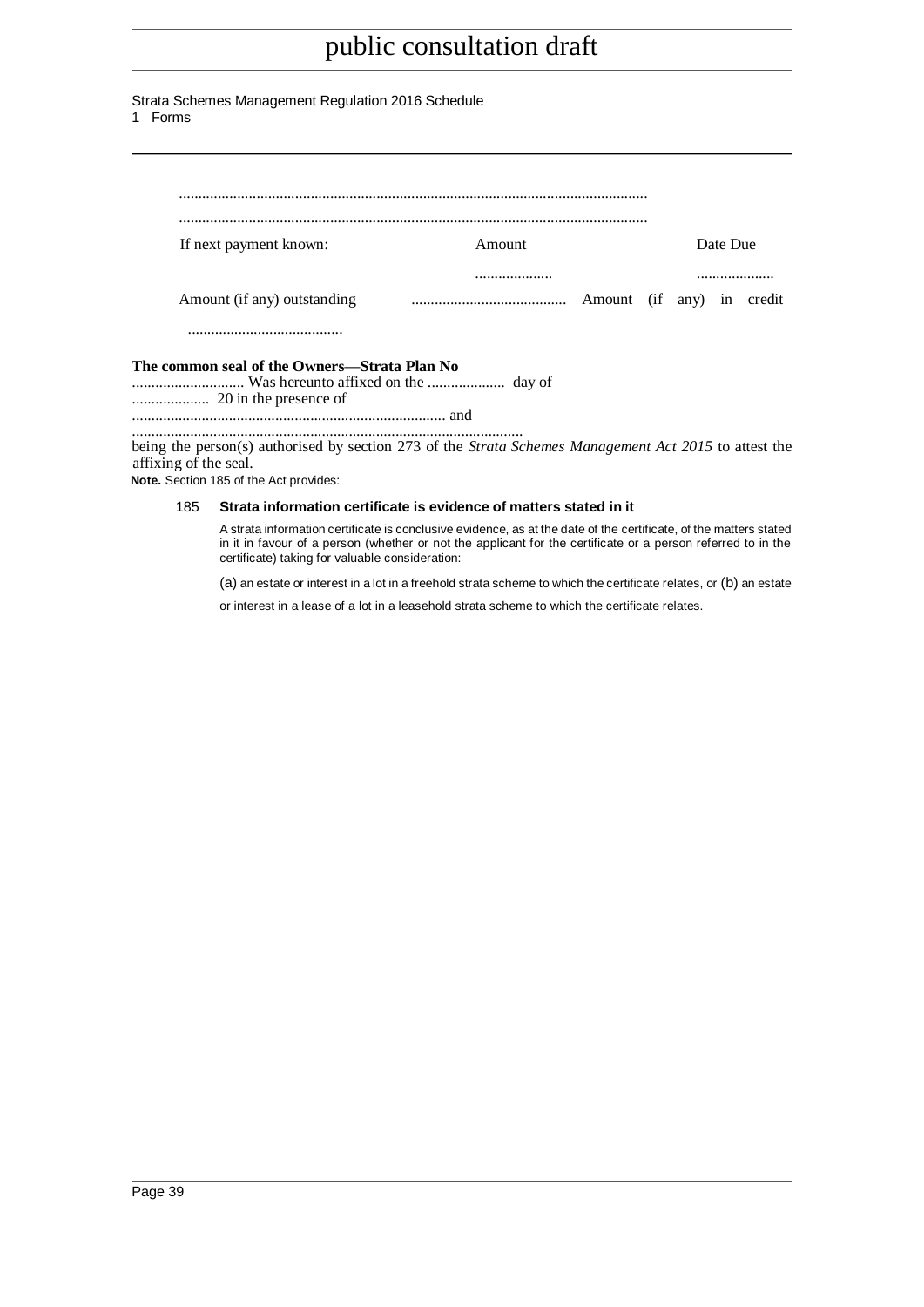Strata Schemes Management Regulation 2016 Schedule 2 By-laws for pre-1996 strata schemes

## <span id="page-39-0"></span>**Schedule 2 By-laws for pre-1996 strata schemes**

(Clause 35)

#### **1 Noise**

An owner or occupier of a lot must not create any noise on the parcel likely to interfere with the peaceful enjoyment of the owner or occupier of another lot or of any person lawfully using common property.

**Note.** This by-law was previously by-law 12 in Schedule 1 to the *Strata Schemes (Freehold Development) Act 1973* and by-law 13 in Schedule 3 to the *Strata Schemes (Leasehold Development) Act 1986*.

#### **2 Vehicles**

An owner or occupier of a lot must not park or stand any motor or other vehicle on common property except with the written approval of the owners corporation.

**Note.** This by-law was previously by-law 13 in Schedule 1 to the *Strata Schemes (Freehold Development) Act 1973* and by-law 14 in Schedule 3 to the *Strata Schemes (Leasehold Development) Act 1986*.

#### **3 Obstruction of common property**

An owner or occupier of a lot must not obstruct lawful use of common property by any person.

**Note.** This by-law was previously by-law 14 in Schedule 1 to the *Strata Schemes (Freehold Development) Act 1973* and by-law 15 in Schedule 3 to the *Strata Schemes (Leasehold Development) Act 1986*.

#### **4 Damage to lawns and plants on common property**

An owner or occupier of a lot must not:

- (a) damage any lawn, garden, tree, shrub, plant or flower being part of or situated on common property, or
- (b) use for his or her own purposes as a garden any portion of the common property.

**Note.** This by-law was previously by-law 15 in Schedule 1 to the *Strata Schemes (Freehold Development) Act 1973* and by-law 16 in Schedule 3 to the *Strata Schemes (Leasehold Development) Act 1986*.

#### **5 Damage to common property**

- (1) An owner or occupier of a lot must not mark, paint, drive nails or screws or the like into, or otherwise damage or deface, any structure that forms part of the common property without the approval in writing of the owners corporation. **Note.** This by-law is subject to sections 109 and 110 of the *Strata Schemes Management Act 2015*.
- (2) An approval given by the owners corporation under subclause (1) cannot authorise any additions to the common property.
- (3) This by-law does not prevent an owner or person authorised by an owner from installing:
	- (a) any locking or other safety device for protection of the owner's lot against intruders, or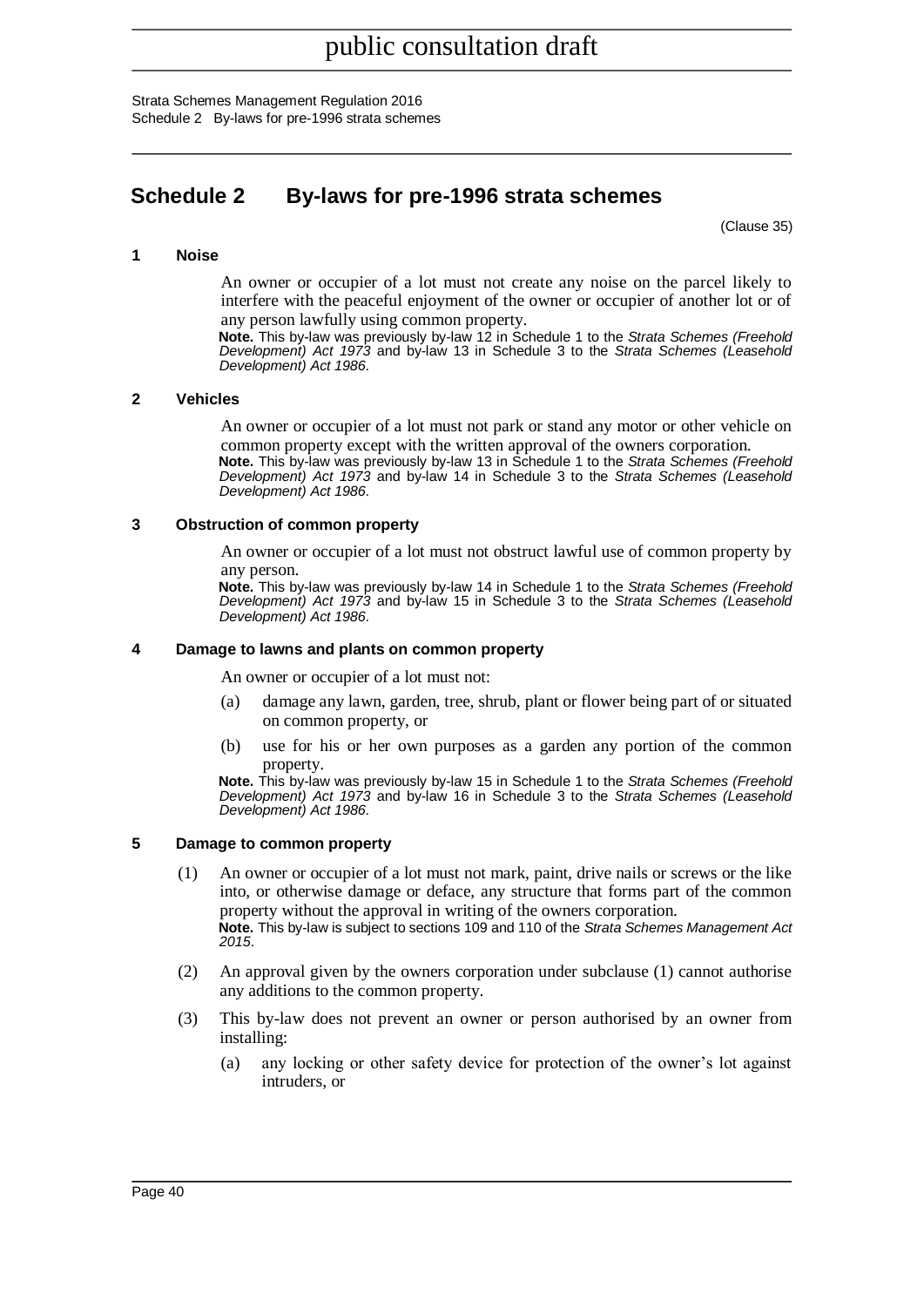Strata Schemes Management Regulation 2016 Schedule 2 By-laws for pre-1996 strata schemes

- (b) any screen or other device to prevent entry of animals or insects on the lot, or (c) any structure or device to prevent harm to children.
- (4) Any such locking or safety device, screen, other device or structure must be installed in a competent and proper manner and must have an appearance, after it has been installed, in keeping with the appearance of the rest of the building.
- (5) Despite section 106 of the *Strata Schemes Management Act 2015*, the owner of a lot must maintain and keep in a state of good and serviceable repair any installation or structure referred to in subclause (2) that forms part of the common property and that services the lot.

**Note.** This by-law was previously by-law 16 in Schedule 1 to the *Strata Schemes (Freehold Development) Act 1973* and by-law 17 in Schedule 3 to the *Strata Schemes (Leasehold Development) Act 1986*.

#### **6 Behaviour of owners and occupiers**

An owner or occupier of a lot when on common property must be adequately clothed and must not use language or behave in a manner likely to cause offence or embarrassment to the owner or occupier of another lot or to any person lawfully using common property.

**Note.** This by-law was previously by-law 17 in Schedule 1 to the *Strata Schemes (Freehold Development) Act 1973* and by-law 18 in Schedule 3 to the *Strata Schemes (Leasehold Development) Act 1986*.

#### **7 Children playing on common property in building**

An owner or occupier of a lot must not permit any child of whom the owner or occupier has control to play on common property within the building or, unless accompanied by an adult exercising effective control, to be or to remain on common property comprising a laundry, car parking area or other area of possible danger or hazard to children.

**Note.** This by-law was previously by-law 18 in Schedule 1 to the *Strata Schemes (Freehold Development) Act 1973* and by-law 19 in Schedule 3 to the *Strata Schemes (Leasehold Development) Act 1986*.

#### **8 Behaviour of invitees**

An owner or occupier of a lot must take all reasonable steps to ensure that invitees of the owner or occupier do not behave in a manner likely to interfere with the peaceful enjoyment of the owner or occupier of another lot or any person lawfully using common property.

**Note.** This by-law was previously by-law 19 in Schedule 1 to the *Strata Schemes (Freehold Development) Act 1973* and by-law 20 in Schedule 3 to the *Strata Schemes (Leasehold Development) Act 1986*.

#### **9 Depositing rubbish and other material on common property**

An owner or occupier of a lot must not deposit or throw on the common property any rubbish, dirt, dust or other material likely to interfere with the peaceful enjoyment of the owner or occupier of another lot or of any person lawfully using the common property.

**Note.** This by-law was previously by-law 20 in Schedule 1 to the *Strata Schemes (Freehold Development) Act 1973* and by-law 21 in Schedule 3 to the *Strata Schemes (Leasehold Development) Act 1986*.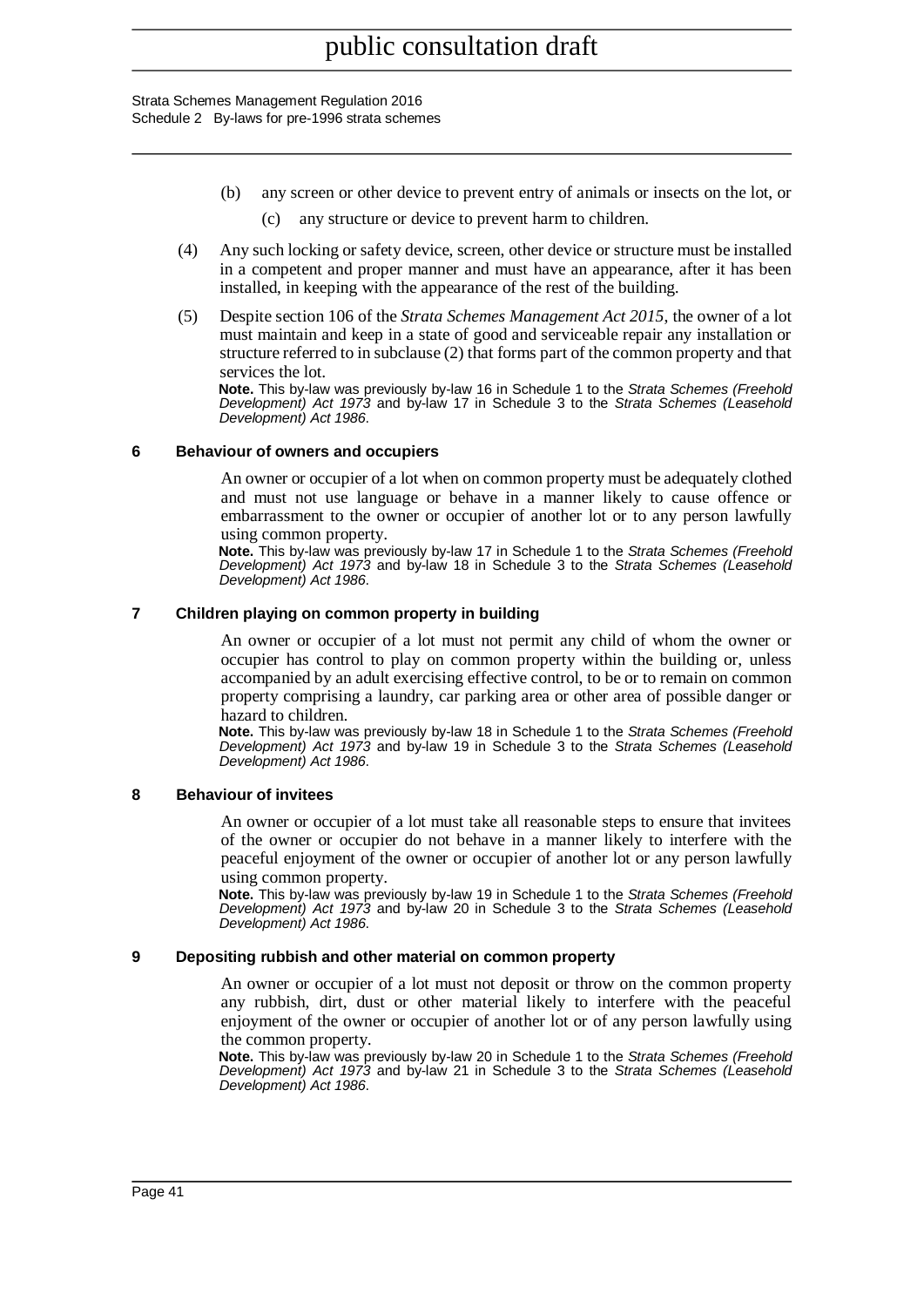Strata Schemes Management Regulation 2016 Schedule 2 By-laws for pre-1996 strata schemes

#### **10 Drying of laundry items**

An owner or occupier of a lot must not, except with the consent in writing of the owners corporation, hang any washing, towel, bedding, clothing or other article on any part of the parcel in such a way as to be visible from outside the building other than on any lines provided by the owners corporation for the purpose and there only for a reasonable period.

**Note.** This by-law was previously by-law 21 in Schedule 1 to the *Strata Schemes (Freehold Development) Act 1973* and by-law 22 in Schedule 3 to the *Strata Schemes (Leasehold Development) Act 1986*.

#### **11 Cleaning windows and doors**

An owner or occupier of a lot must keep clean all glass in windows and all doors on the boundary of the lot, including so much as is common property.

**Note.** This by-law was previously by-law 22 in Schedule 1 to the *Strata Schemes (Freehold Development) Act 1973* and by-law 23 in Schedule 3 to the *Strata Schemes (Leasehold Development) Act 1986*.

#### **12 Storage of inflammable liquids and other substances and materials**

- (1) An owner or occupier of a lot must not, except with the approval in writing of the owners corporation, use or store on the lot or on the common property any inflammable chemical, liquid or gas or other inflammable material.
- (2) This by-law does not apply to chemicals, liquids, gases or other material used or intended to be used for domestic purposes, or any chemical, liquid, gas or other material in a fuel tank of a motor vehicle or internal combustion engine. **Note.** This by-law was previously by-law 23 in Schedule 1 to the *Strata Schemes (Freehold Development) Act 1973* and by-law 24 in Schedule 3 to the *Strata Schemes (Leasehold Development) Act 1986*.

#### **13 Moving furniture and other objects on or through common property**

An owner or occupier of a lot must not transport any furniture or large object through or on common property within the building unless sufficient notice has first been given to the strata committee so as to enable the strata committee to arrange for its nominee to be present at the time when the owner or occupier does so.

**Note.** This by-law was previously by-law 24 in Schedule 1 to the *Strata Schemes (Freehold Development) Act 1973* and by-law 25 in Schedule 3 to the *Strata Schemes (Leasehold Development) Act 1986*.

#### **14 Floor coverings**

- (1) An owner of a lot must ensure that all floor space within the lot is covered or otherwise treated to an extent sufficient to prevent the transmission from the floor space of noise likely to disturb the peaceful enjoyment of the owner or occupier of another lot.
- (2) This by-law does not apply to floor space comprising a kitchen, laundry, lavatory or bathroom.

**Note.** This by-law was previously by-law 25 in Schedule 1 to the *Strata Schemes (Freehold Development) Act 1973* and by-law 26 in Schedule 3 to the *Strata Schemes (Leasehold Development) Act 1986*.

#### **15 Garbage disposal**

An owner or occupier of a lot: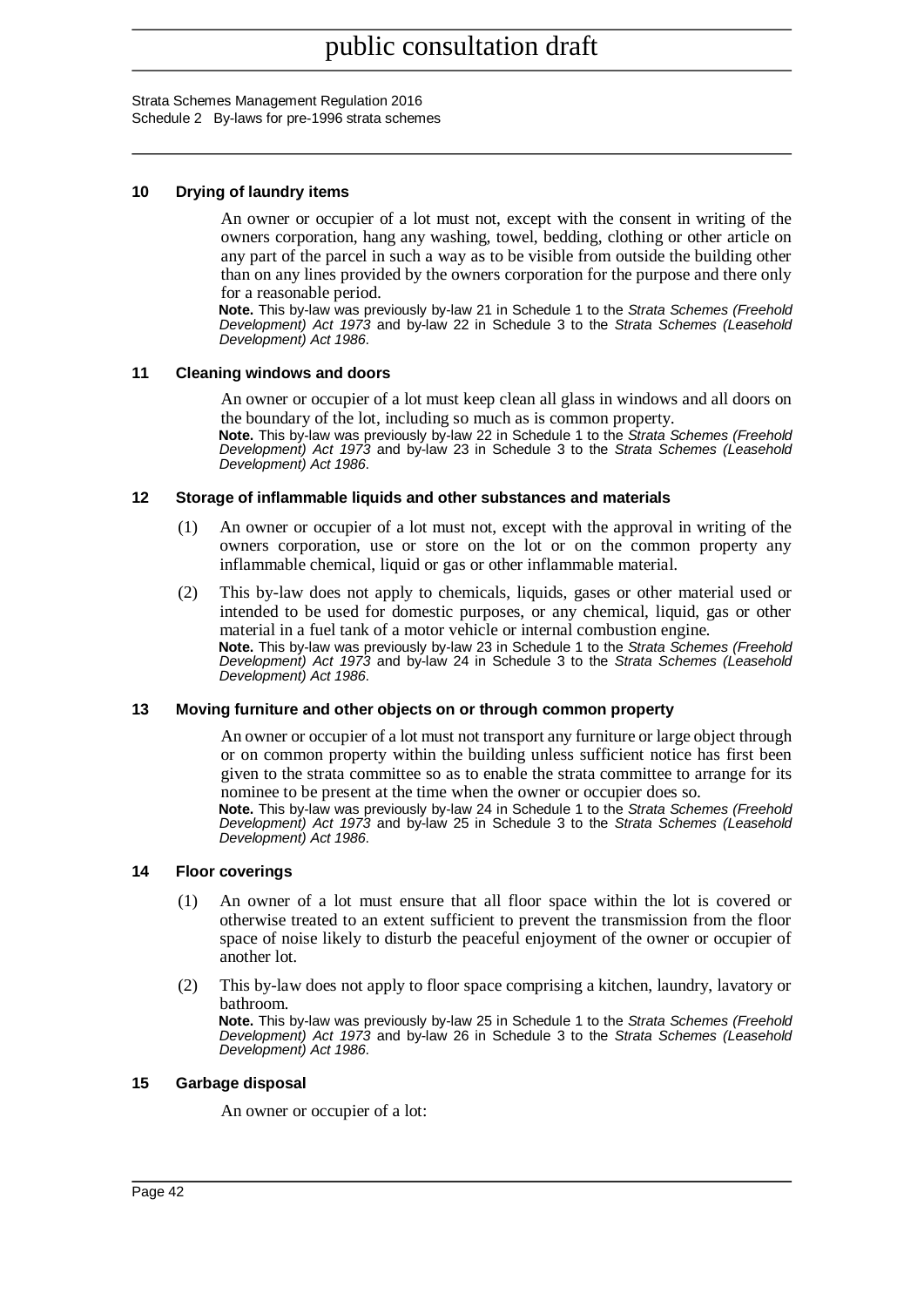#### Strata Schemes Management Regulation 2016 Schedule 2 By-laws for pre-1996 strata schemes

- (a) must maintain within the lot, or on such part of the common property as may be authorised by the owners corporation, in clean and dry condition and adequately covered a receptacle for garbage, and
- (b) must ensure that before refuse is placed in the receptacle it is securely wrapped or, in the case of tins or other containers, completely drained, and
- (c) for the purpose of having the garbage collected, must place the receptacle within an area designated for that purpose by the owners corporation and at a

time not more than 12 hours before the time at which garbage is normally collected, and

- (d) when the garbage has been collected, must promptly return the receptacle to the lot or other area referred to in paragraph (a),
- (e) must not place any thing in the receptacle of the owner or occupier of any other lot except with the permission of that owner or occupier, and
- (f) must promptly remove any thing which the owner, occupier or garbage collector may have spilled from the receptacle and must take such action as may be necessary to clean the area within which that thing was spilled.

**Note.** This by-law was previously by-law 26 in Schedule 1 to the *Strata Schemes (Freehold Development) Act 1973* and by-law 27 in Schedule 3 to the *Strata Schemes (Leasehold Development) Act 1986*.

#### **16 Keeping of animals**

- (1) Subject to section 157 of the *Strata Schemes Management Act 2015*, an owner or occupier of a lot must not, without the approval in writing of the owners corporation, keep any animal on the lot or the common property.
- (2) The owners corporation must not unreasonably withhold its approval of the keeping of an animal on a lot or the common property. **Note.** This by-law was previously by-law 27 in Schedule 1 to the *Strata Schemes (Freehold Development) Act 1973* and by-law 28 in Schedule 3 to the *Strata Schemes (Leasehold Development) Act 1986*.

#### **17 Appearance of lot**

- (1) The owner or occupier of a lot must not, without the written consent of the owners corporation, maintain within the lot anything visible from outside the lot that, viewed from outside the lot, is not in keeping with the rest of the building.
- (2) This by-law does not apply to the hanging of any washing, towel, bedding, clothing or other article as referred to in By-law 10. **Note.** This by-law was previously by-law 29 in Schedule 1 to the *Strata Schemes (Freehold Development) Act 1973* and by-law 30 in Schedule 3 to the *Strata Schemes (Leasehold Development) Act 1986*.

#### **18 Notice board**

An owners corporation must cause a notice board to be affixed to some part of the common property.

**Note.** This by-law was previously by-law 3 in Schedule 1 to the *Strata Schemes (Freehold Development) Act 1973* and by-law 3 in Schedule 3 to the *Strata Schemes (Leasehold Development) Act 1986*.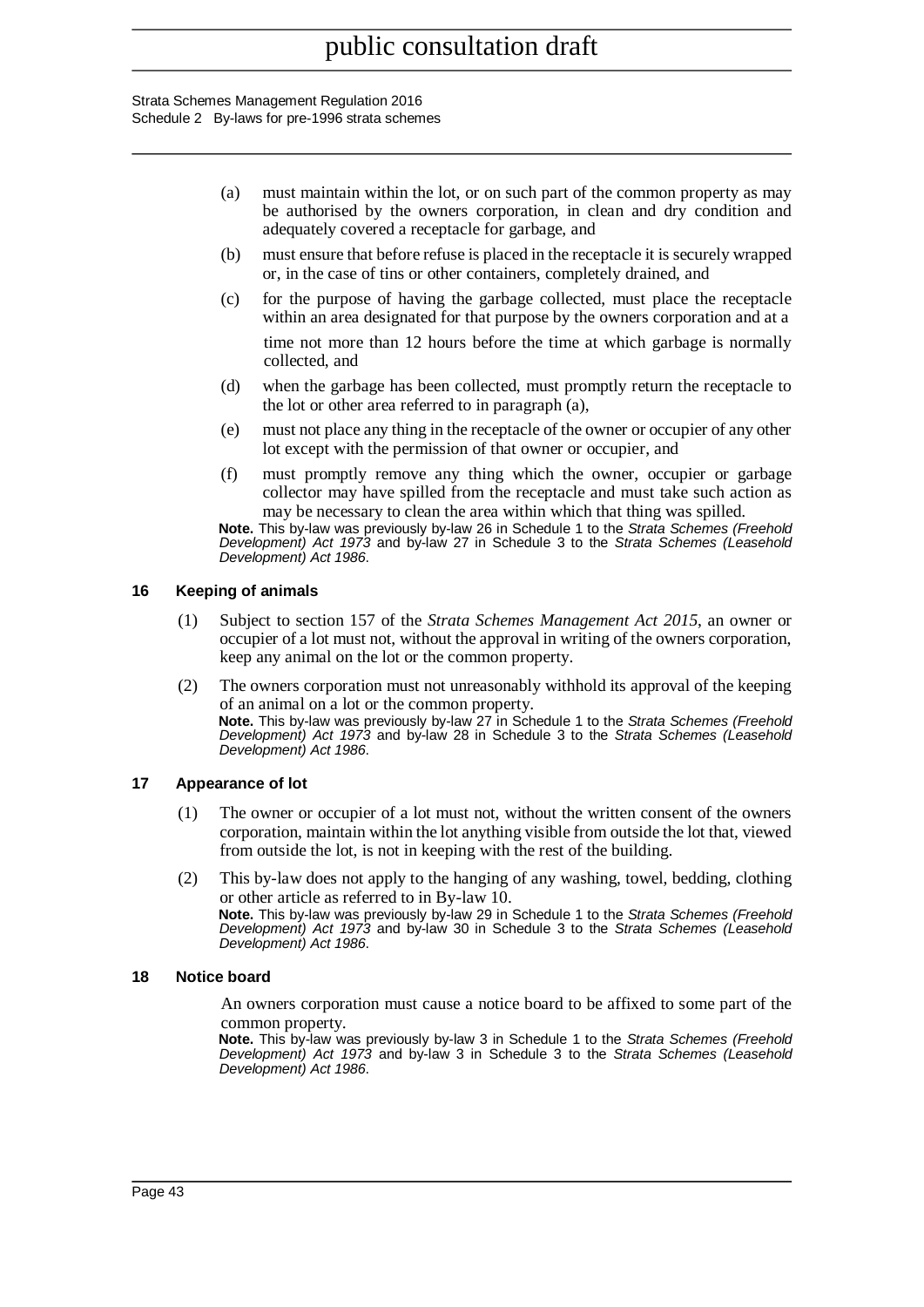Strata Schemes Management Regulation 2016 Schedule 2 By-laws for pre-1996 strata schemes

#### **19 Change in use of lot to be notified**

An occupier of a lot must notify the owners corporation if the occupier changes the existing use of the lot in a way that may affect the insurance premiums for the strata scheme (for example, if the change of use results in a hazardous activity being carried out on the lot, or results in the lot being used for commercial or industrial purposes rather than residential purposes).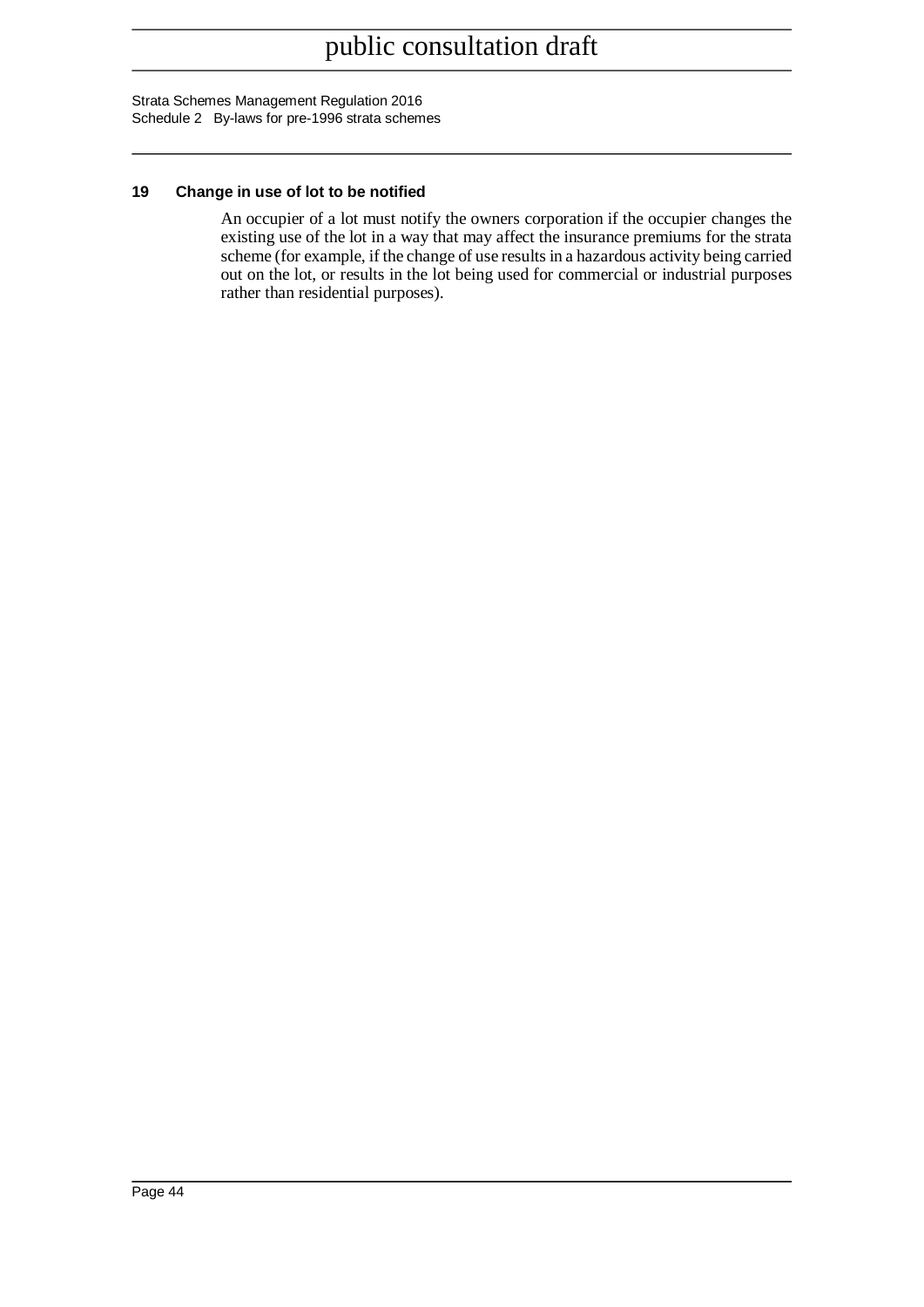Strata Schemes Management Regulation 2016 Schedule 3 Model by-laws for residential strata schemes

## <span id="page-44-0"></span>**Schedule 3 Model by-laws for residential strata schemes**

(Clause 38)

#### **1 Vehicles**

An owner or occupier of a lot must not park or stand any motor or other vehicle on common property except with the prior written approval of the owners corporation or as permitted by a sign authorised by the owners corporation.

#### **2 Damage to common property**

- (1) An owner or person authorised by an owner may install, without the consent of the owners corporation:
	- (a) any locking or other safety device for protection of the owner's lot against intruders or to improve safety within the owner's lot, or
	- (b) any screen or other device to prevent entry of animals or insects on the lot, or
		- (c) any structure or device to prevent harm to children.
- (2) Any such locking or safety device, screen, other device or structure must be installed in a competent and proper manner and must have an appearance, after it has been installed, in keeping with the appearance of the rest of the building.
- (3) Clause (1) does not apply to the installation of any thing that is likely to affect the operation of fire safety devices in the lot or to reduce the level of safety in the lots or common property.
- (4) Despite section 106 of the *Strata Schemes Management Act 2015*, the owner of a lot must:
	- (a) maintain and keep in a state of good and serviceable repair any installation or structure referred to in clause (1) that forms part of the common property and that services the lot, and
	- (b) repair any damage caused to any part of the common property by the installation or removal of any locking or safety device, screen, other device or structure referred to in clause (1) that forms part of the common property and that services the lot.

#### **3 Damage to lawns and plants on common property**

An owner or occupier of a lot must not, except with the prior written approval of the owners corporation:

- (a) damage any lawn, garden, tree, shrub, plant or flower being part of or situated on common property, or
- (b) use for his or her own purposes as a garden any portion of the common property.

#### **4 Obstruction of common property**

An owner or occupier of a lot must not obstruct lawful use of common property by any person except on a temporary and non-recurring basis.

#### **5 Keeping of animals**

**Note.** Select option A or B. If no option is selected, option A will apply.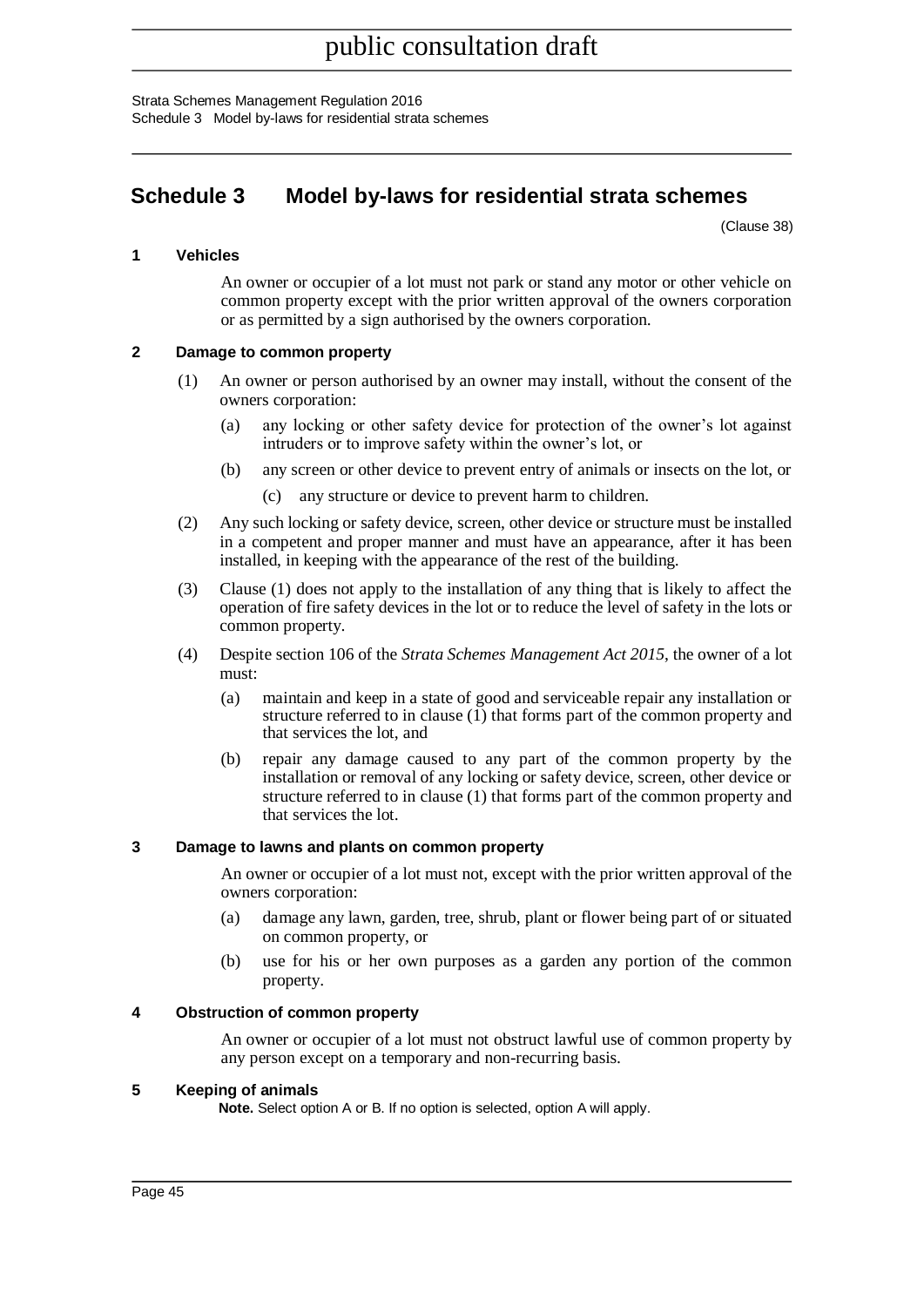#### Strata Schemes Management Regulation 2016

Schedule 3 Model by-laws for residential strata schemes

#### **Option A**

- (1) An owner or occupier of a lot may keep an animal on the lot, if the owner or occupier gives the owners corporation written notice that it is being kept on the lot.
- (2) If an owner or occupier of a lot keeps an animal on the lot, the owner or occupier must:
	- (a) keep the animal within the lot, and
	- (b) supervise the animal when it is on the common property, and
	- (c) take any action that is necessary to clean all areas of the lot or the common property that are soiled by the animal.

#### **Option B**

- (1) An owner or occupier of a lot may keep an animal on the lot or the common property with the written approval of the owners corporation.
- (2) The owners corporation must not unreasonably withhold its approval of the keeping of an animal on a lot or the common property.
- (3) If an owner or occupier of a lot keeps an animal on the lot, the owner or occupier must:
	- (a) keep the animal within the lot, and
	- (b) supervise the animal when it is on the common property, and
	- (c) take any action that is necessary to clean all areas of the lot or the common property that are soiled by the animal.
- (4) An owner or occupier of a lot who keeps an assistance animal on the lot must, if required to do so by the owners corporation, provide evidence to the owners corporation demonstrating that the animal is an assistance animal as referred to in section 9 of the *Disability Discrimination Act 1992* of the Commonwealth.

#### **6 Noise**

An owner or occupier of a lot, or any invitee of an owner or occupier of a lot, must not create any noise on a lot or the common property likely to interfere with the peaceful enjoyment of the owner or occupier of another lot or of any person lawfully using common property.

#### **7 Behaviour of owners, occupiers and invitees**

- (1) An owner or occupier of a lot, or any invitee of an owner or occupier of a lot, when on common property must be adequately clothed and must not use language or behave in a manner likely to cause offence or embarrassment to the owner or occupier of another lot or to any person lawfully using common property.
- (2) An owner or occupier of a lot must take all reasonable steps to ensure that invitees of the owner or occupier do not behave in a manner likely to interfere with the peaceful enjoyment of the owner or occupier of another lot or any person lawfully using common property.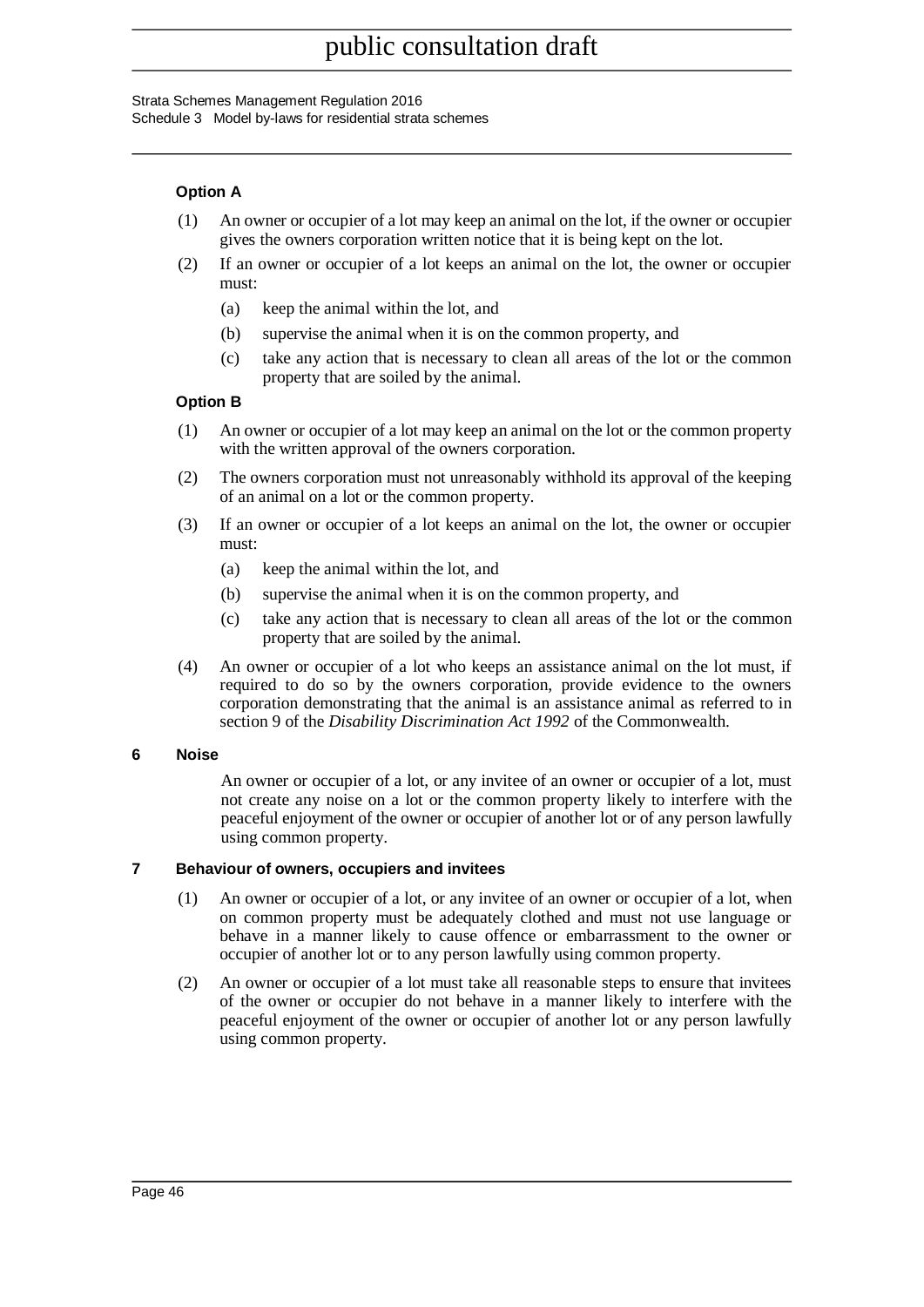Strata Schemes Management Regulation 2016

Schedule 3 Model by-laws for residential strata schemes

#### **8 Children playing on common property in building**

- (1) Any child for whom an owner or occupier of a lot is responsible may, while under the supervision of an adult, play or swim on any area of the common property that is designated by the owners corporation as an area in which children may play or swim.
- (2) An owner or occupier of a lot must not permit any child for whom the owner or occupier is responsible, unless accompanied by an adult exercising effective control, to be or remain on common property that is a laundry, car parking area or other area of possible danger or hazard to children.

#### **9 Smoke penetration**

**Note.** Select option A, B or C. If no option is selected, option A will apply.

### **Option A**

An owner or occupier of a lot must ensure that smoke caused by the smoking of tobacco or any other substance by the owner or occupier, or any invitee of the owner or occupier, on the lot does not penetrate to the common property or any other lot.

### **Option B**

- (1) An owner or occupier of a lot must ensure that smoke caused by the smoking of tobacco or any other substance by the owner or occupier, or any invitee of the owner or occupier, on the lot does not penetrate to the common property or any other lot.
- (2) A person who is permitted under this by-law to smoke tobacco or any other substance on common property must ensure that the smoke does not penetrate to any other lot.
- (3) An owner or occupier of a lot, and any invitee of the owner or occupier, must not smoke tobacco or any other substance on the common property, except: (a) in an area designated as a smoking area by the owners corporation, or (b) with the written approval of the owners corporation.

### **Option C**

- (1) An owner or occupier of a lot must ensure that smoke caused by the smoking of tobacco or any other substance by the owner or occupier, or any invitee of the owner or occupier, on the lot does not penetrate to the common property or any other lot.
- (2) An owner or occupier, and any invitee of the owner or occupier, must not smoke tobacco or any other substance on the common property.

### **10 Preservation of fire safety**

The owner or occupier of a lot must not do any thing or permit any invitees of the owner or occupier to do any thing on the lot or common property that is likely to affect the operation of fire safety devices in the parcel or to reduce the level of fire safety in the lots or common property.

#### **11 Storage of inflammable liquids and other substances and materials**

- (1) An owner or occupier of a lot must not, except with the prior written approval of the owners corporation, use or store on the lot or on the common property any inflammable chemical, liquid or gas or other inflammable material.
- (2) This by-law does not apply to chemicals, liquids, gases or other material used or intended to be used for domestic purposes, or any chemical, liquid, gas or other material in a fuel tank of a motor vehicle or internal combustion engine.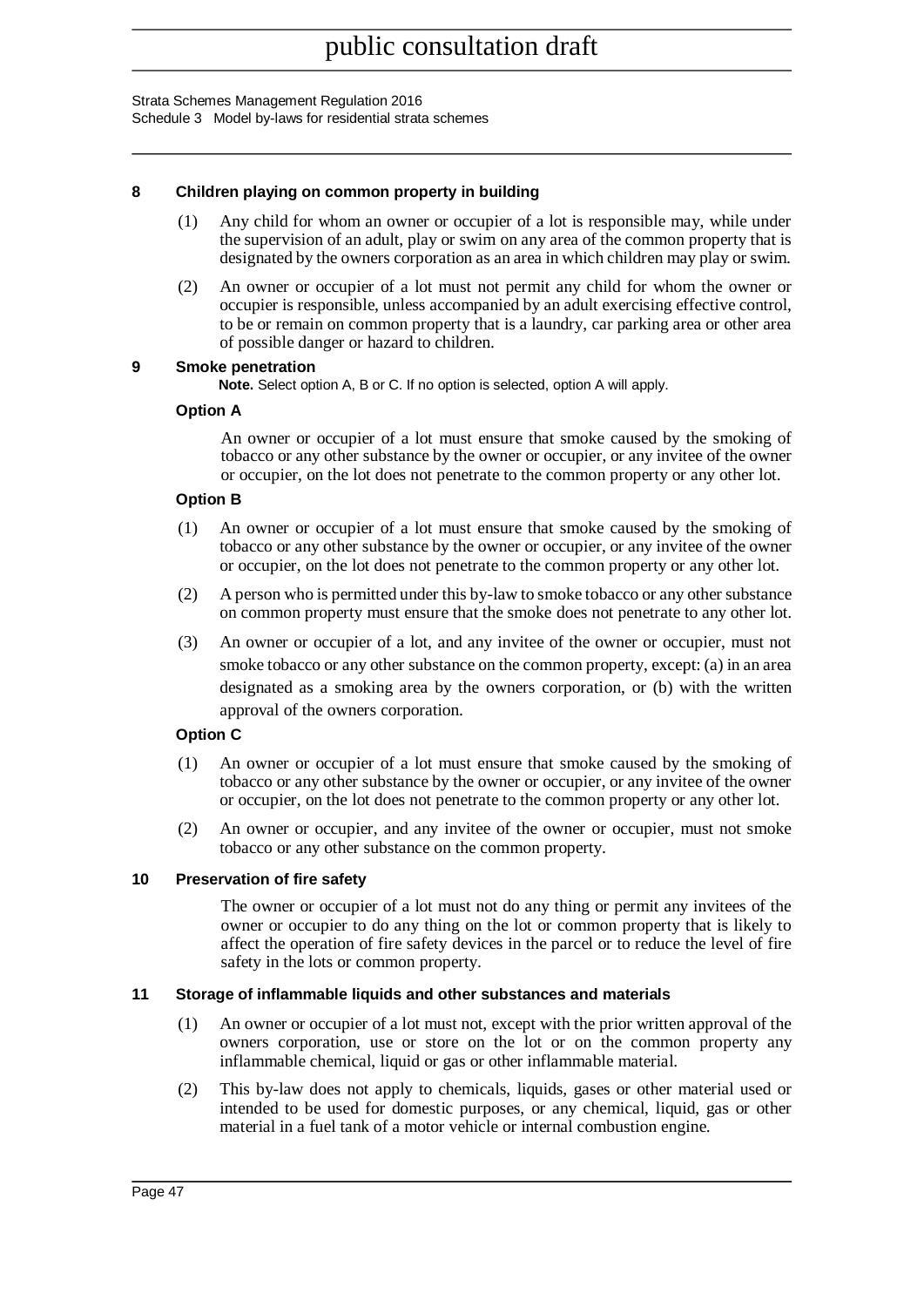#### Strata Schemes Management Regulation 2016

Schedule 3 Model by-laws for residential strata schemes

#### **12 Appearance of lot**

- (1) The owner or occupier of a lot must not, without the prior written approval of the owners corporation, maintain within the lot anything visible from outside the lot that, viewed from outside the lot, is not in keeping with the rest of the building.
- (2) This by-law does not apply to the hanging of any clothing, towel, bedding or other article of a similar type in accordance with by-law 14.

#### **13 Cleaning windows and doors**

- (1) Except in the circumstances referred to in clause (2), an owner or occupier of a lot is responsible for cleaning all interior and exterior surfaces of glass in windows and doors on the boundary of the lot, including so much as is common property.
- (2) The owners corporation is responsible for cleaning regularly all exterior surfaces of glass in windows and doors that cannot be accessed by the owner or occupier of the lot safely or at all.

#### **14 Hanging out of washing**

- (1) An owner or occupier of a lot may hang any washing on any lines provided by the owners corporation for that purpose. The washing may only be hung for a reasonable period.
- (2) An owner or occupier of a lot may hang washing on any part of the lot provided that the washing will not be visible from street level outside the parcel.
- (3) An owner or occupier of a lot may hang washing on any part of the lot that will be visible from street level outside the parcel only if the owner or occupier has the prior written approval of the owners corporation.
- (4) In this clause:

*washing* includes any clothing, towel, bedding or other article of a similar type.

#### **15 Disposal of waste**

- (1) An owner or occupier of a lot must not deposit or throw on the common property any rubbish, dirt, dust or other material or discarded item except with the prior written approval of the owners corporation.
- (2) Without limiting any other provision of this by-law, an owner or occupier of a lot must not deposit in a toilet, or otherwise introduce or attempt to introduce into the plumbing system, any item that is not appropriate for any such disposal (for example, a disposable nappy).
- (3) An owner or occupier of a lot in a strata scheme that does not have shared bins for waste:
	- (a) must maintain bins for waste within the lot, or on any part of the common property that is authorised by the owners corporation, in clean and dry condition and (except in the case of bins for recyclable material) adequately covered, and
	- (b) must ensure that before waste is placed in the bins it is:
		- (i) in the case of garbage, securely wrapped, or
		- (ii) in the case of tins or other containers, completely drained, or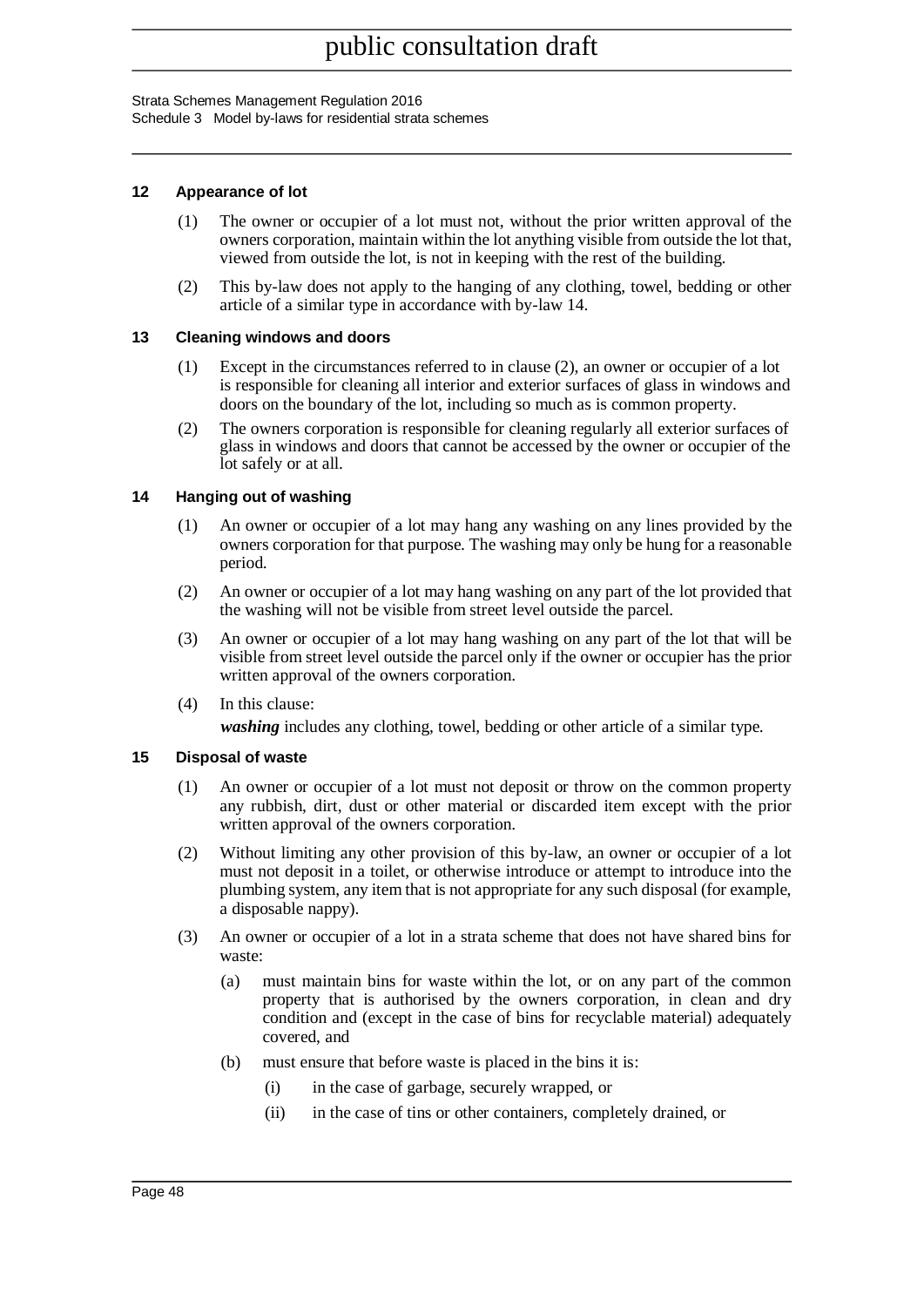#### Strata Schemes Management Regulation 2016 Schedule 3 Model by-laws for residential strata schemes

- (iii) in the case of recyclable material or waste, separated and prepared in accordance with the applicable recycling guidelines, and
- (c) for the purpose of having the waste collected, must place the bins within an area designated for that purpose by the owners corporation and at a time not more than 12 hours before the time at which waste is normally collected, and
- (d) when the waste has been collected, must promptly return the bins to the lot or other area referred to in paragraph (a), and
- (e) must not place any thing in the bins of the owner or occupier of any other lot except with the permission of that owner or occupier, and
- (f) must promptly remove any thing which the owner, occupier or garbage or recycling collector may have spilled from the bins and must take any action that is necessary to clean the area within which that thing was spilled.
- (4) An owner or occupier of a lot in a strata scheme that has shared bins for waste:
	- (a) must ensure that before waste is placed in the bins it is:
		- (i) in the case of garbage, securely wrapped, or
		- (ii) in the case of tins or other containers, completely drained, or
		- (iii) in the case of recyclable material or waste, separated and prepared in accordance with the applicable recycling guidelines, and
	- (b) must promptly remove any thing which the owner, occupier or garbage or recycling collector may have spilled in the area of the bins and must take any action that is necessary to clean the area within which that thing was spilled.
- (5) An owner or occupier of a lot must:
	- (a) comply with the local council's requirements for the storage, handling and collection of waste, and
	- (b) notify the local council of any loss of, or damage to, bins provided by the local council for waste.
- (6) The owners corporation may post signs on the common property with instructions on the handling of waste that are consistent with the local council's requirements.
- (7) In this clause: *bin* includes any receptacle for waste. *waste* includes garbage and recyclable material.

#### **16 Change in use or occupation of lot to be notified**

- (1) An occupier of a lot must notify the owners corporation if the occupier changes the existing use of the lot in a way that may affect the insurance premiums for the strata scheme (for example, if the change of use results in a hazardous activity being carried out on the lot, or results in the lot being used for commercial or industrial purposes rather than residential purposes).
- (2) The notice must be given in writing at least 21 days before the change occurs or a lease or sublease commences.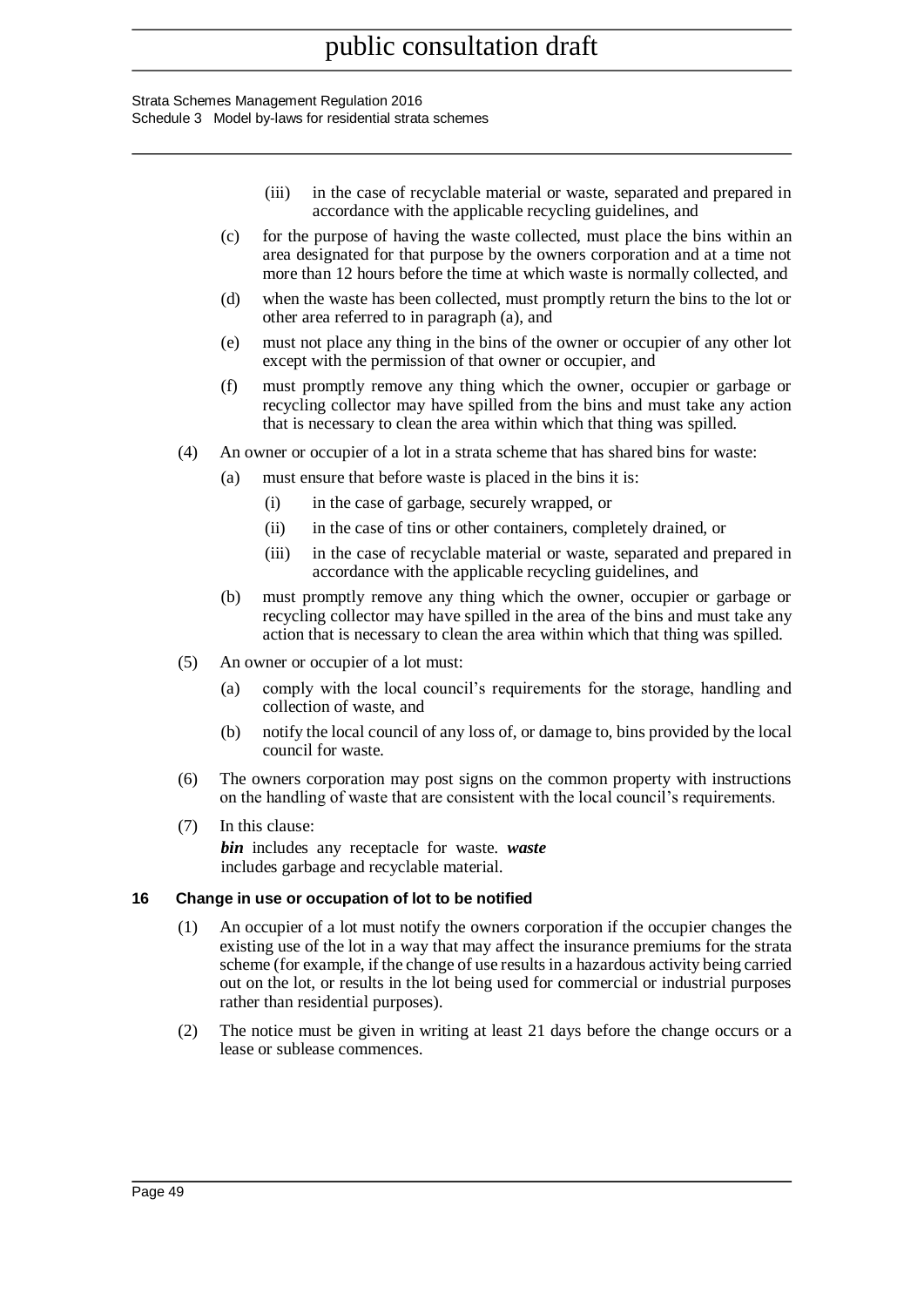Strata Schemes Management Regulation 2016 Schedule 3 Model by-laws for residential strata schemes

#### **17 Compliance with planning and other requirements**

- (1) The owner or occupier of a lot must ensure that the lot is not used for any purpose that is prohibited by law.
- (2) The owner or occupier of a lot must ensure that the lot is not occupied by more persons than are allowed by law to occupy the lot.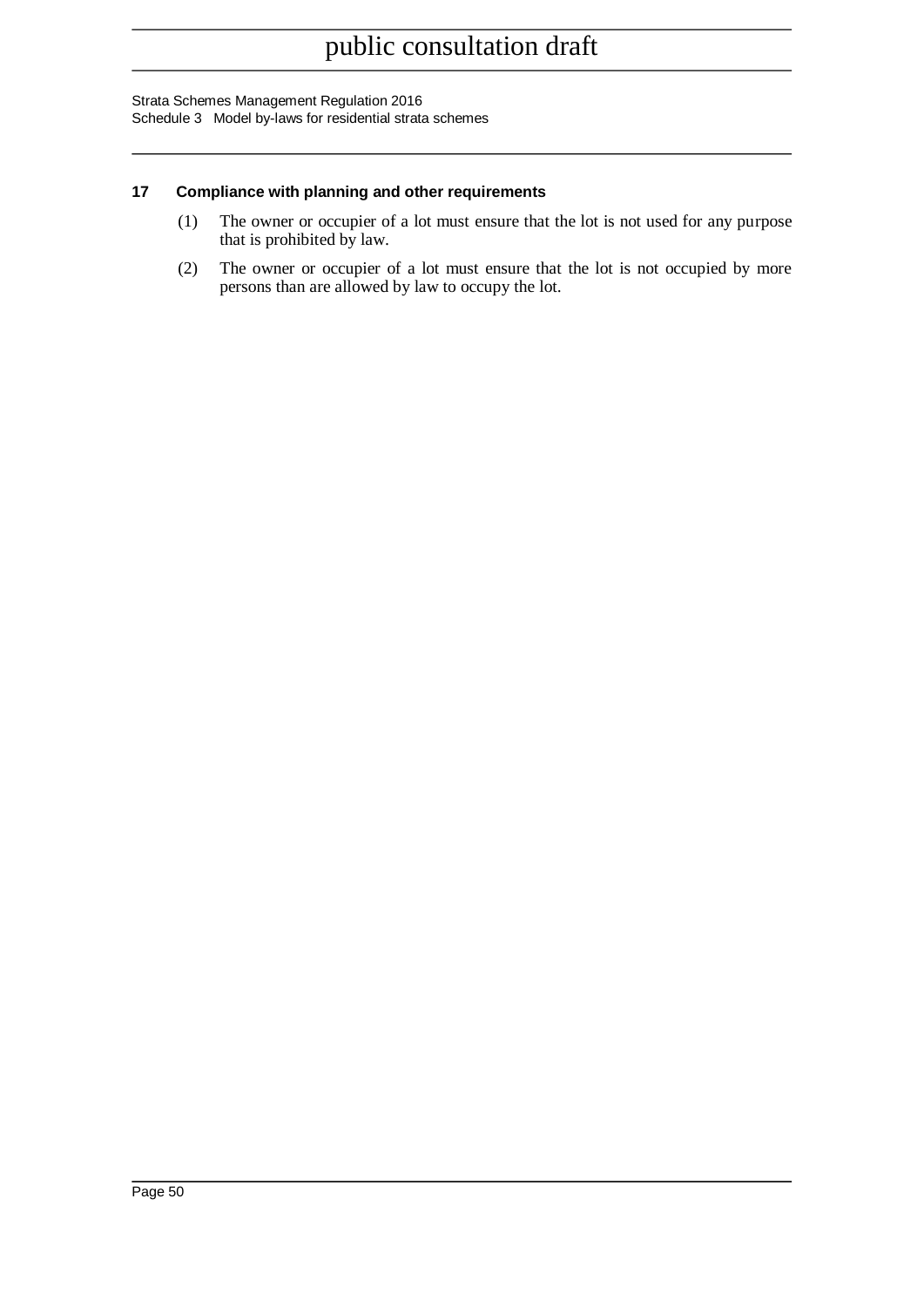Strata Schemes Management Regulation 2016

<span id="page-50-0"></span>Schedule 4 Fees

## **Schedule 4 Fees**

|                |            |                                                                                                                                                                                                                    | (Clause 63)                                                                                                                                                                                |
|----------------|------------|--------------------------------------------------------------------------------------------------------------------------------------------------------------------------------------------------------------------|--------------------------------------------------------------------------------------------------------------------------------------------------------------------------------------------|
|                |            | Item Type of fee                                                                                                                                                                                                   | Fee                                                                                                                                                                                        |
|                |            | Fee payable to Secretary                                                                                                                                                                                           |                                                                                                                                                                                            |
| 1              | mediation: | Lodgment of application under section 218 of the Act for                                                                                                                                                           |                                                                                                                                                                                            |
|                | (a)        | if applicant is a full-time student or pensioner                                                                                                                                                                   | \$5                                                                                                                                                                                        |
|                | (b)        | in any other case                                                                                                                                                                                                  | \$81                                                                                                                                                                                       |
| 2              |            | Lodgment of building bond                                                                                                                                                                                          | \$1500                                                                                                                                                                                     |
|                |            | Fees payable to owners corporation                                                                                                                                                                                 |                                                                                                                                                                                            |
|                | Act        | 3 For making records available for inspection under section 182 of the \$31 and an additional \$16 for                                                                                                             | each half-hour or part of half-<br>hour after the first hour of<br>inspection                                                                                                              |
| $\overline{4}$ |            | For giving a certificate under section 184 of the Act:<br>(a) if the request is an initial request or request made more than 3<br>months after a previous request by the same person in<br>respect of the same lot | \$109 and an additional \$54 for<br>a further certificate for a lot<br>comprising a garage, parking<br>space or storeroom that services<br>the lot the subject of the first<br>certificate |
|                |            | (b) if the request is made not more than 3 months after a previous<br>request by the same person in respect of the same lot                                                                                        | \$94 and an additional \$47 for a<br>further certificate for a lot<br>comprising a garage, parking<br>space or storeroom that services<br>the lot the subject of the first<br>certificate  |
|                |            | Schedule 5 Penalty notice offences                                                                                                                                                                                 |                                                                                                                                                                                            |

# <span id="page-50-1"></span>**Schedule 5 Penalty notice offences**

(Clause 64)

| Column 1               | Column 2                                                                          |  |  |
|------------------------|-----------------------------------------------------------------------------------|--|--|
| <b>Provision</b>       | <b>Penalty</b>                                                                    |  |  |
| Offences under the Act |                                                                                   |  |  |
| Section $57(2)$        | \$550 (in the case of an individual) or \$1,100<br>(in the case of a corporation) |  |  |
| Section $60(1)$        | \$550 (in the case of an individual) or \$1,100<br>(in the case of a corporation) |  |  |